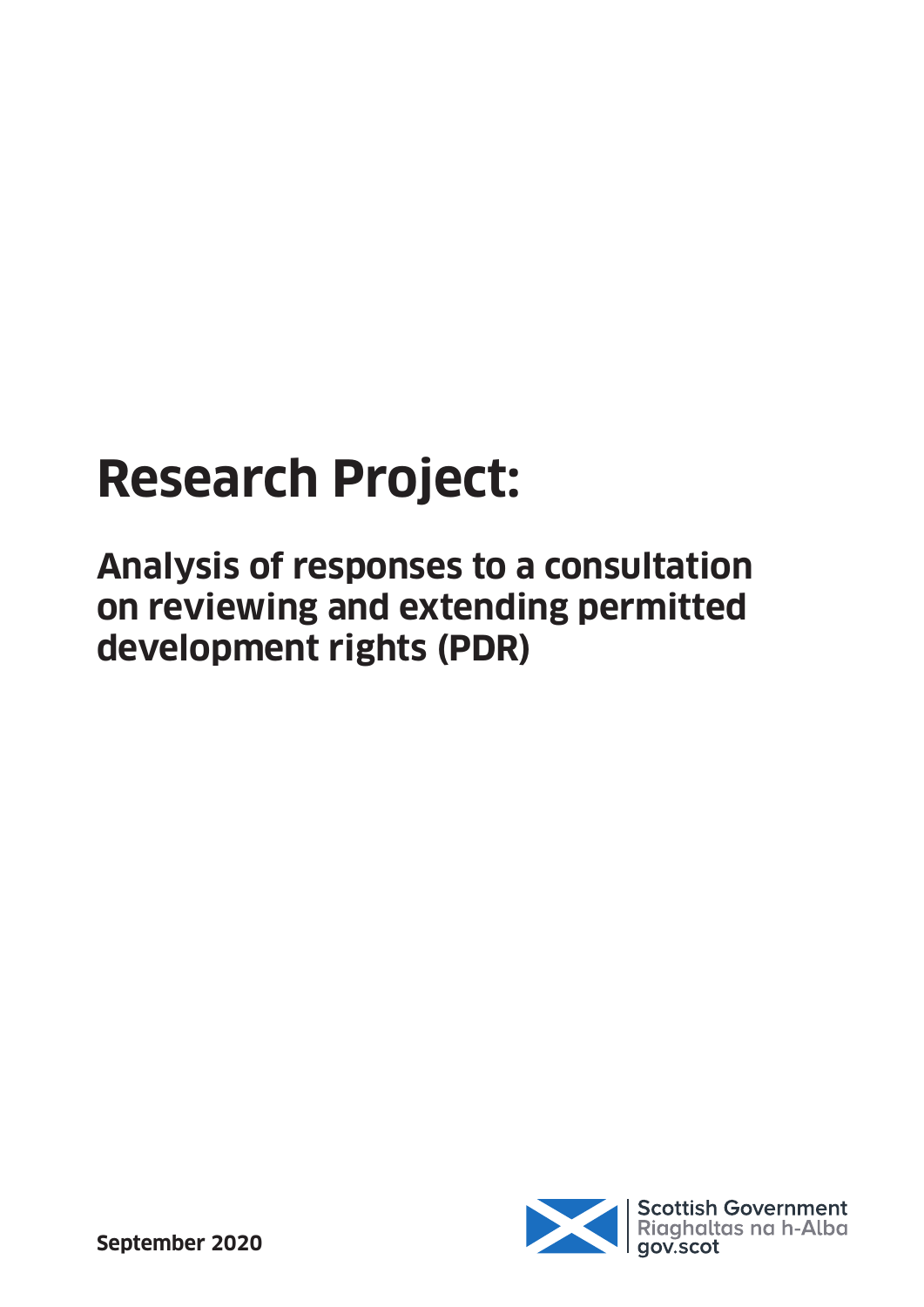Report prepared by: Chris Thornton, Craigforth

Details of additional assistance Name/Address

The opinions expressed in this report are those of the author.

Report commissioned by:

Planning and Architecture Division Area 2H South Victoria Quay Edinburgh EH6 6QQ

Tel: 0131 244 7070

e-mail: DMprocedures@gov.scot web: http://www.gov.scot/Topics/Built-Environment/planning

© Crown Copyright 2020 Applications for reproduction of any part of this publication should be addressed to: Planning and Architecture Division, Directorate for Local Government and Communities, Area 2H (South) Victoria Quay, Edinburgh, EH6 6QQ

This report is published electronically to limit the use of paper, but photocopies will be provided on request to Planning and Architecture Division.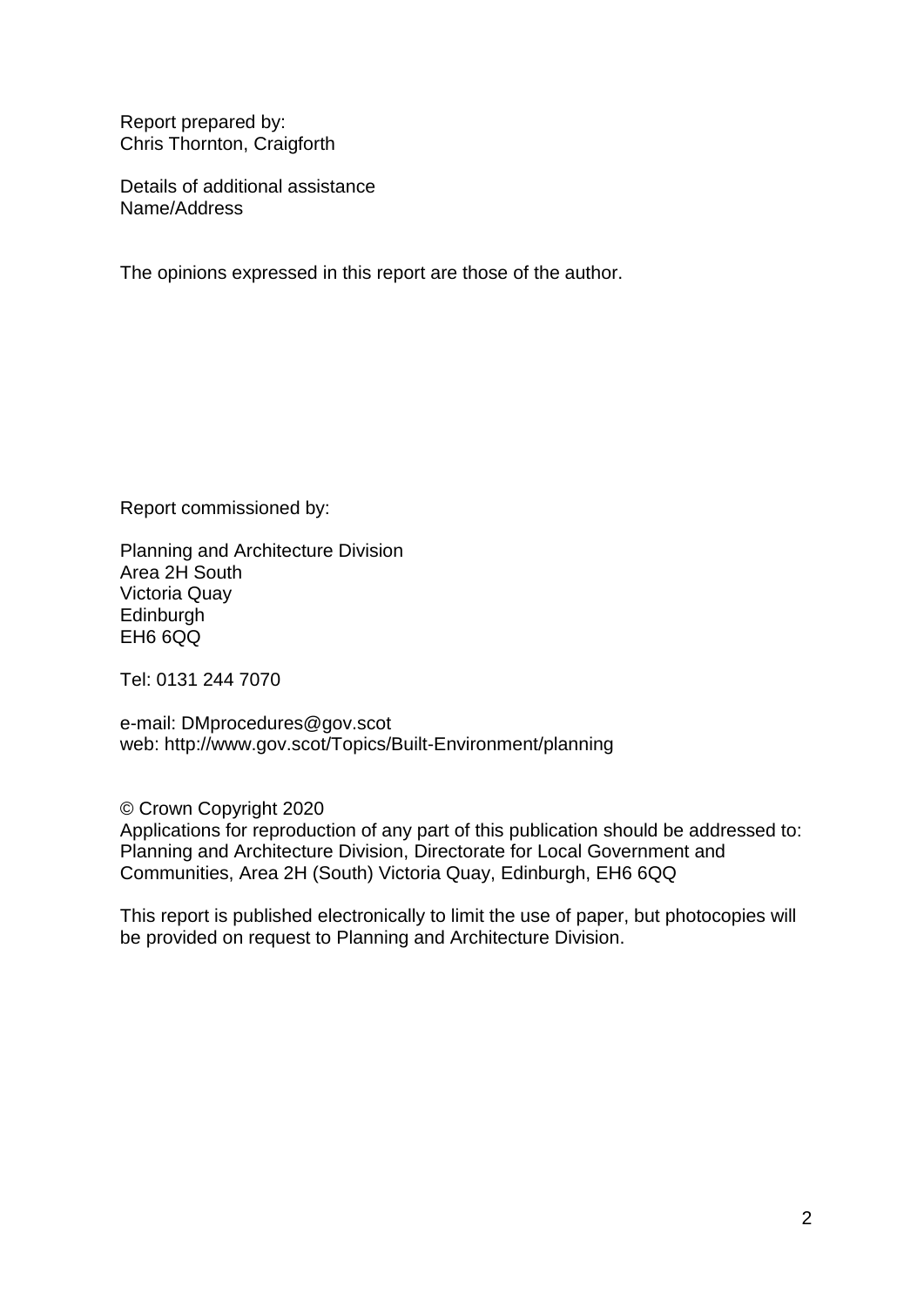### **Contents**

| <b>Executive Summary</b> |                                              | $\overline{4}$ |
|--------------------------|----------------------------------------------|----------------|
| $\mathbf 1$ .            | Introduction                                 | 8              |
| 2.                       | The proposed work programme                  | 12             |
| 3.                       | Accuracy and scope of information            | 23             |
| 4.                       | <b>Predicted effects</b>                     | 30             |
| 5.                       | Mitigation and monitoring                    | 41             |
| 6.                       | Other comments                               | 48             |
| Annex A                  | Organisations responding to the consultation | 50             |
| Annex B                  | Acronyms used                                | 52             |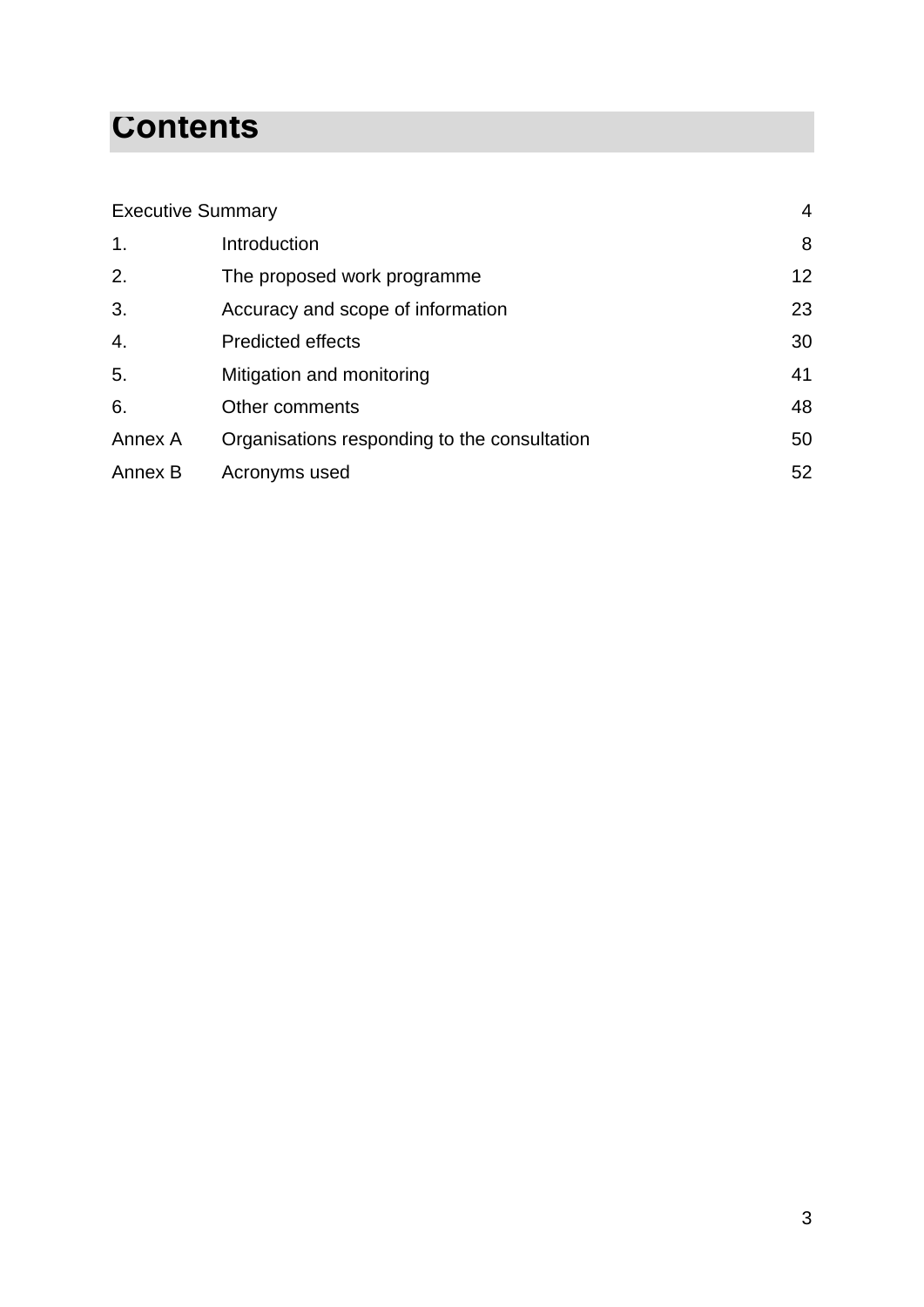#### Executive Summary

1 This report presents analysis of responses to a public consultation on reviewing and extending Permitted Development Rights (PDR). The consultation sought views on a proposed work programme and associated Sustainability Appraisal (SA) report for review of PDR. The final number of submissions received was 113, including 61 responses from group respondents and 52 from individuals.

#### **The proposed work programme**

- 2 A total of 101 respondents commented on the proposed work programme. Of these, 30 expressed broad support, 44 provided comments which criticised aspects of the programme or offered further suggestions of how this could be improved (the great majority being individuals, including 16 campaign plus responses) and 27 did not express a clear view on the work programme as a whole. Most of those providing comment, including those who expressed broad support, raised issues or suggested amendments to the proposed work programme. Several common themes were evident.
- 3 Some objected to any extension of PDR, suggesting that current PDR are already extensive and that recent additions to PDR have not have a significant positive impact on pressures for local authorities. Some third sector respondents saw a need to expand the work programme to incorporate a review of the General Permitted Development (Scotland) Order as a whole, including a suggestion that the GPDO includes development types that could hinder Scotland's net-zero emissions targets and that should be subject to greater scrutiny.
- 4 Some common issues were also highlighted in relation to the detail of the proposed work programme. This included concerns regarding potential extension of PDR to designated areas and heritage locations, and suggestions for other development types which could be considered for PDR including to support delivery of more homes in Scotland. A planning authority wished to see a review of prior notification and approval procedures alongside the review of PDR.
- 5 Comments on specific development types set out in the proposed work programme were most commonly focused on Phase 1, including digital communications infrastructure, agricultural developments and microrenewables. However, some also commented on later phases of the work programme including town centre changes of use and householder developments (Phase 3), and district heating and energy storage (Phase 4). Comments on specific development types are considered in the main body of this report.

#### **Accuracy and scope of information**

6 A total of 74 respondents commented on the accuracy and scope of information set out in the SA. Of these, 20 expressed broad support, 18 provided comments which criticised aspects of the accuracy and scope of information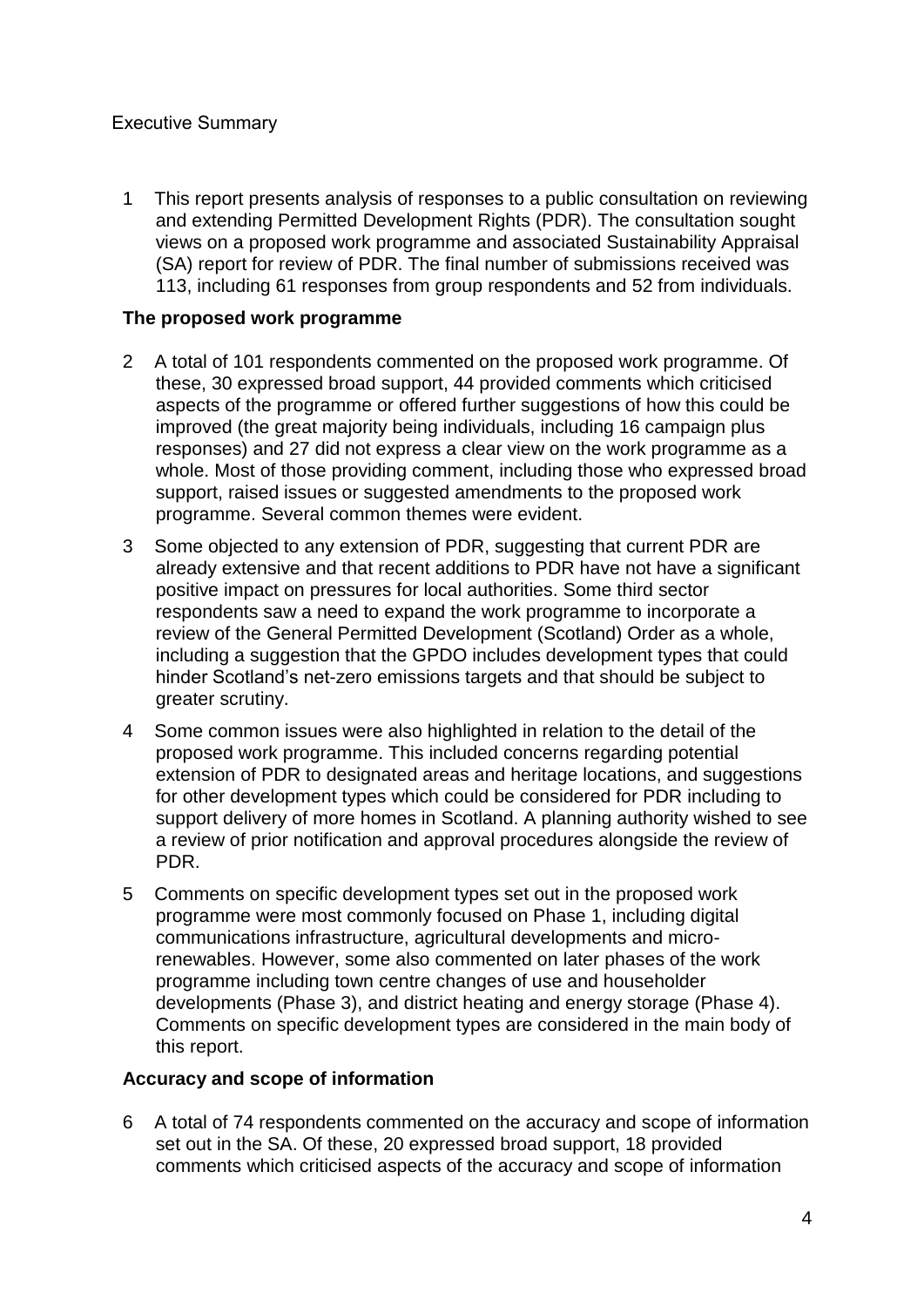described or offered suggestions as to how this could be improved, and 36 did not give a clear overall view. Those expressing support included a mix of planning authorities and other public bodies, planning/other professionals, private sector, third sector and individual respondents. However, most of those providing comment raised issues or concerns regarding the baselines set out in the SA. These were primarily related to specific development types, but some common themes were raised across the environmental, social and economic baselines.

- 7 Some respondents were of the view that some of the information set out in the SA is 'generic' rather than specifically related to the development types under consideration, and is based on assumption and broad assessment. These respondents wished to see more detailed information to inform the work programme, including suggestions that this should be done via the Post Adoption Statement.
- 8 Some suggested that the evidence base as set out in the SA includes out of data sources, including comments from other public bodies, private sector and third sector respondents. Some also noted that reference to legislation and wider policy objectives should be kept under review to ensure they remain current as the work programme progresses.
- 9 Several planning/other professional and third sector respondents raised concerns regarding the extent to which the SA baselines take sufficient account of potential impacts on Scotland's historic and cultural heritage. These respondents expressed a view that historic and cultural heritage is relevant across the environmental, social and economic baselines, and should be referenced by each.
- 10 Some respondents, primarily third sector organisations, referred to perceived gaps in the environmental, social and economic baselines as set out in the SA. This included: suggestions that the environmental baseline should recognise the pressure on biodiversity across Scotland and not only in designated areas; concern that some designations had been omitted from the environmental baseline; suggestions that further development of the environmental, social and economic baselines was required to support consideration of 'reasonable alternatives' to extension of PDR; and suggestions that the baselines do not include sufficient consideration of the potential impact of PDR on flood risk.
- 11 Comments on the information set out in relation to specific development types were most commonly focused on Phase 1, in particular agricultural developments and micro-renewables, although respondents also referred to later phases of the work programme. Comments on specific development types are considered in the main body of this report.

#### **Predicted effects**

12 A total of 81 respondents commented on the predicted effects as described in the SA. Of these, 13 expressed broad support, 44 provided comments which criticised aspects of the predicted effects (the majority being individuals, including 16 campaign plus responses), and 24 did not express a clear overall view.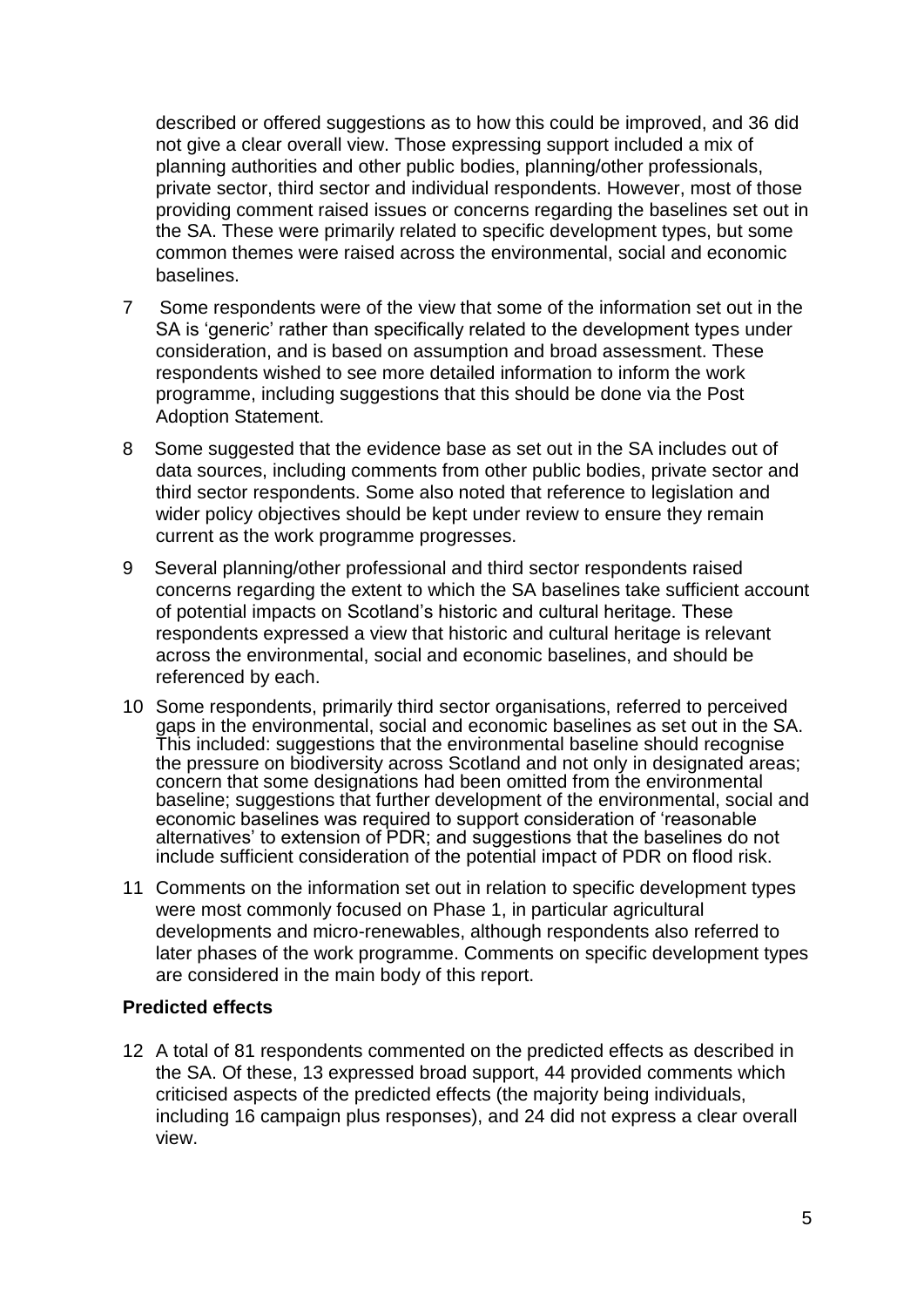- 13 Most of those providing comment raised issues or concerns, including those expressing broad support for the SA description of predicted effects. The great majority of these issues or concerns related to specific development types. However, several common themes were also evident. Some themes were similar to those raised in relation to the accuracy and scope of information set out in the SA, including what were seen as out of date sources, and effects on historic and cultural heritage.
- 14 Other issues raised by respondents included suggestions that further consideration is required for potential cumulative effects of extending PDR, including how these can be assessed. Concerns regarding cumulative effects were primarily related to landscape and biodiversity, but some also referred to potential cumulative effects in relation to flood risk.
- 15 Some respondents raised concerns regarding how predicted effects are described throughout the SA. This included suggestions that, where predicted effects are significantly negative or are uncertain, consideration should be given to whether these development types are suitable for PDR. Others suggested that greater consistency is required in the language used to ascribe value to predicted effects, and that use of 'reversible' should be better qualified. Some also had difficulty reading between the main SA report and appendices to assess the significance of predicted effects. An other public sector respondent suggested that any such inconsistencies should be addressed in the Post Adoption Statement.
- 16 Comments on the predicted effects for specific development types were most commonly focused on Phase 1, and in particular digital communications infrastructure, agricultural developments and micro-renewables. Respondents also referred to later phases such as EV charging infrastructure and active travel (Phase 2), and householder developments (Phase 3). Comments on specific development types are considered in the main body of this report.

#### **Mitigation and monitoring**

- 17 A total of 75 respondents commented on proposals for mitigation and monitoring of predicted effects. Of these, 6 expressed broad support for the proposals, 23 provided comments which criticised aspects of mitigation and monitoring, and 46 did not express a clear overall view. Those expressing support included planning/other professionals and private sector respondents. However, a substantial proportion of those providing comment raised issues or suggested amendments to proposals.
- 18 Some common themes were evident across these comments. This included some of the themes noted in relation to the evidence baseline and predicted effects such as monitoring cumulative impact, mitigating effects on cultural heritage and concerns regarding the lack of mitigation proposals to address increased flood risk.
- 19 Some respondents felt that information provided on mitigation and monitoring proposals was very limited and incomplete. It was also noted that mitigation proposals did not include detail on implementation mechanisms, which were seen as a key factor in the effectiveness of proposals. In relation to monitoring,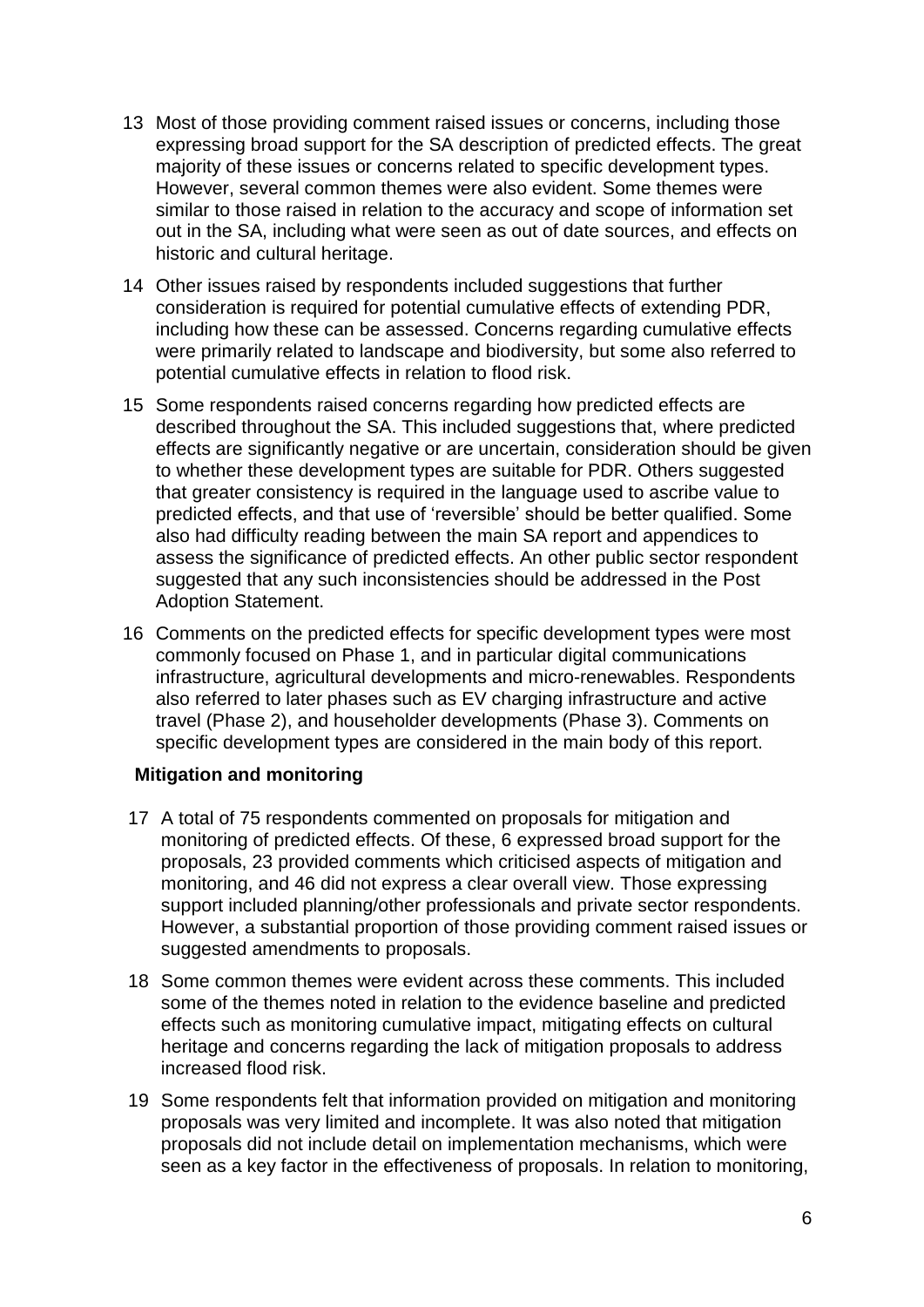some suggested that, as a minimum, the SA should consider the role of existing regimes. It was suggested that mitigation mechanisms and monitoring proposals should be outlined more comprehensively in the Post Adoption Statement.

- 20 Respondents also expressed some concerns regarding what was seen as over-reliance on good practice guidance to mitigate the effects of PDR, including that good practice could have limited mitigation benefits if it cannot be implemented or enforced. Concerns were also raised regarding the potential benefits of prior notification/approval as a means of mitigating the effects of extending PDR. Some suggested that this 'intermediate' approach may cause confusion for applicants, and could undermine the benefits of extending PDR in terms of streamlining the planning process and reducing burden on planning authorities.
- 21 Comments on mitigation and monitoring proposals for specific development types were most commonly focused on Phase 1 including digital communications infrastructure, agricultural developments and microrenewables, although reference was also made to later phases of the work programme. Comments on specific development types are considered in the main body of this report.

#### **Other comments**

- 22 A total of 58 respondents took the opportunity to provide further comment on the SA report. Most of these reiterated points discussed earlier in relation to specific development types or common themes. This included consideration of cumulative impact (particularly on flood risk), effects on cultural heritage, and environmental impact for biodiversity and flooding.
- 23 Other points raised by respondents included suggestions that, if the overall approach to extending PDR is to deliver the expected benefits, it should result in consolidated legislation and guidance. This included specific reference to the opportunity to review the current prior notification/approval scheme to streamline the process.
- 24 Some referred to general principles that should shape consideration of which development types are suitable for PDR. These included reference to the potential need to limit PDR for development types where predicted effects are expected to be significantly negative, or where effects are unclear.
- 25 Several respondents highlighted the importance of ongoing consideration of issues raised by the SA, including more detailed mitigation and monitoring proposals, as part of the proposed work programme. This included a number of respondents specifically expressing interest in ongoing engagement with the Scottish Government as part of this process.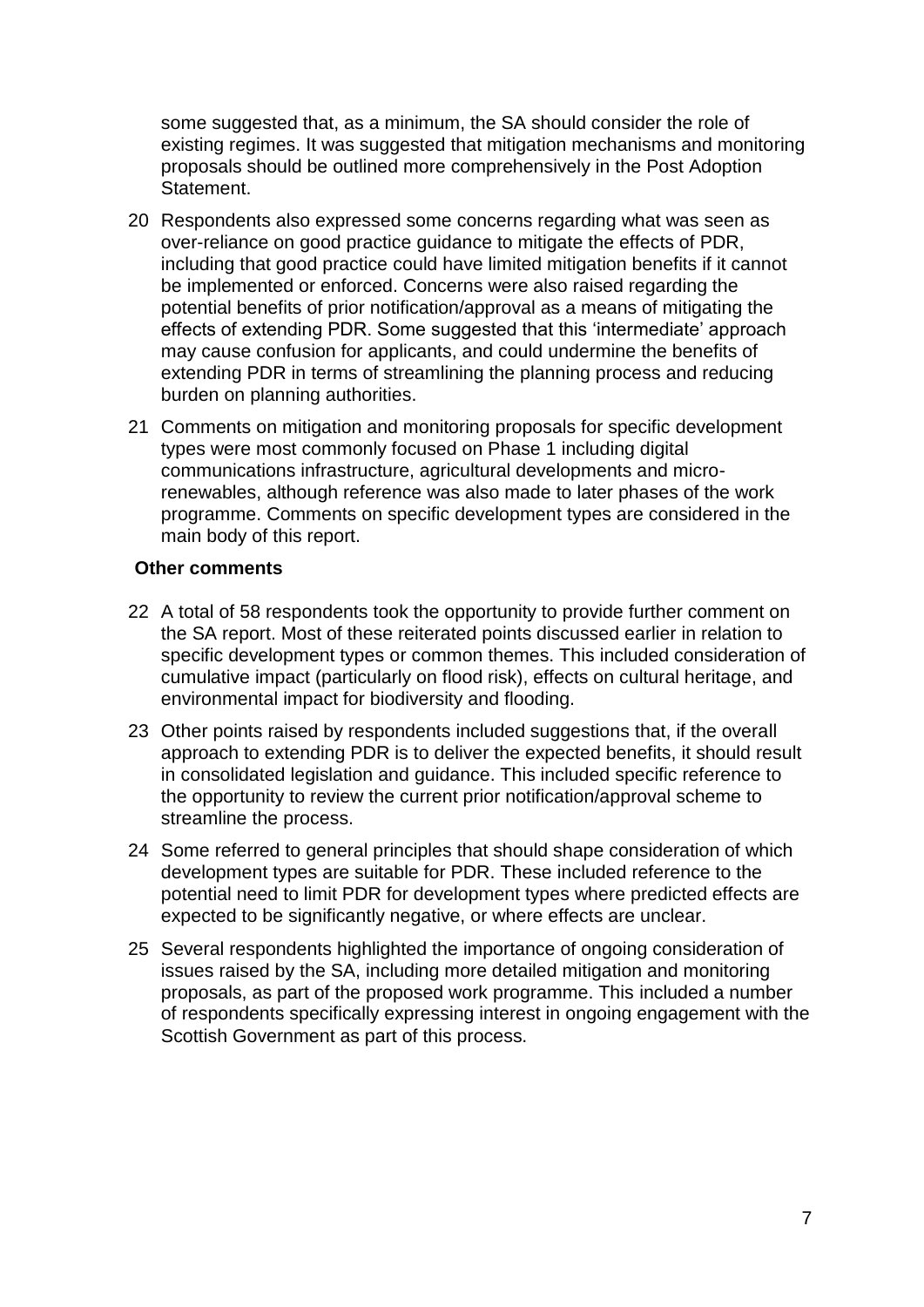#### 1. Introduction

#### **Background**

1

- 1.1 This report presents analysis of responses to a public consultation on reviewing and extending Permitted Development Rights (PDR).
- 1.2 PDR typically apply to minor or uncontroversial developments or changes to existing development, and remove the need to apply for planning permission. PDR are intended to reflect cases where the scale and nature of a development is noncontentious and where refusal of planning permission is highly unlikely, such that consideration of the development by the planning authority is unlikely to add value. In this way, PDR can increase efficiency across the planning system, reducing the burden on planning authorities and applicants, and allowing planning officers to focus on developments where they can add most value.
- 1.3 PDR have been a feature of the planning system in Scotland for several decades, with PDR set out in The Town and Country Planning (General Permitted Development) (Scotland) Order 1992. Legislation has been amended in recent years, but PDR remains an area of complex 'micro level'<sup>1</sup> regulation. This is reflected in the report of an Independent Panel review of the planning system, Empowering Planning to Deliver Great Places<sup>2</sup>, published in 2016. The Independent Panel saw significant scope to remove uncontroversial minor developments from the planning system, with potential to incentivise developments which support policy aspirations such as low carbon living and digital infrastructure. In this regard PDR could also support wider Scottish Government policy objectives to accelerate the reduction of emissions and address the global climate emergency, a key focus for Scotland's fourth National Planning Framework (NPF4).
- 1.4 The Independent Panel report included a specific recommendation to review PDR to identify potential for significant expansion to their role in the planning system. In response, the Scottish Government asked Heads of Planning Scotland (HOPS) to consider the role and operation of PDR in the planning system, and to make specific recommendations for change. HOPS considered that legislation and regulation around PDR were 'in need of an overhaul and rethink to reposition them in a contemporary context which also simplifies and streamlines', and recommended that options for the simplification of PDR would benefit from further discussion and consultation to identify options for radical change to the role of PDR.

<sup>1</sup> Heads of Planning Scotland Permitted Development Report: <https://beta.gov.scot/publications/planning-review-extension-permitted-development-rights-report>

<sup>2</sup> Empowering Planning to Deliver Great Places: [https://beta.gov.scot/publications/empowering](https://beta.gov.scot/publications/empowering-planning-to-deliver-great-places)[planning-to-deliver-great-places](https://beta.gov.scot/publications/empowering-planning-to-deliver-great-places)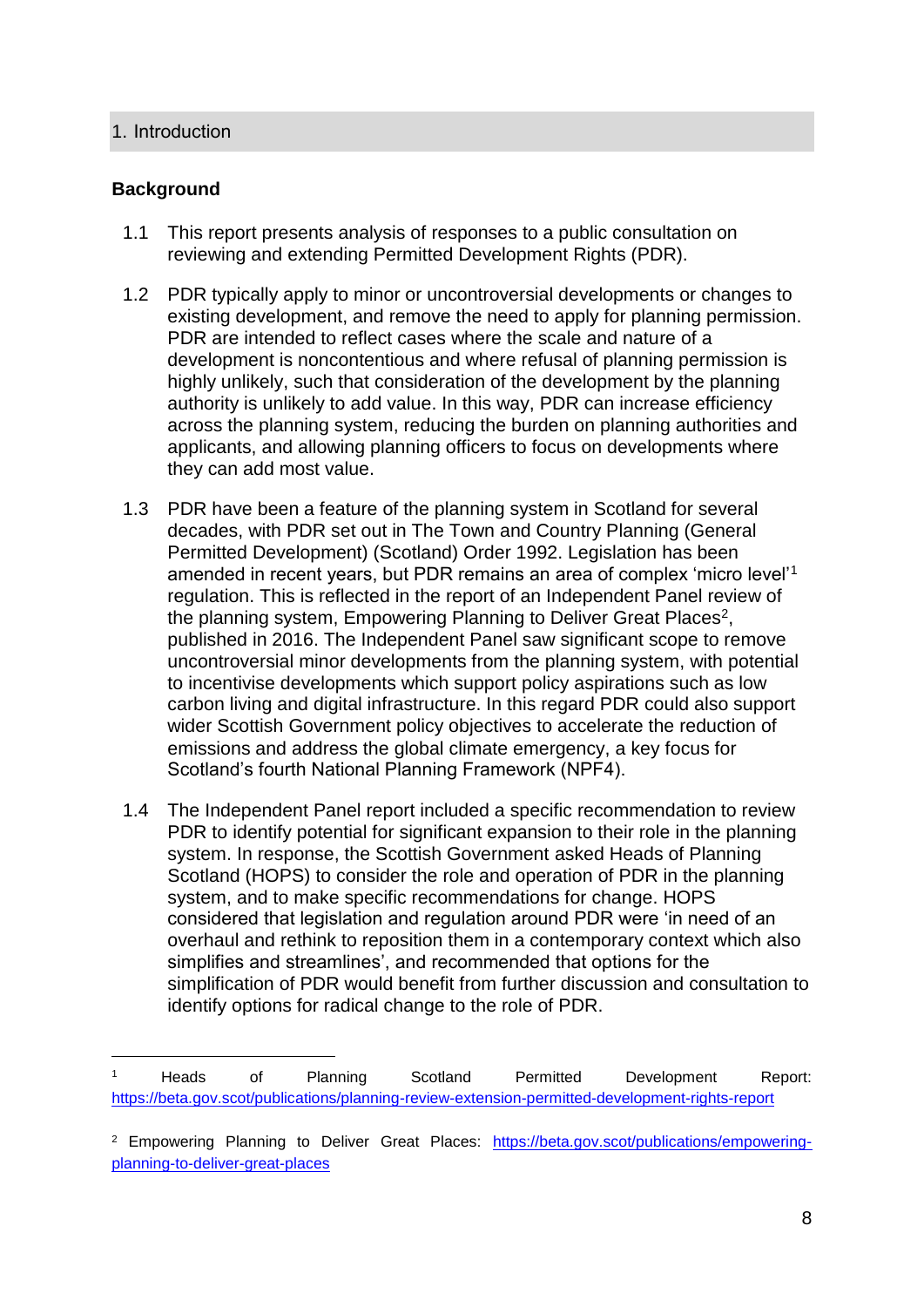- 1.5 The Scottish Government, taking into account findings of the Independent Panel and HOPS, developed a proposed work programme for substantial review and extension of PDR in Scotland. The work programme is based around 16 development types, identified by the Scottish Government for further consideration of extensions or changes to PDR. A Sustainability Appraisal (SA) report was developed to consider the potential environmental, social and economic impacts of changes to PDR. This also informed the work programme in terms of prioritisation of changes across specific development types. In addition to wider policy objectives to address the global climate emergency; for example in relation to micro-renewables and peat restoration, digital communications infrastructure, hill tracks and a specific focus on the potential for extension of PDR to further support the rural economy, the future of the farming sector in Scotland, and delivery of affordable homes in rural areas.
- 1.6 The work programme and associated SA report were the subject of the consultation. The consultation paper asked 5 open questions in relation to the work programme and SA report, several of which include sub-divisions relating to the environmental, social and economic aspects of the programme. One question related to the work programme and phasing as a whole, while the remaining four related to specific elements of the SA report. The consultation opened on 5 November 2019 and closed on 28 January 2020. The paper is available at: https://www.gov.scot/publications/scottishgovernments-proposed-work-programme-reviewing-extending-permitteddevelopment-rights-pdr-scotland/

#### **Profile of responses**

- 1.7 In total 113 responses were received, of which 61 were from groups or organisations and 52 from individual members of the public. The 52 responses from individuals included 16 'campaign plus' responses where respondents had adapted standard text on domestic cycle storage produced by Spokes (a third sector campaign group included in the 61 group respondents).
- 1.8 Where consent has been given to publish the response it may be found at https://consult.gov.scot/local-government-and-communities/reviewing-andextending-pdr/
- 1.9 Respondents were asked to identify whether they were responding as an individual or on behalf of a group or organisation. Group respondents were allocated to one of four broad categories (and one of 11 sub-groups) by the analysis team. A breakdown of the number of responses received by respondent type is set out in Table 1 below, and a full list of group respondents appended to this paper.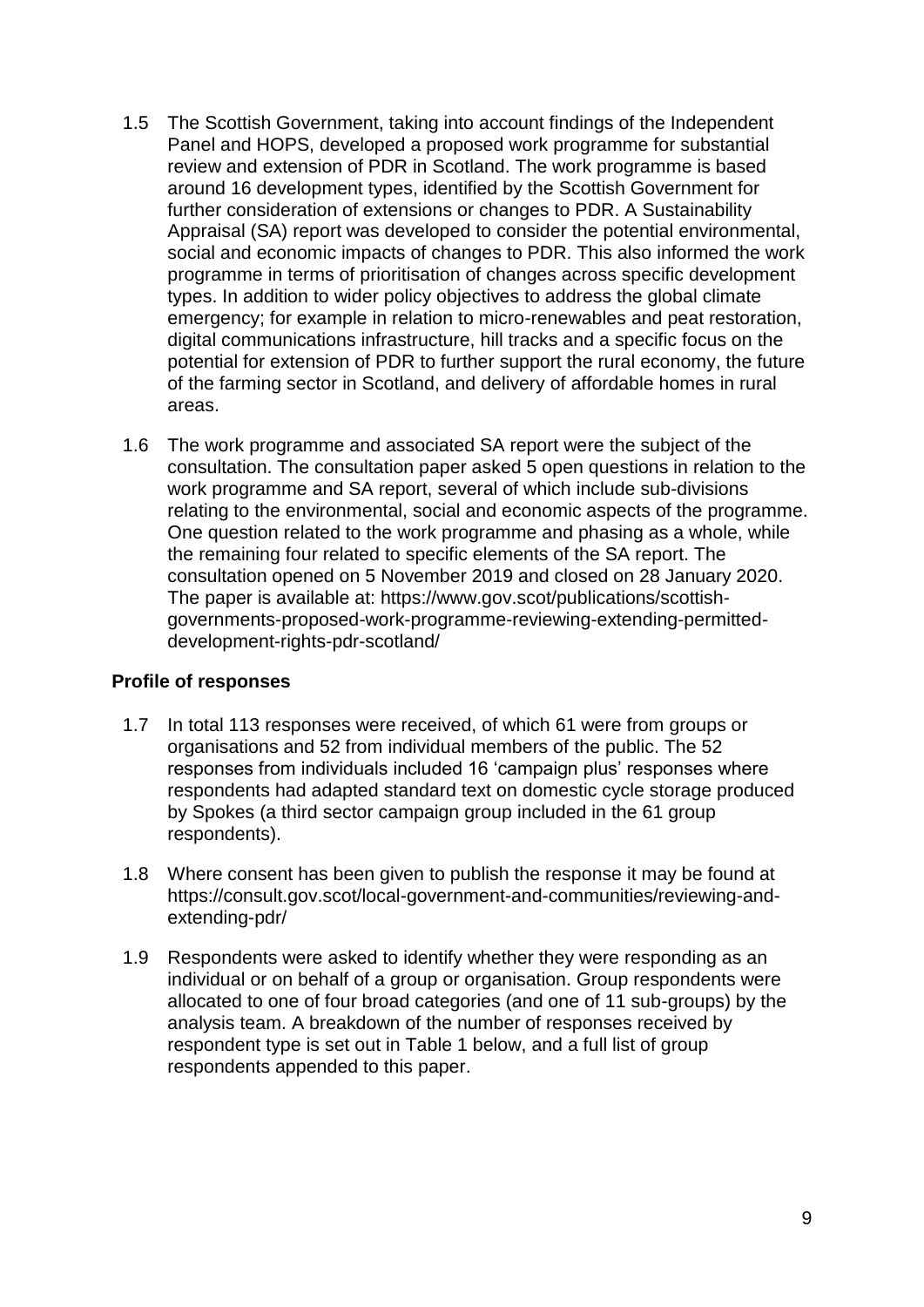|  | Table 1: Respondents by type |  |
|--|------------------------------|--|
|--|------------------------------|--|

| <b>ALL RESPONDENTS</b>                  | 113 |
|-----------------------------------------|-----|
| <b>Organisations:</b>                   | 61  |
| <b>Public sector</b>                    | 16  |
| <b>Planning authorities</b>             | 11  |
| Other public bodies                     | 5   |
| <b>Planning and other professionals</b> | 5   |
| 1.1.1<br><b>Private sector</b>          | 19  |
| Energy supply and/or distribution       | 6   |
| <b>Telecoms</b>                         | 4   |
| Rural economy                           | 5   |
| Other                                   | 4   |
| <b>Third sector</b>                     | 21  |
| Environment                             | 8   |
| Representative bodies/groups            | 2   |
| Campaign groups                         | 3   |
| Other                                   | 8   |
| <b>Individuals</b>                      | 52  |

- 1.10 Responses varied in their focus across the consultation. Some focused primarily, or exclusively, on specific development types including responses providing significant detail on issues around the extension of PDR for these development types. Other respondents commented across a broader range of development types, including a small number of providing detailed comments in relation to each of the 16 development types considered by the consultation paper.
- 1.11 The extent to which responses focused on specific development type varied by respondent type and appeared to reflect respondents' experience and expertise. For example, several respondents drew on their experience and knowledge when focusing on specific development types such as microrenewables and digital communication infrastructure, while some public bodies providing highly detailed responses across a range of development types.

#### **Analysis and reporting**

- 1.12 This report presents an analysis of responses received in relation to each of the five consultation questions in turn. Respondents made submissions in a range of formats, some including material that did not directly address specific consultation questions. This content was analysed qualitatively under the most directly relevant part of the consultation.
- 1.13 Under each consultation question, our analysis is structured around the 16 development types and other common themes raised by respondents. There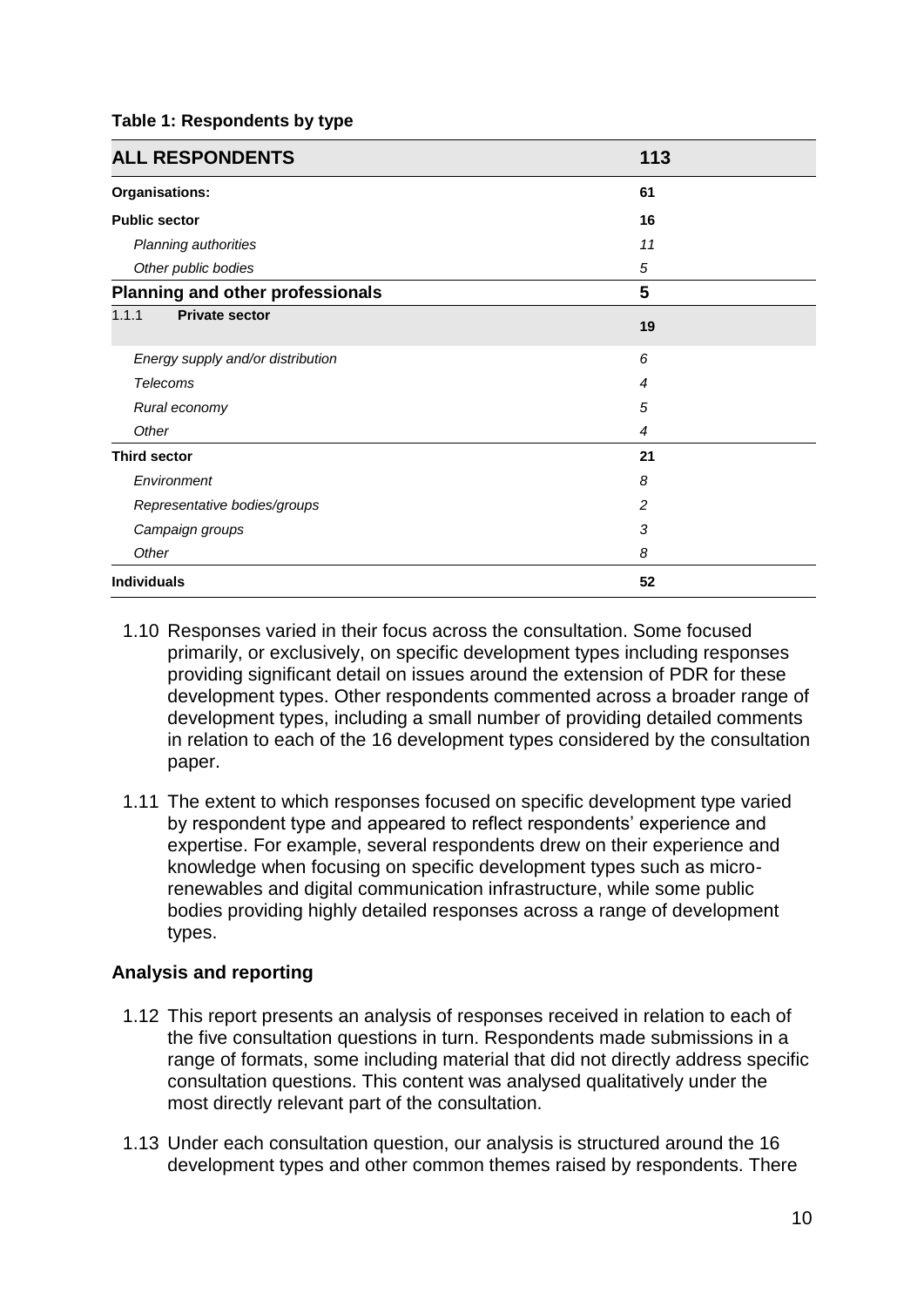was some commonality in themes raised across the consultation questions; we note where this is the case but have not repeated a full account of each theme across all questions.

1.14 A list of acronyms used in the report is provided at the annex.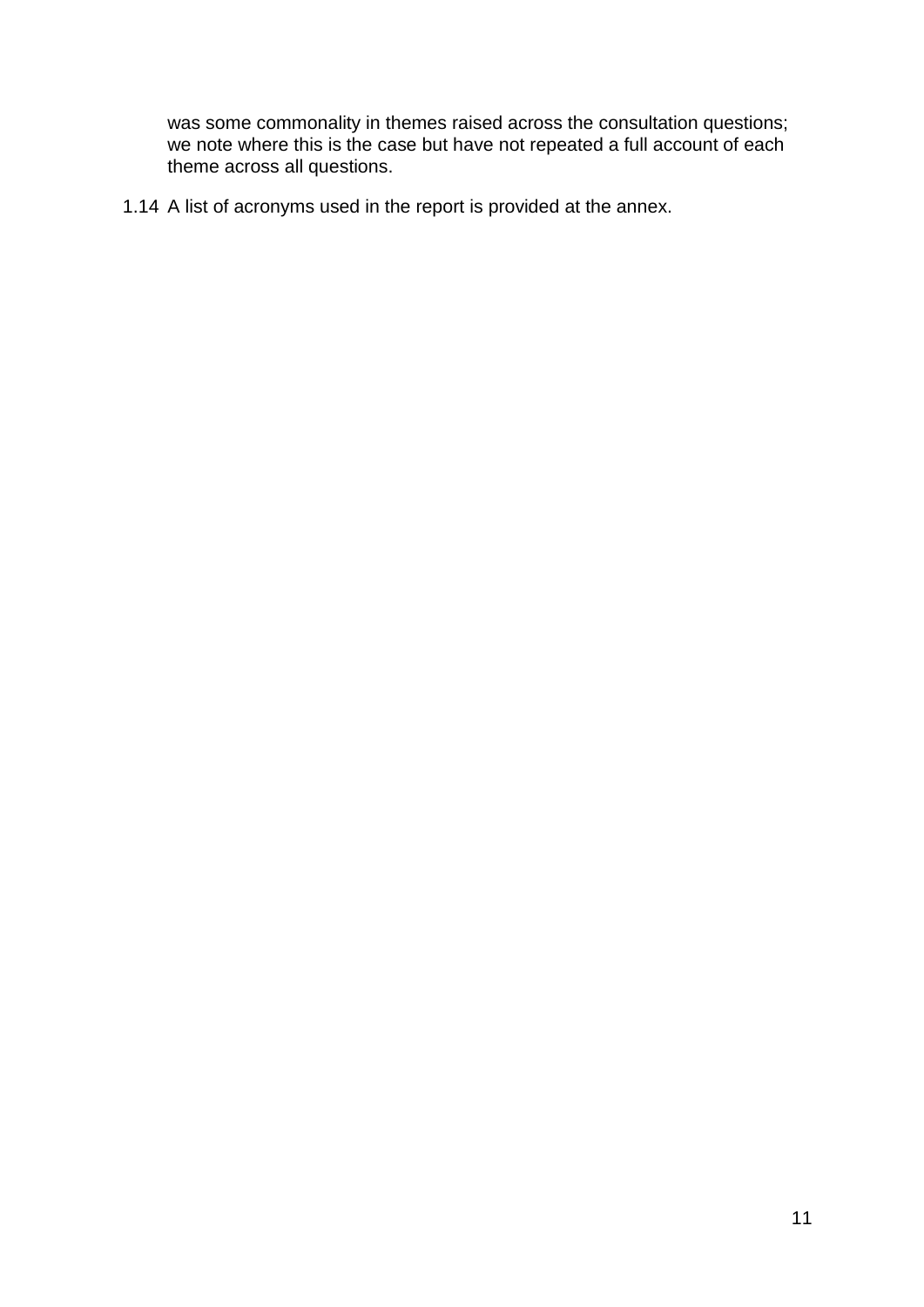- 2. The proposed work programme
	- 2.1 The first consultation question sought views on the work programme set out in the consultation paper for reviewing and extending PDR. The work programme is based around 16 development types identified by the Scottish Government, split into six work phases. Prioritisation of these development types has been informed by the SA report.

#### **Q1. Do you have any comments on the proposed Work Programme, including the proposed phasing and groupings?**

- 2.2 A total of 101 respondents addressed Question 1, including 57 organisation respondents and 44 individuals. Of these 101 respondents, 30 expressed broad support for the proposed work programme, 44 provided comments which criticised aspects of the proposed work programme (the great majority of these being individuals, including 16 campaign plus responses) and 27 did not express a clear view on the work programme as a whole.
- 2.3 Most of those expressing broad support for the work programme raised some issues or suggested amendment to the programme; overall, 81 respondents (40 organisations and 41 individuals) raised issues or concerns, or suggested amendments to the work programme. Table 2 summarises these responses by respondent type.

|                                   | <b>Answered</b><br><b>Question 1</b> | <b>Raised issues or</b><br>amendments |
|-----------------------------------|--------------------------------------|---------------------------------------|
| <b>ALL RESPONDENTS</b>            | 101                                  | 81 (80%)                              |
| <b>Organisations</b>              | 57                                   | 40 (70%)                              |
| <b>Public sector</b>              | 16                                   | 10                                    |
| Planning authorities              | 11                                   | 7                                     |
| Other public bodies               | 5                                    | 3                                     |
| Planning and other professionals  | 5                                    | 4                                     |
| <b>Private sector</b>             | 17                                   | 13                                    |
| Energy supply and/or distribution | 6                                    | 4                                     |
| Telecoms                          | 4                                    | $\mathbf{2}$                          |
| Rural economy                     | 4                                    | 4                                     |
| <b>Other</b>                      | 3                                    | 3                                     |
| <b>Third sector</b>               | 19                                   | 13                                    |
| Environment                       | $\overline{z}$                       | 3                                     |
| Representative bodies/groups      | 2                                    | 1                                     |
| Campaign groups                   | 3                                    | $\mathbf{2}$                          |
| Other                             | 7                                    | 7                                     |
| <b>Individuals</b>                | 44                                   | 41 (93%)                              |

#### **Table 2: Respondents to Question 1 by type**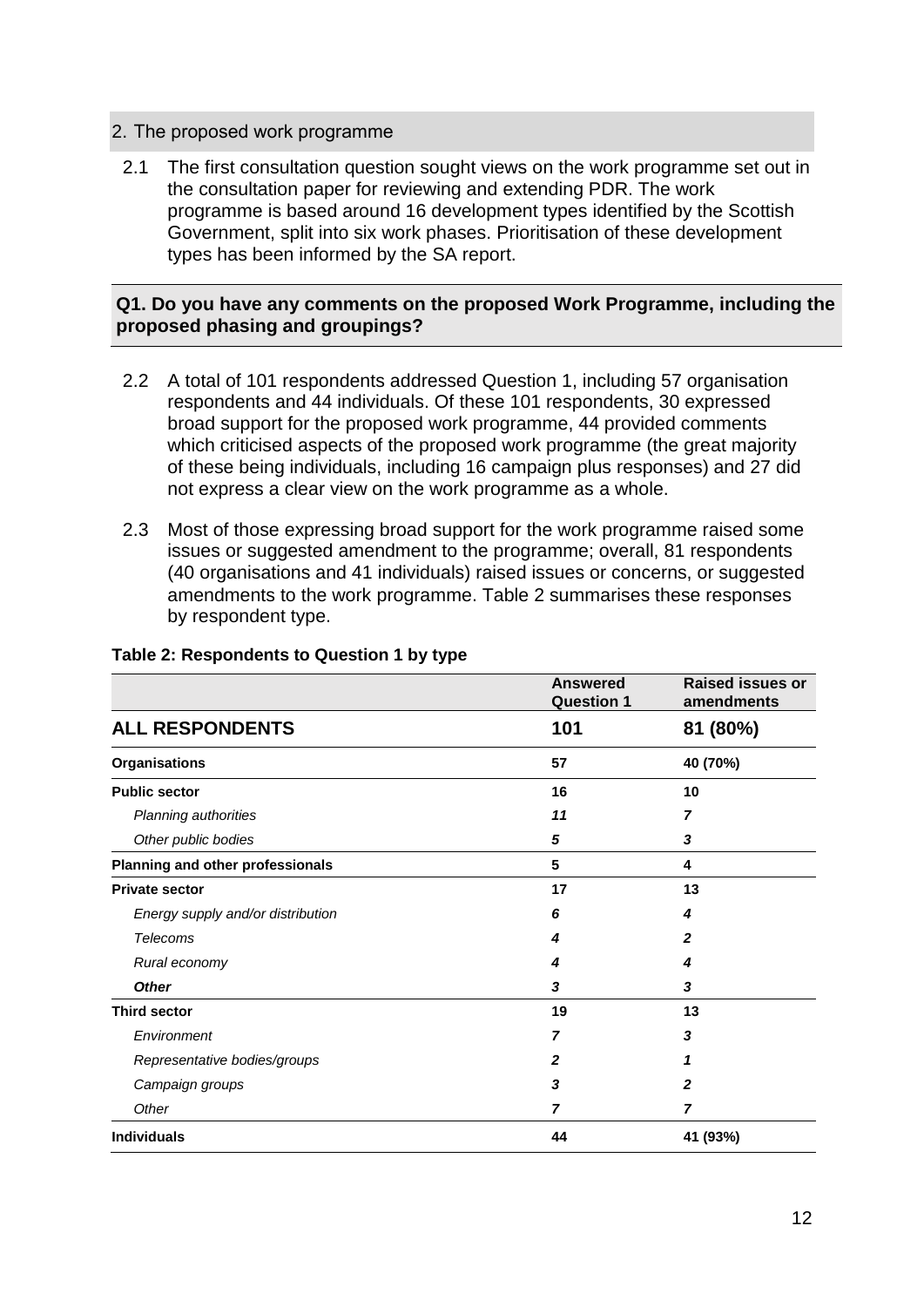- 2.4 A range of respondents used Question 1 as an opportunity to express their support for the grouping and phasing of development types. This included a mix of planning authorities, planning/other professionals, private sector, third sector and individual respondents.
- 2.5 As Table 2 shows, most of those providing comment at Question 1 raised issues or suggested amendments to the proposed work programme, including from those who also expressed general support for the work programme. For most respondents, these suggestions related to specific development types and we summarise these over the following pages. However, a number of common themes were also evident across these responses.
- 2.6 Some respondents objected to any extension of PDR, including a planning authority and individual respondents. These respondents suggested that existing PDR are already extensive and that recent additions to PDR have not had a significant positive impact on pressures for local authorities. Some individuals also suggested that the work programme did not give sufficient emphasis to the rights of communities affected by development.
- 2.7 Others suggested that it was unclear how the selection of specific development types and the phasing of the work programme related to specific findings set out in the SA report. This included an other public body suggesting that prioritisation of the work programme to support the rural economy does not appear to have been subject to any assessment or consideration of alternatives.
- 2.8 Some respondents highlighted other development types which they felt should be considered for PDR. This included a private sector and a third sector respondent suggesting that the proposed work programme could give more consideration to opportunities to support policy aspirations around delivery of more homes in Scotland, and particularly delivery of affordable rural homes. This included specific suggestions for PDR to be extended to include development of housing: where a need for affordable housing can be demonstrated; to support rural economic development; community-led housing, collective self-build or mutual home ownership cooperative developments; on land identified for affordable housing through Local Place Plans; to enable succession of farm ownership; and homes on new entrant small holdings/farms. A private sector respondent also suggested a potential role for PDR for the replacement of a rural dwelling with a poor energy performance rating, with a 'nearly zero' emission dwelling.
- 2.9 A number of respondents raised concerns regarding potential extension of PDR to designated areas, wild land areas and heritage locations. It was suggested that potential benefits for climate policy and digital infrastructure, for example, do not warrant permitting development that could cause unacceptable harm to these locations. A planning authority suggested a need for a cross-cutting work stream to consider the role of designated areas in relation to PDR, including specific reference to a perceived need for clarity regarding PDR in relation to World Heritage Sites (WHS).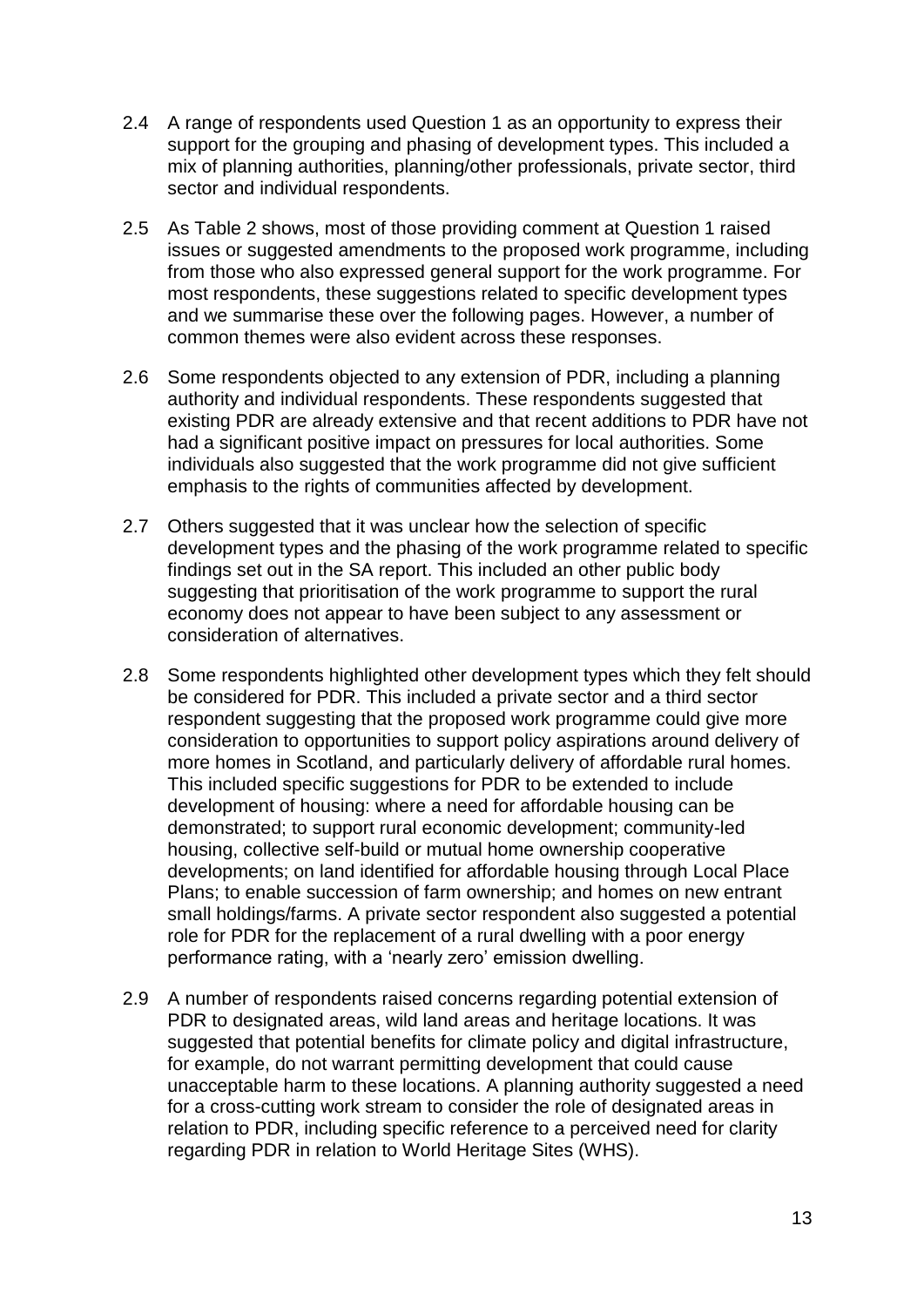2.10 Some third sector respondents saw a need to expand the work programme to incorporate a review of the General Permitted Development (Scotland) Order (GPDO) as a whole. This included a suggestion that the GPDO includes development types that could hinder Scotland's net-zero emissions targets and that should be subject to greater scrutiny. A planning authority wished to see a review of prior notification and approval procedures, alongside the review of PDR.

#### **Phase 1 development types**

- 2.11 Support for the prioritisation of PDR for **digital communications infrastructure** included reference to the importance of digital infrastructure for wider Scottish Government policy priorities, including the rural economy. Several respondents referred to the importance of PDR in reducing the costs and time associated with the rollout of digital infrastructure to rural areas. A private sector respondent also noted the urgency associated with reform to PDR for mobile network infrastructure to support the ongoing rollout of 5G.
- 2.12 However, most of those referring to PDR for digital communications infrastructure raised issues or amendments for the proposed work programme and the scope of PDR. These issues and amendments are summarised below.
	- Some suggested that extensive PDR are already in place for digital communications infrastructure, and have been subject to relatively recent change. This included concerns raised by several respondents that care will be required to ensure any further changes do not have a negative impact on the built or natural heritage. Others suggested that time should be allowed for evaluation of recent changes to PDR for digital communications before further changes are introduced.
	- Some made specific recommendations for the infrastructure to which PDR should apply, including reference to the potential value of aligning PDR in Scotland with the ongoing review of mobile planning rules in England and Wales. It was also suggested that PDR should ensure 'critical' digital infrastructure can streamline the current two stage notification process. This included suggestions that PDR should include:
		- o All telecoms cabinets/boxes outwith conservation areas, including a suggestion that these could be classified as 'critical infrastructure'.
		- o Some higher masts (with prior approval) as part of the Shared Rural **Network**
		- o Strengthening of existing masts for upgrade to 5G, without prior approval.
		- o Building and rooftop based apparatus without prior approval.
		- o Deployment of radio housing equipment outwith sites of special scientific interest, without prior approval.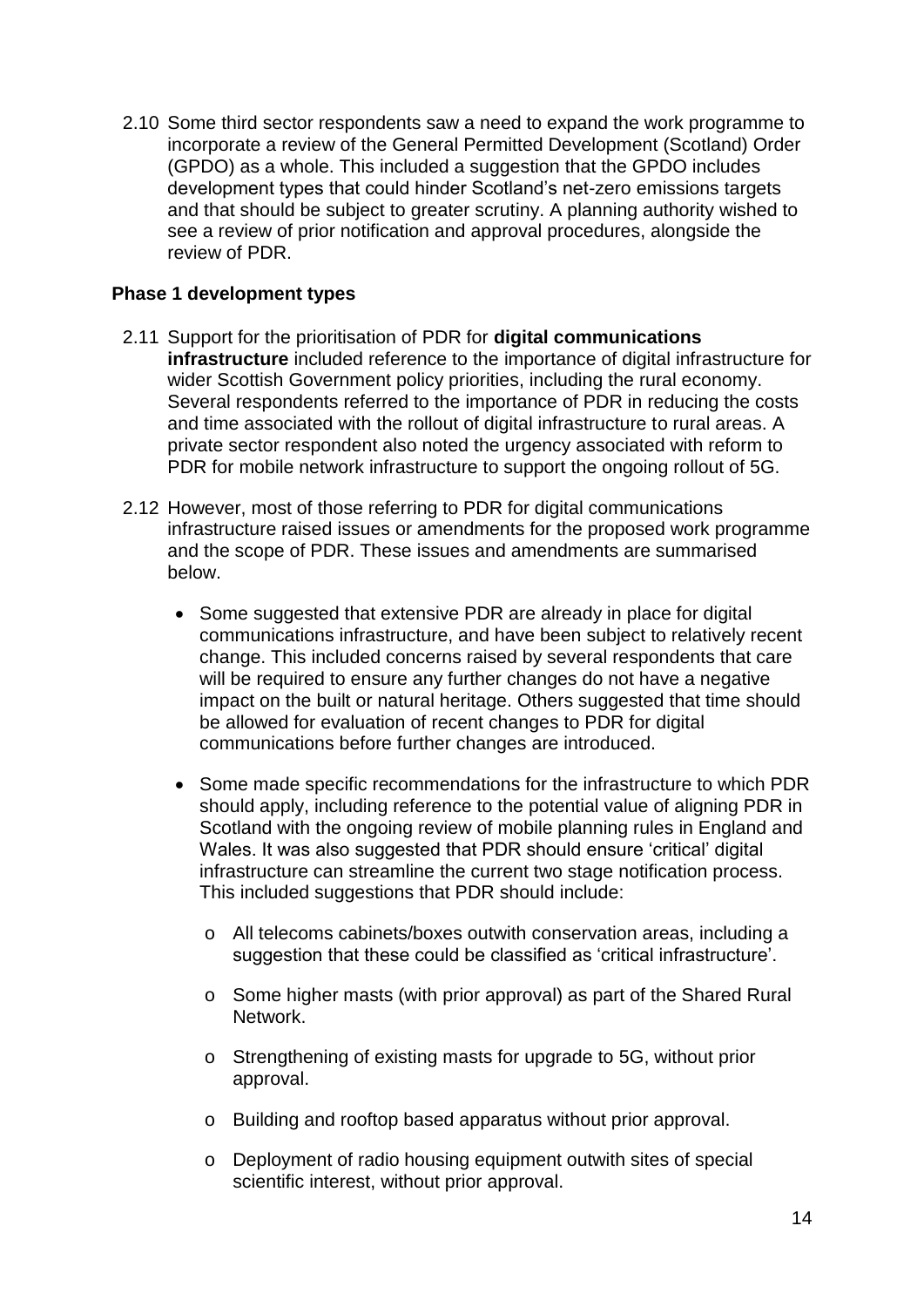- o Aligning PDR for mobile infrastructure with fixed telecoms operators.
- o A requirement for prior approval of digital communications infrastructure in conservation or other designated areas.
- o A requirement for prior publication of exclusion zones for 5G infrastructure (including upgrade of existing 4G infrastructure to 5G), noting that these are typically much larger than for 4G infrastructure and as such are more likely to interact with existing or potential developments.
- Some campaign groups and individuals objected to the extension of PDR for digital communications infrastructure, and specifically for 5G infrastructure. This included respondents raising concerns around the potential impact of 5G infrastructure on health and wellbeing, biodiversity and the built environment. Some suggested that appropriate research should be completed before any further change to PDR for digital infrastructure.
- A private sector respondent objected to extension of PDR for digital communications infrastructure due to potential impacts for aviation safety.
- 2.13 The prioritisation of PDR for **agricultural developments** was welcomed by a number of respondents, including planning authorities. These respondents referred to the importance of the development type for Scottish Government policy objectives to support rural economies and rural repopulation, and for National Parks and other designated areas.
- 2.14 However, most of those referring to PDR for agricultural developments raised issues or amendments for the proposed work programme and the scope of PDR. These issues and amendments are summarised below.
	- Support for extension of PDR to agricultural developments included specific suggestions for increasing the current 465m2 limit on PDR to 1000m2, and relaxing limits on polytunnels as temporary infrastructure.
	- Some respondents also supported PDR for conversion of farm buildings to residential or commercial use, including suggestions that this should allow for replacement of agricultural buildings with housing or commercial development within the same footprint. These suggestions were linked to concerns that current proposals as set out in the SA may not go far enough for the delivery of affordable rural housing and to support rural repopulation. Respondents also referred to a need for flexibility in housing policy to allow agriculture to adapt to change in who will be farming what land under post-Brexit trade policies.
	- Concerns regarding extension of PDR to agricultural developments were most commonly related to change to residential use. This included a suggestion from planning authority and planning/other professional respondents that existing controls on such changes of use are required to maintain landscape value and recreational use, to prevent inappropriate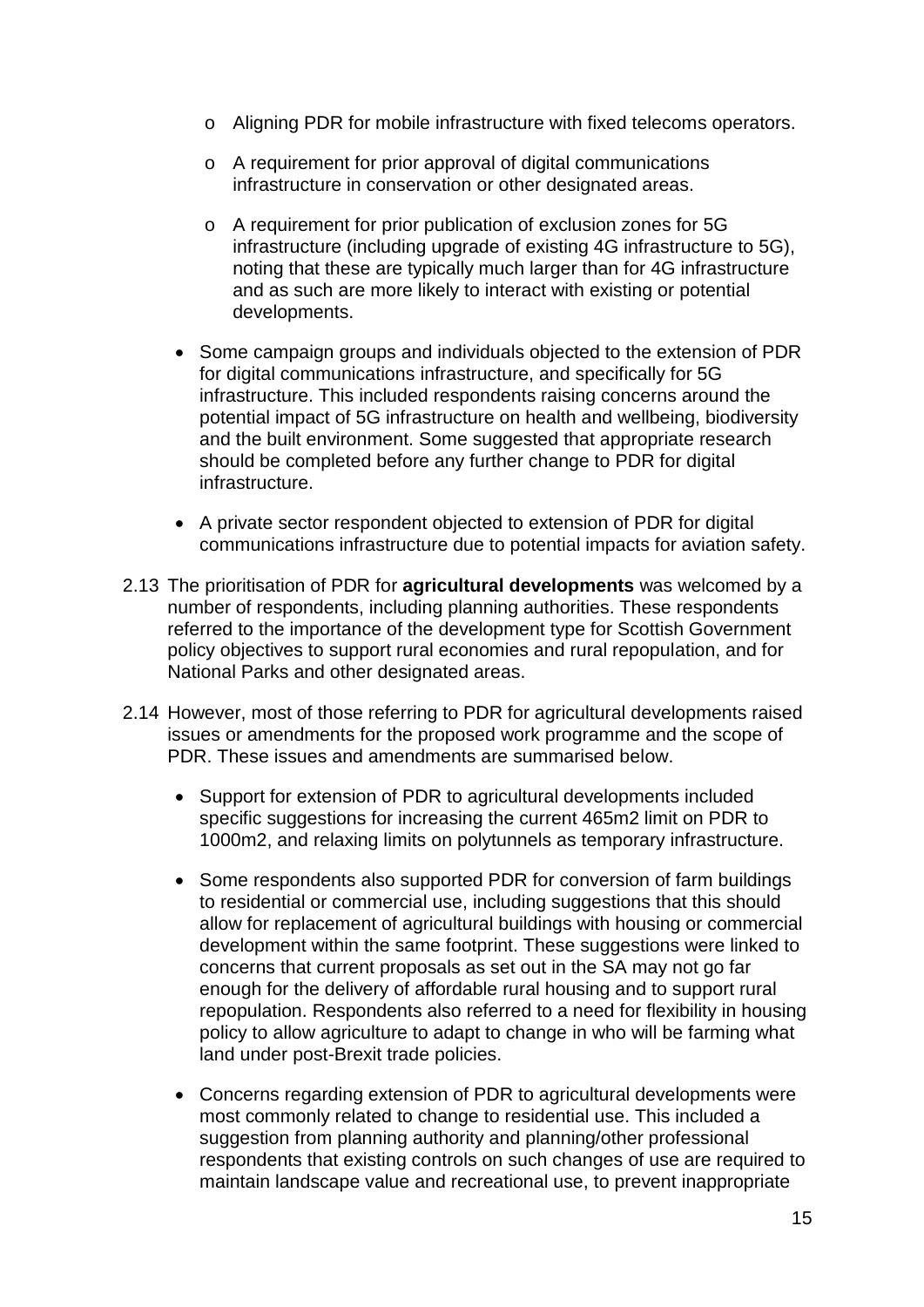development particularly in areas of countryside/green belt adjacent to urban areas, and suggestions that current Local Development Plan (LDP) processes are sufficient for delivery of rural housing. Some specifically objected to extension of PDR to these developments and suggested review of the current prior notification process to assist with streamlining. Others saw a need for conditions on any extension of PDR to ensure privacy, amenity space and parking, particularly in some crofting areas.

- A planning authority suggested that flood risk areas should be excluded from any extension of PDR for agricultural developments.
- A private sector respondent objected to extension of PDR for agricultural developments due to potential impacts for aviation safety.
- 2.15 Support for extension of PDR for **micro-renewables** was most commonly linked to the potential to streamlining micro-renewables development to support the government's targets regarding emissions reduction and addressing the climate emergency. Some also felt that extension of PDR for micro-renewables had potential to deliver significant benefits for local economies, including a suggestion that the SA under-estimates this local impact.
- 2.16 Some of those referring to PDR for micro-renewables raised issues or amendments for the proposed work programme and the scope of PDR. These issues and amendments are summarised below.
	- Some suggested that extensive PDR are already in place for microrenewables development, and that careful consideration would be required to ensure that any additional PDR do not have a negative impact on the built or natural environment.
	- A planning/other professional respondent suggested that consideration should be given to further guidance to minimise negative impacts of micro-renewables on buildings and roofscapes.
	- A private sector respondent recommended that solar development is identified as a priority sub-grouping to reflect ease of deployment and recent technological developments.
	- A private sector respondent suggested that PDR for micro-renewables may not be appropriate in some rural areas.
	- An individual respondent objected to the extension of PDR for biomass on the basis of potential for negative impact on air quality and use of nonrenewable fuel sources.
	- A private sector respondent objected to extension of PDR for microrenewables due to potential impacts for aviation safety.
- 2.17 Support for the prioritisation of **peatland restoration** included respondents highlighting the importance of the development type for National Parks,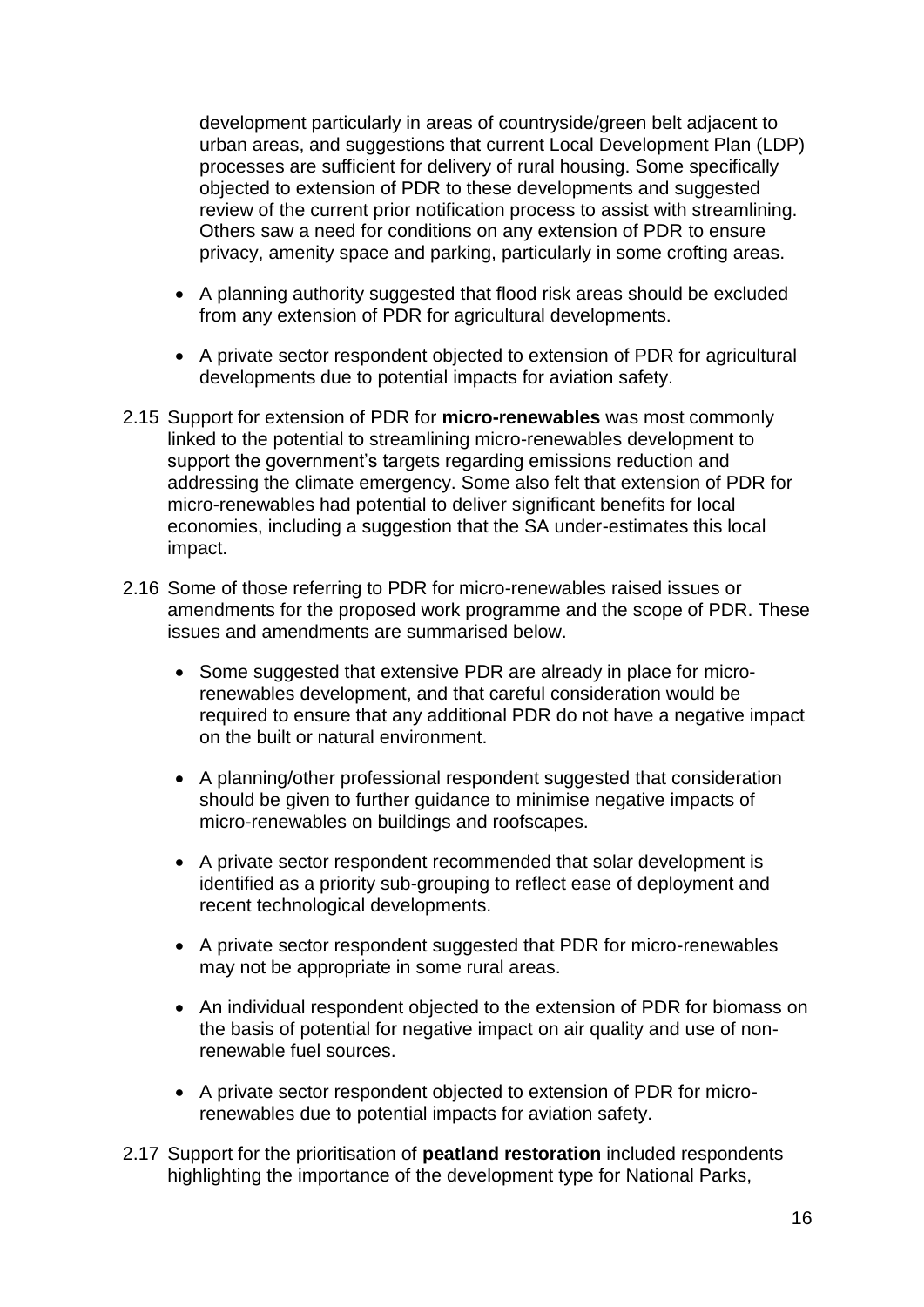designated areas and other rural locations. Several respondents referred to the importance of the planning system facilitating peatland restoration given the potentially significant positive impacts for the local and global environment, biodiversity, and flood prevention.

- 2.18 Issues or amendments for the proposed work programme and the scope of PDR for peatland restoration are summarised below.
	- A planning authority made specific suggestions for any change to PDR for peatland restoration in WHS to make clear how PDR relate to the 'property boundary' and any adjacent 'buffer zone' of the WHS, and considers whether extension of PDR may be suitable in some WHS.
	- A planning authority suggested that habitat pond creation (Phase 4 of the proposed work programme) should be combined with peatland restoration under a wider 'wetlands' heading, reflecting the relevance of 'wetlands' to the wider policy context.
	- A private sector respondent noted potential opportunities for peatland restoration provided by renewable developments.
- 2.19 Several respondents specifically welcomed the prioritisation of **hill tracks (private ways)** in considering the scope of PDR. This included reference to management of private ways being a particularly significant issue in National Parks and other rural local authority areas across Scotland.
- 2.20 However, respondents expressed a mix of views on any potential change to the scope of PDR for hill tracks. Some suggested that hill tracks are essential to the rural economy and noted that hill tracks constructed for agriculture or forestry operations often have multiple uses and deliver multiple benefits. This included a private sector respondent who did not wish to see any limitation on current PDR for hill tracks.
- 2.21 In contrast, a planning/other professional respondent suggested that there is significant public concern regarding the impact of hill tracks on rural landscapes, and that controls are still required to ensure the impact is minimised in sensitive areas. Issues or amendments for the proposed work programme and the scope of PDR for hill tracks are summarised below.
	- In terms of potential scope for extension of PDR for hill tracks, respondents suggested this could apply to small scale developments in low lying areas that do not have the negative impacts that hill track restrictions seek to manage, and forestry tracks which are already subject to other planning and Environmental Impact Assessment regulations. It was also noted that the SA raises the potential for PDR for hill tracks relating to new ground-based masts and snow sports.
	- A private sector respondent suggested that clearer guidance is required on hill track construction, including the distinction between 'maintenance' and 'alteration' of existing hill tracks.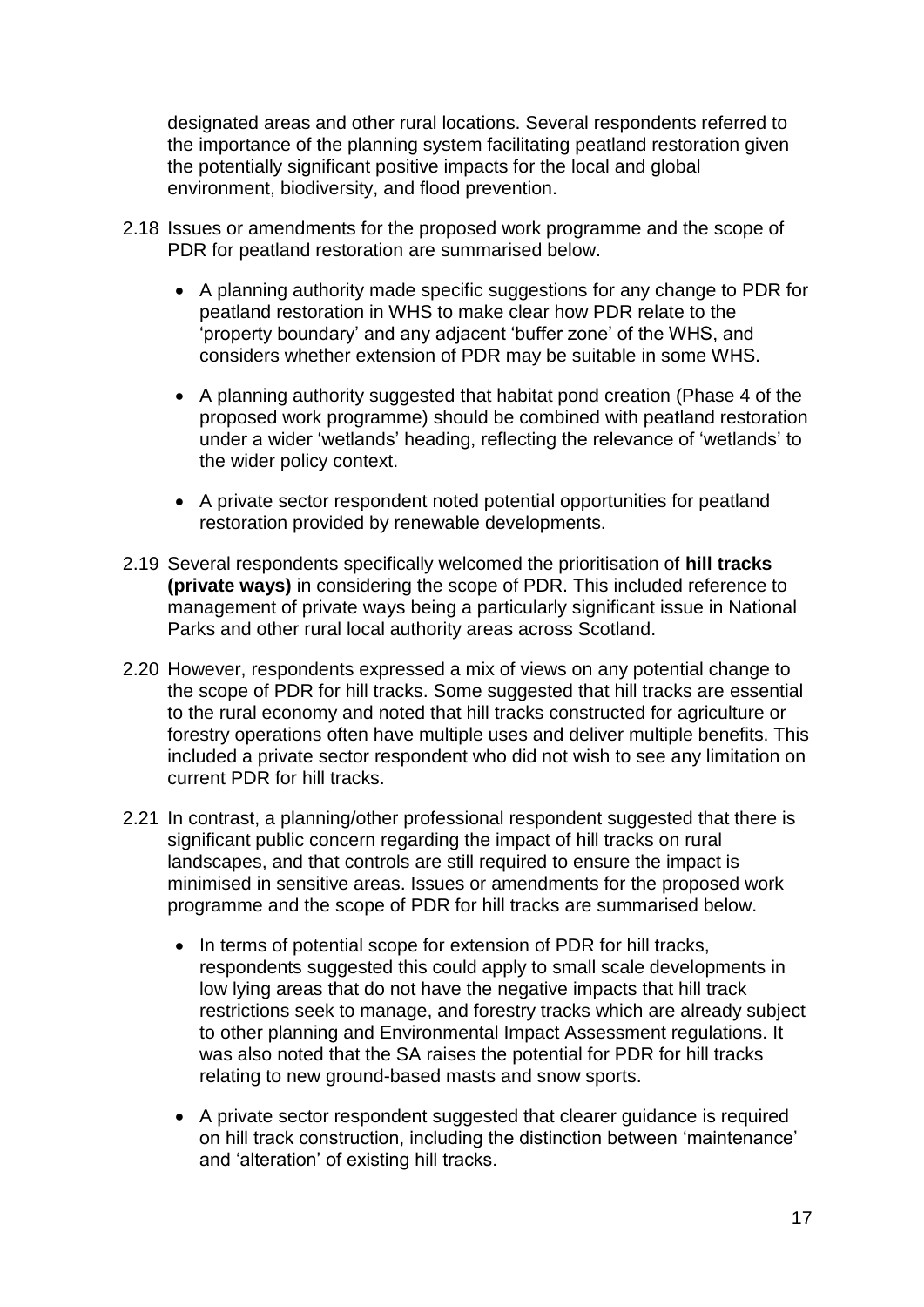• Some noted that the review of PDR for hill tracks is not covered by the SA and wished to see further evidence provided.

#### **Phase 2 development types**

- 2.22 Support for extension of PDR for **electric vehicle (EV) charging infrastructure** and **active travel** was primarily related to the potential contribution to emissions reduction, and wider climate change policy objectives.
- 2.23 A number of issues or amendments were raised in relation to the proposed work programme and the scope of PDR. Key points raised in relation to EV charging infrastructure are summarised below.
	- A planning authority, planning/other professional and some private sector respondents suggested giving higher priority to EV charging infrastructure (and active travel) to be included in phase 1. This included a suggestion that EV charging infrastructure could be classified as 'critical infrastructure' as a means of reducing the need for planning applications. A private sector respondent also suggested that installation of small domestic EV chargers is sufficiently non-controversial as to be dealt with quickly in phase 1.
	- Some private sector respondents suggested that the current prohibition on PDR in National Parks and other designated areas should be reviewed as part of the work programme, recognising the need to balance protection of these areas with the delivery of climate change policy objectives.
	- A private sector respondent suggested there is a need to encourage greater use of existing EV charging infrastructure before consideration of any extension of PDR, and that the development type could be moved to phase 3.
- 2.24 Key points raised in relation to PDR for **active travel** are summarised below.
	- A planning authority suggested giving higher priority to active travel (and EV charging infrastructure) to be included in phase 1.
	- A planning/other professional suggested that careful consideration should be given to the kinds of active travel developments (and associated impact) where a planning application is still warranted.
	- Some suggested that active travel should be removed from the extension of PDR.
	- A number of third sector and individual respondents (including the 'campaign plus' respondents noted in section 1 of this report) suggested that the active travel development type should be expanded to include sheds and storage containers for bike storage. These respondents noted that bike storage is currently included in the 'householder developments' at phase 3, but suggested that they could make a significant contribution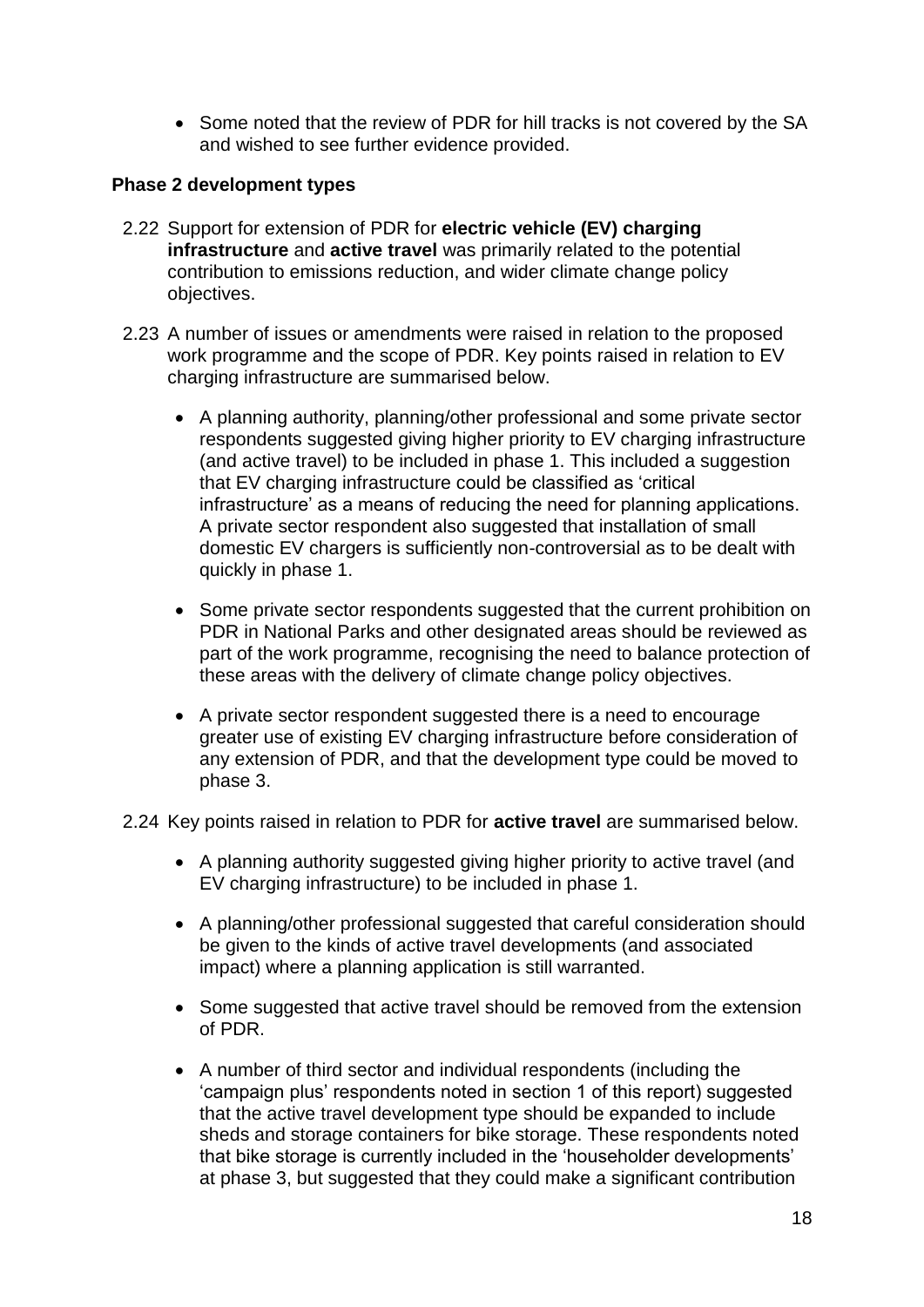to the modal shift to active travel. These respondents also wished to see extension of PDR to include installation of bike storage in the front of residential properties.

#### **Phase 3 development types**

- 2.25 Support for extension of PDR for **town centre changes of use** was most commonly linked to the potential contribution to wider socio-economic policy objectives, and particularly for town centre regeneration.
- 2.26 However, most of those referring to PDR for town centre changes of use raised issues or amendments for the proposed work programme and the scope of PDR. These are summarised below.
	- A planning/other professional suggested that town centres change of use should be considered earlier in the proposed work programme, given the importance of town centres for wider socio-economic policy, and the value of aligning this work with preparation of NPF4.
	- A planning/other professional suggested there will be a need for careful consideration of potential problems and unintended consequences associated with changes of use, and that this could undermine some of the key principles of Development Management. Some respondents also suggested there is potential conflict with environmental health and public health issues, and the 'agent of change' introduced by the Planning Act, if extending PDR led to a significant increase in residential buildings in town centres. This included potential threats to the arts and cultural offer of town centres.
	- A planning authority noted that commentary around the work programme makes reference to 'sui generis' uses, and noted that this would represent a change to current PDR for changes of use.
	- It was suggested that current LDP policy frameworks could be reviewed to remove restrictive uses.
	- A private sector respondent suggested that consideration is given to extending PDR for town centre changes of use to include villages to support village regeneration and to support rural communities more widely.
- 2.27 Most of those referring to PDR for **householder developments** raised issues or amendments for the proposed work programme and the scope of PDR. These are summarised below.
	- A planning/other professional suggested the need for PDR for householder developments to balance freedom of choice, community and neighbourly responsibility. It was noted that many householder applications are approved unconditionally where they comply with existing controls or guidance, and have often been the subject of pre-applications discussion with opportunities for comment from neighbours.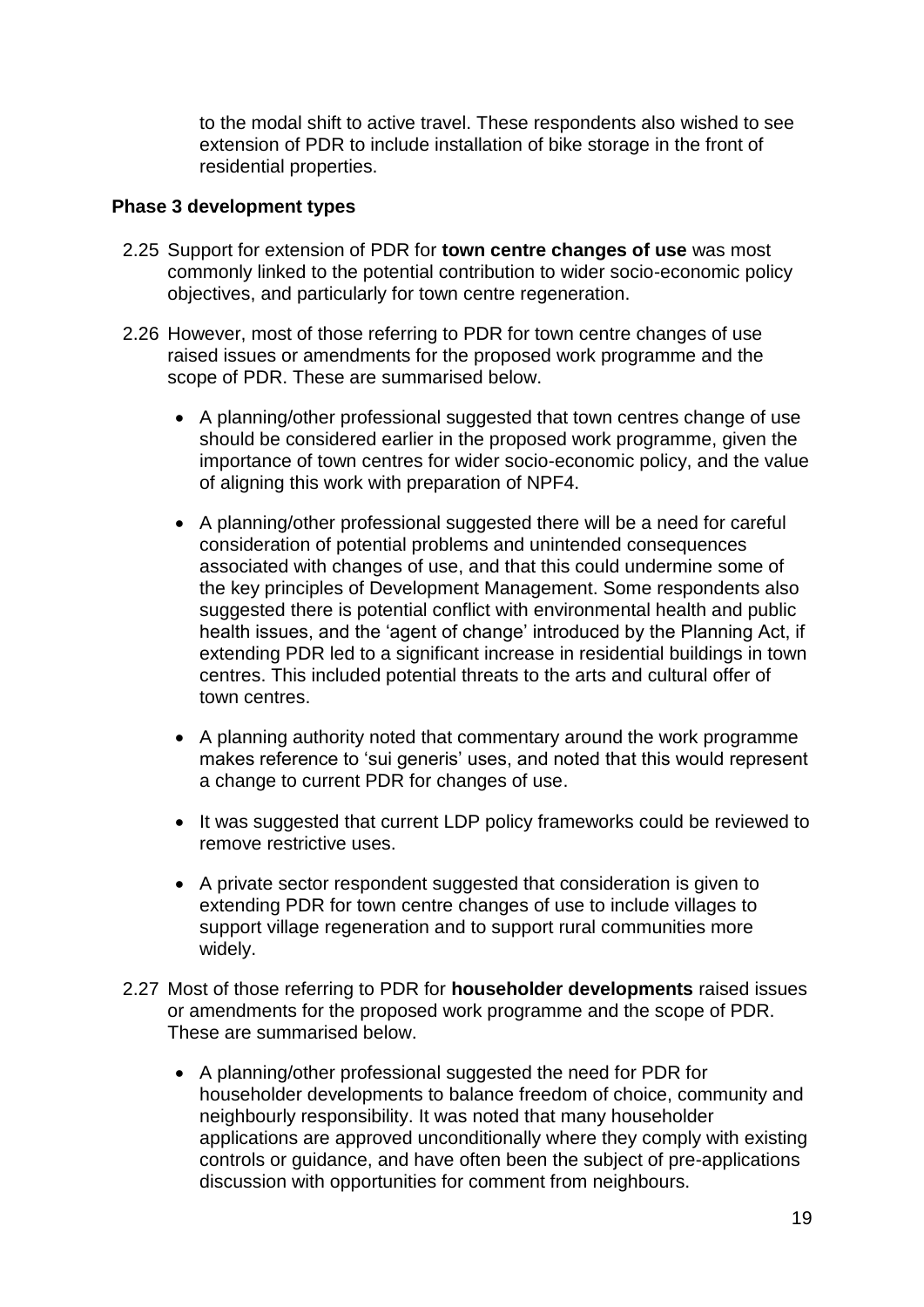- A private sector respondent noted the potential for PDR for householder developments to enable changes required for climate change mitigation and adaptation.
- A public body and a private sector respondent suggested that the review of PDR for householder developments should be aligned with the ongoing review of Scottish Government surface water policy.
- A number of third sector and individual respondents (including the 'campaign plus' respondents noted in section 1 of this report) suggested that sheds and storage containers for bike storage should be moved from the householder developments to the active travel development type.

#### **Phase 4 development types**

- 2.28 Support for extension of PDR for **district heating and supporting infrastructure** was most commonly linked to supporting the role of district heating in decarbonising heat and delivering wider climate change policy objectives. This included reference to the phasing of this development type fitting with Local Heat and Energy Efficiency Strategies (LHEES).
- 2.29 Issues or amendments for the proposed work programme and the scope of PDR for district heating are summarised below.
	- A public body respondent suggested that district heating and supporting infrastructure could be brought forward in the work programme to encourage project development.
	- Several respondents referred to the importance of thermal storage for heat networks, to facilitate use of low carbon energy sources and enable heat networks to manage peak demand. This included suggestions for PDR to be extended to include thermal storage in heat networks and domestic dwellings. A public body respondent also suggested that thermal stores can have an impact on visual amenity and as such should be considered as part of infrastructure related to district heating.
	- A private sector respondent suggested that the extension of PDR may not alone address the current time delays associated with planning applications for heat networks, and wished to see an accelerated planning process to address these.
- 2.30 Support for extension of PDR for **domestic and non-domestic energy storage** was most primarily related to the potential role of energy storage in decarbonising heat and delivering wider climate change policy objectives.
- 2.31 Issues or amendments for the proposed work programme and the scope of PDR for domestic and non-domestic energy storage are summarised below.
	- Several private sector respondents suggested that energy storage should be considered earlier in the work programme, including reference to the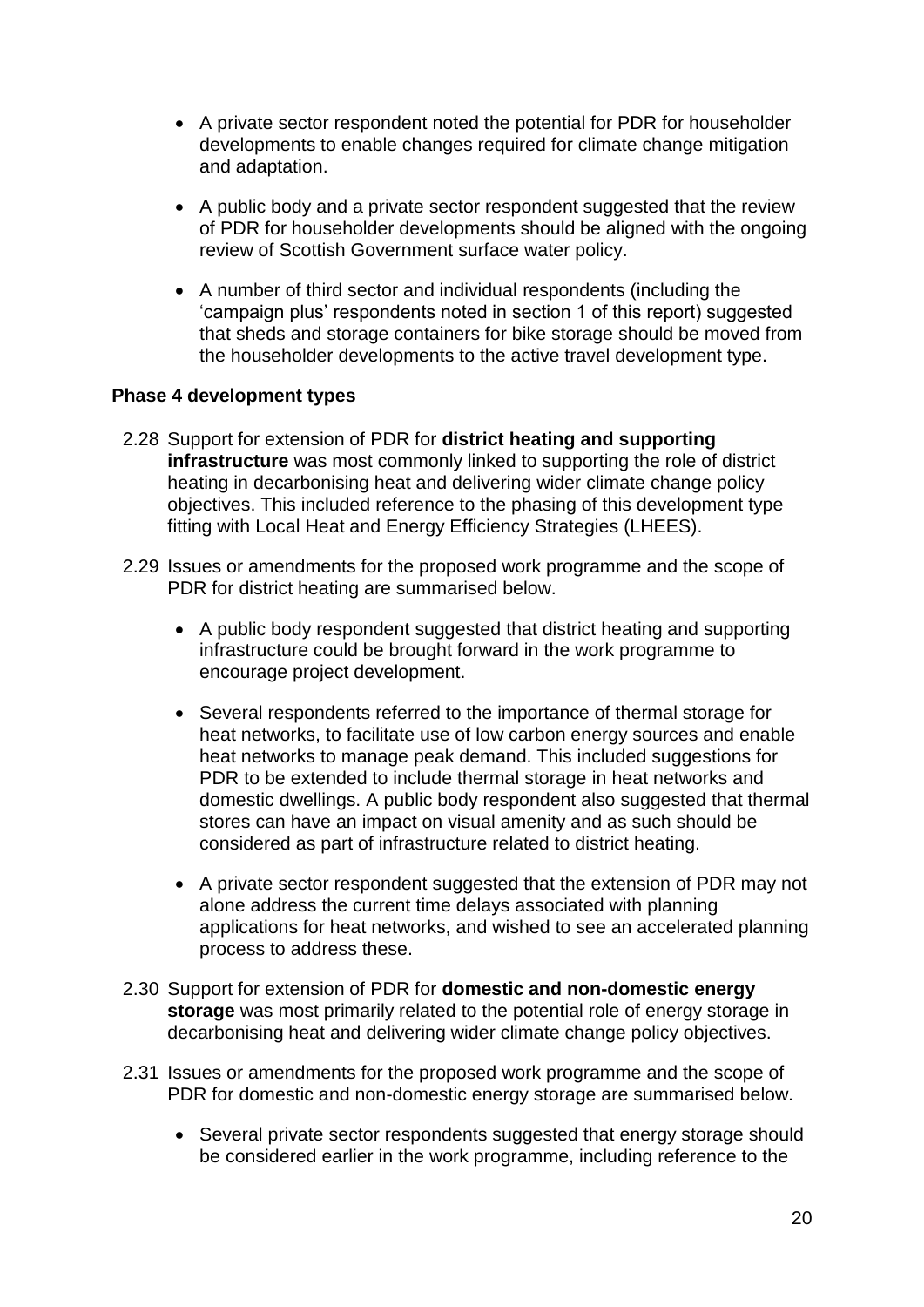relevance of energy storage for some forms of micro-renewable energy generation (included at phase 1).

- A private sector respondent suggested that non-domestic energy storage differs substantially from domestic storage and should be considered as a distinct category.
- A private sector respondent raised concerns about potential negative impacts on cultural heritage and landscape associated with energy storage, although it was acknowledged that this must be balanced with the potential contribution to climate change objectives.
- A private sector respondent suggested a need for clarity in terminology, and specifically as to whether 'energy storage' is intended to refer to battery and/or other forms of energy storage.
- 2.32 Several respondents suggested that extension of PDR for **defibrillator cabinets** should be less complex than other development types, although a planning/other professional saw a need for careful consideration of prominent installations to traditional buildings in Conservation Areas. Some suggested that the development type could be considered earlier in the work programme.

#### **Phase 5 development types**

- 2.33 Support for extension of PDR for **habitat pond creation** included reference to potential benefits for biodiversity and wider environmental policy objectives. Issues or amendments for the proposed work programme and the scope of PDR for habitat pond creation are summarised below.
	- A planning authority suggested that habitat pond creation should be merged with peatland restoration (at phase 1) under a heading of 'wetlands'. This included reference to the relevance of 'wetlands' to the wider physical and policy context. Others referred to potential for habitat pond creation to be considered earlier in the work programme, including reference to their relevance to agricultural developments (at phase 1), addressing the current confusion regarding the information and permissions required for pond creation, supporting flood prevention, and complimenting new house building and community expansion targets.
	- A private sector respondent questioned the link drawn between PDR for habitat pond creation and future agricultural support programmes, and suggested that extension of PDR should be based on benefits to biodiversity (for example), rather than the support scheme under which the pond is created.
	- Private sector respondents suggested a number of potential restrictions on PDR for habitat pond creation, including PDR only applying to ponds at or below ground level, and limitations on pond creation close to airfields to reduce the risk of birdstrike.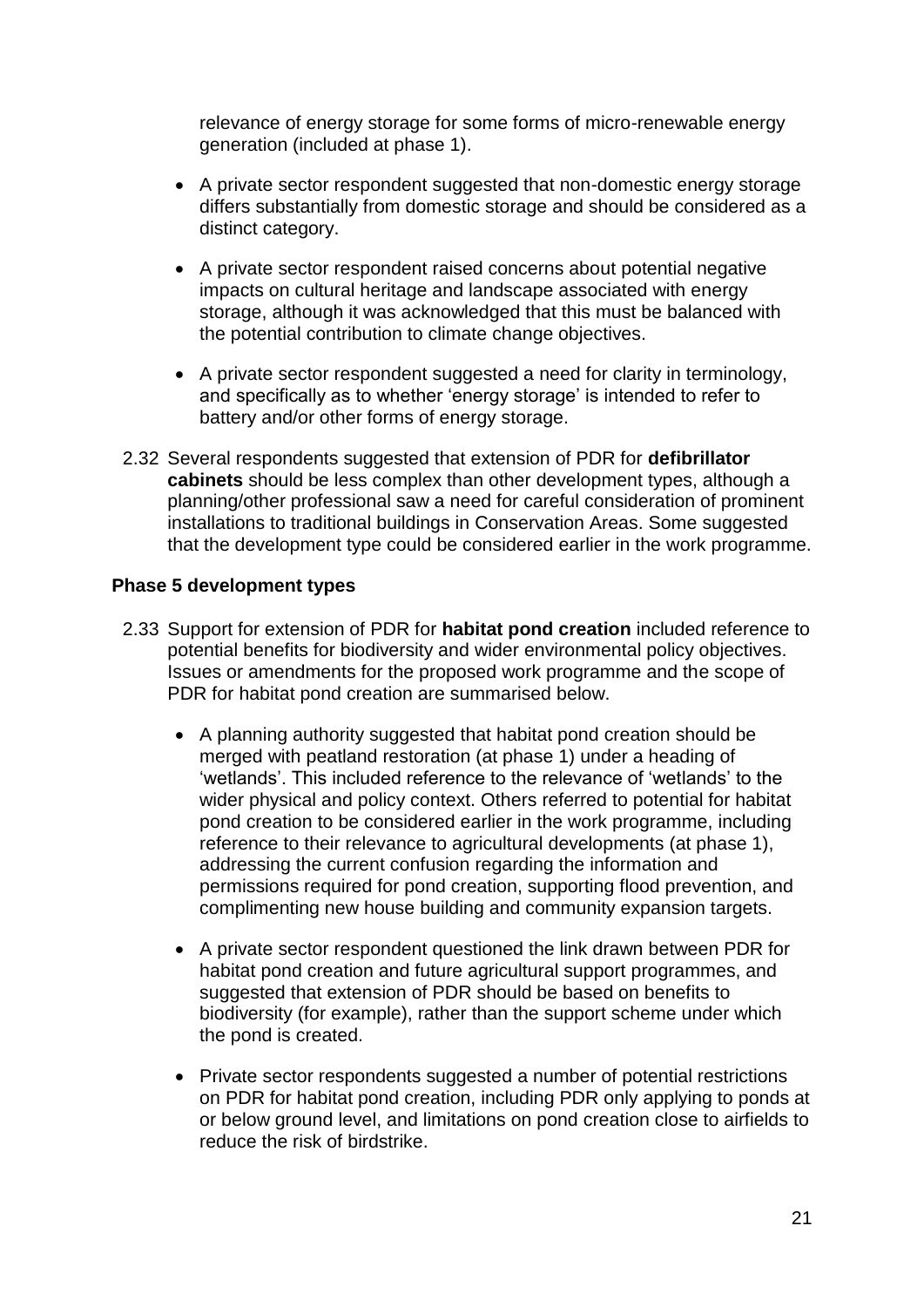- A private sector respondent suggested that extension of PDR to pond creation has the potential to negatively impact food security and the sustainability of local farms, for example where ponds remove a large volume of farmland.
- A planning/other professional suggested that consideration should be given to the need for access to sites and removal of unwanted material.
- A private sector respondent objected to extension of PDR for habitat pond creation due to potential impacts for aviation safety.
- 2.34 Support for extension of PDR for **allotments and community growing schemes** included reference to the potential contribution to climate change policy, and suggestions that any negative effects would be minor, dependent on previous land use, and could be effectively mitigated.
- 2.35 Issues or amendments for the proposed work programme and the scope of PDR for allotments and community growing schemes are summarised below.
	- A third sector respondent wished to see that PDR for allotments and community growing schemes should be considered alongside agricultural developments at phase 1. This included suggestions that many community growing schemes are agricultural in nature as they are focused on small scale food production.
	- A planning/other professional suggested that consideration should be given to parking areas and controls on the number and size of outbuildings for each plot.
	- A planning/other professional suggested that earlier phasing of habitat pond creation could compliment new house building and community expansion targets.

#### **Phase 6 development types**

2.36 A small number of respondents referred to extension of PDR for **snow sports**. This included suggestions that a lower priority is appropriate for this type of development, including reference to potential negative impacts on carbon emissions identified by the SA. A planning/other professional also saw a need for careful consideration of the potential need for controls in sensitive areas.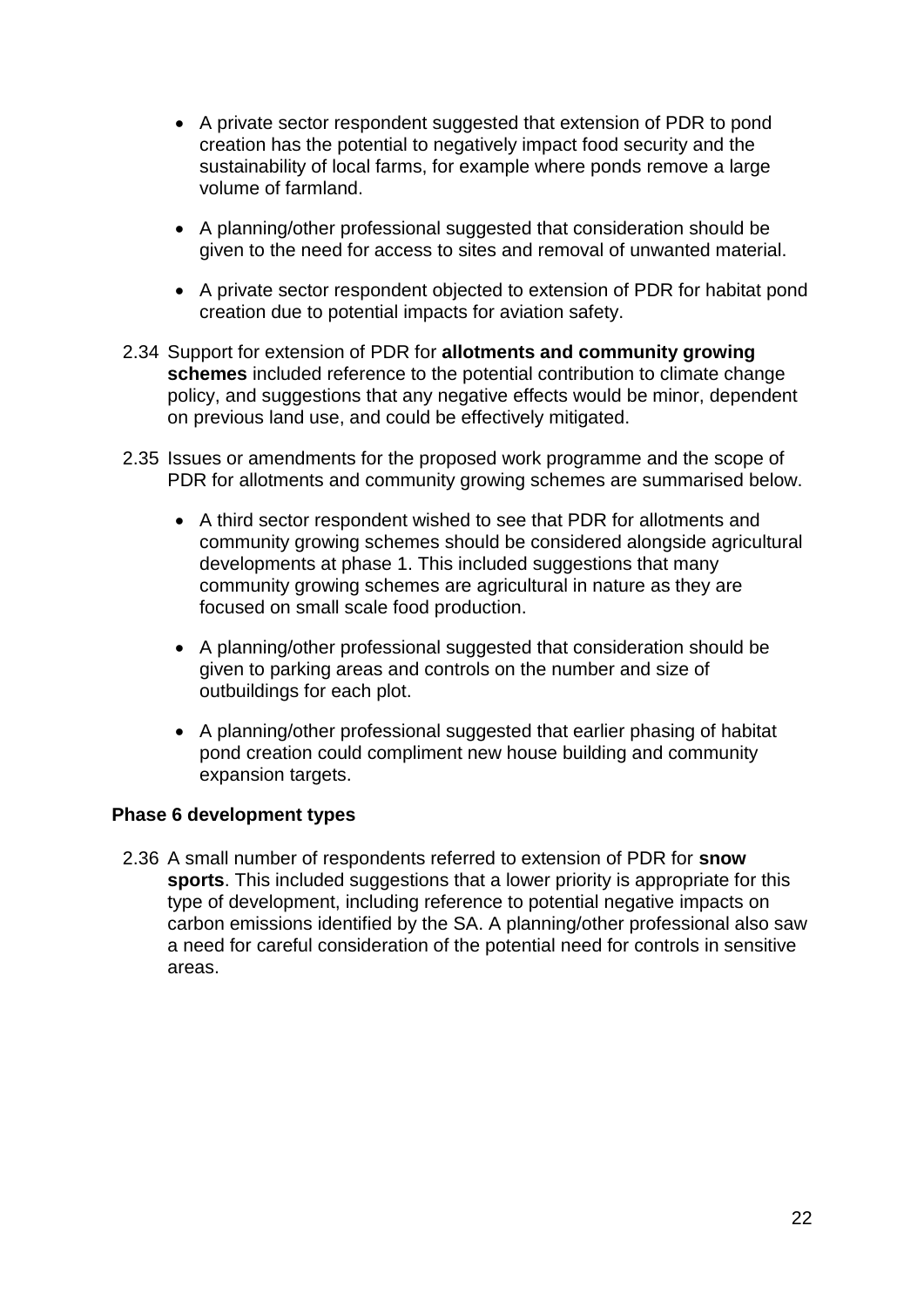#### 3. Accuracy and scope of information

3.1 The second consultation question sought views on the accuracy and scope of information set out in the SA report. The question was split into three parts, asking for views on the information in relation to (a) environmental baseline, (b) social baseline and (C) economic baseline. In practice, most of those providing comment at Question 2 considered the evidence base in the round. Where respondents considered specific aspects of the SA evidence this was most commonly in relation to the environmental baseline, and few respondents raised issues which were specific to the social or economic baselines.

#### **Q2. What are your views on the accuracy and scope of the information described in the Sustainability Appraisal report as regards:**

- **a. environmental baseline?**
- **b. social baseline?**
- **c. economic baseline?**
- 3.2 A total of 74 respondents addressed Question 2, including 40 organisation respondents and 34 individuals. Of these 74 respondents, 20 expressed broad support for the SA baseline, 18 provided comments which criticised aspects of the accuracy and scope of information described or offered suggestions as to how this could be improved, and 36 did not give a clear overall view. Most of those expressing broad support raised some issues or concerns; overall, 59 respondents (27 organisations and 32 individuals) raised issues or concerns regarding the information described in the SA. Table 3 summarises these responses by respondent type.

| <b>Answered</b><br><b>Question 2</b> | <b>Raised issues or</b><br>amendments |
|--------------------------------------|---------------------------------------|
| 74                                   | 59 (80%)                              |
| 40                                   | 27 (68%)                              |
| 11                                   | 6                                     |
| 7                                    | 2                                     |
| 4                                    | 4                                     |
| 4                                    | $\mathbf{2}$                          |
| 11                                   | 8                                     |
| 4                                    | 4                                     |
| $\mathbf{2}$                         | Ω                                     |
| 3                                    | 2                                     |
| $\mathbf{2}$                         | 2                                     |
| 14                                   | 11                                    |
| 6                                    | 5                                     |
| 2                                    |                                       |
| 2                                    | 2                                     |
|                                      |                                       |

#### **Table 3: Respondents to Question 2 by type**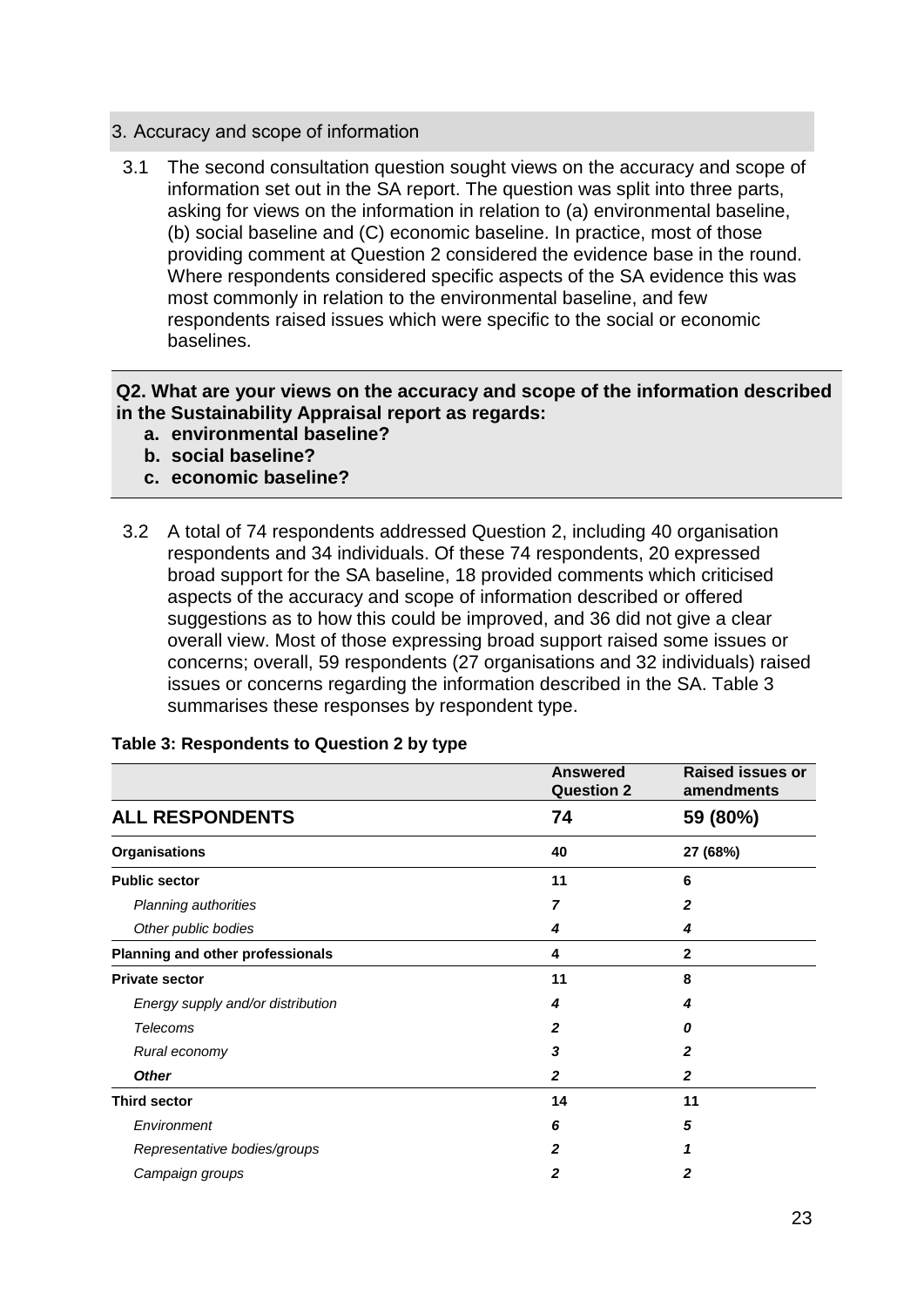| Other              |    | u        |
|--------------------|----|----------|
| <b>Individuals</b> | 34 | 32 (94%) |

- 3.1 A range of respondents express their approval of the evidence base set out in the SA. This included a mix of planning authorities, other public bodies, planning/other professionals, private sector, third sector and individual respondents.
- 3.2 As Table 3 shows, most of those providing comment at Question 2 raised issues or concerns regarding the accuracy and scope of the information described in the SA. Most of the issues raised related to specific development types and we summarise these over the following pages. However, a number of common themes were also evident across these responses.
- 3.3 It should be noted that these common themes, and the great majority of points relating to specific development types, were raised in relation to the SA baseline as a whole, or were raised specifically in relation to the environmental baseline. Relatively few respondents raised issues specifically related to the social and economic baselines. The points considered below therefore relate to the environmental baseline; we highlight where points were also raised in relation to the social and/or economic baseline. Points raised exclusively in relation to the social and/or economic baselines are summarised at the end of this section of the report.

#### **Common themes**

- 3.4 Some were of the view that some of the information set out in the SA is 'generic' rather than specifically related to the development types under consideration, and based on assumption and broad assessment. These respondents wished to see more detailed information provided for consultation as the work programme progresses, including more qualitative consideration of impacts. It was suggested that the Post Adoption Statement should be the mechanism by which key SA findings and evidence are taken forward to inform the ongoing work programme.
- 3.5 A planning/other professional was unsure of how the use of three separate baselines (environmental, social and economic) will be used to judge detailed proposals, and that clarification is required regarding areas of overlap between the baselines.
- 3.6 Some respondents suggested that the evidence base as set out in the SA includes out of data sources which could provide an inaccurate baseline for assessment. This included comments from other public bodies, private sector and third sector respondents. Some also noted that reference to legislation and wider policy objectives should be kept under review to ensure they remain current. Specific data sources are considered in relation to each of the development types over the following pages.
- 3.7 Several planning/other professional and third sector respondents raised concerns regarding the extent to which information set out in the SA takes sufficient account of potential impacts on **Scotland's historic and cultural**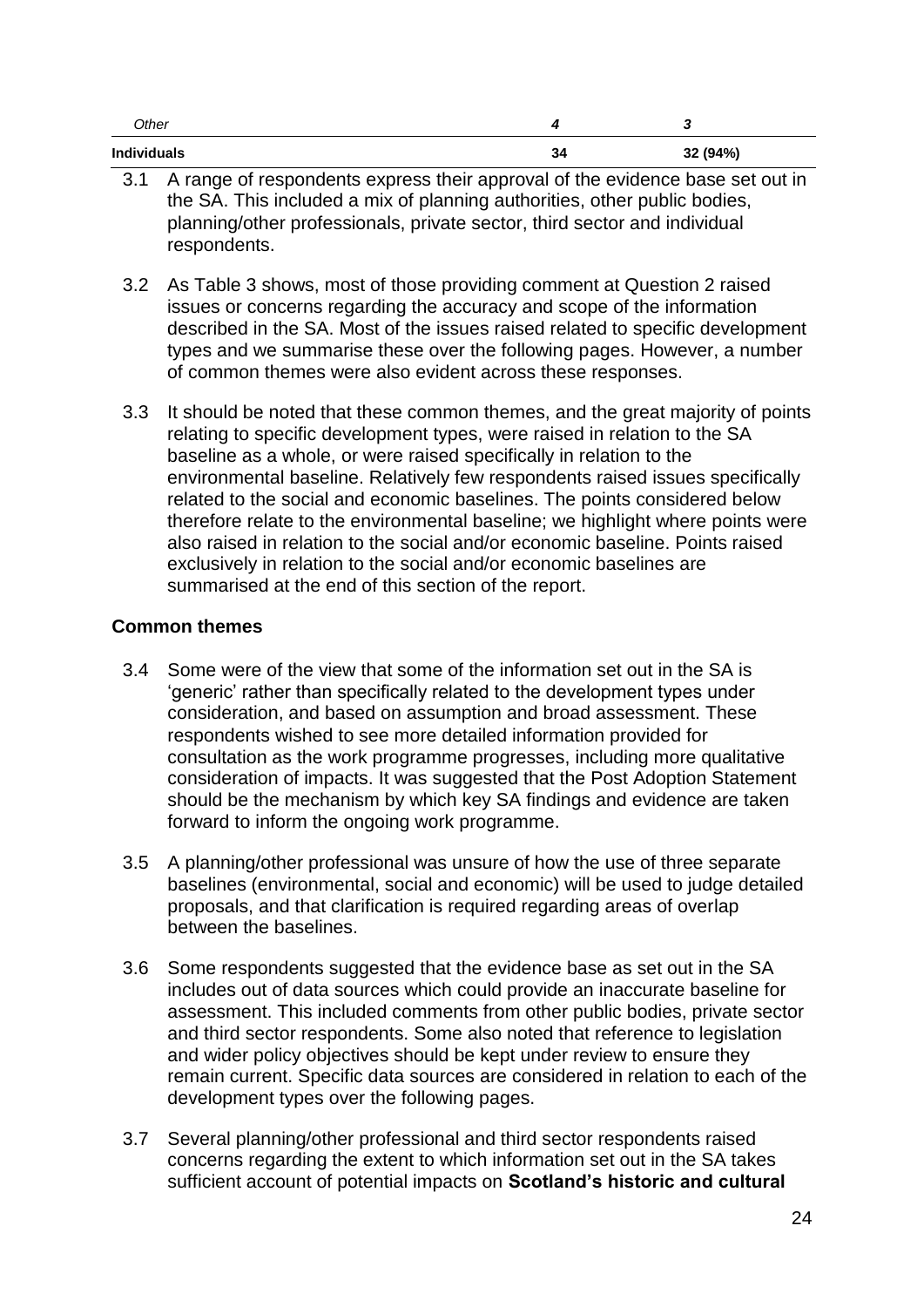**heritage**. These respondents expressed a view that historic and cultural heritage is relevant to the environmental, social and economic baselines and should be referenced by each.

- 3.8 Specific suggestions are summarised below.
	- Further information on cultural heritage should be included under each development type at Appendix 2 to the SA, considering possible impacts and identifying potential mitigation.
	- Reference to the 2019 Historic Environment Policy for Scotland should be included under 'Policies, Plans, Programmes and Strategies'.
	- The SA should provide a clearer account of the respective roles of Historic Environment Scotland (HES) and local authorities in relation to the historic environment.
	- The SA should acknowledge that non-designated heritage sites are recognised by Scottish Planning Policy as assets in their own right.
- 3.9 Some respondents, primarily third sector organisations, referred to **perceived gaps in the environmental, social and economic baselines** as set out in the SA. This included particular reference to biodiversity and designated areas. Specific comments are summarised below.
	- Several third sector and individual respondents suggested that the environmental baseline should recognise the pressure on biodiversity across Scotland, not only in designated areas. Although it was also suggested that the SA could further emphasise the potential role of designated areas and Wild Land Areas in addressing declines in biodiversity.
	- Some respondents felt that further development of the environmental, social and economic baselines was required to support consideration of 'reasonable alternatives' to extension of PDR. It was suggested that the Proposed Work Programme and/or Post Adoption Statement should ensure that environmental effects are taken account of future workstreams when considering alternatives.
	- A third sector respondent suggested that recognition of uncertainty around the extent of PDR use at a local level raised questions regarding the ability of the SA to properly assess potential impacts associated with each development type.
	- Some third sector respondents referred to specific designations as having been omitted from the environmental baseline set out in the SA. These included Special Landscape Areas, pre-1919 buildings as a national performance indicator for the historic environment, designated gardens and landscapes, designated historic battlefields, designated wild land, and green belt.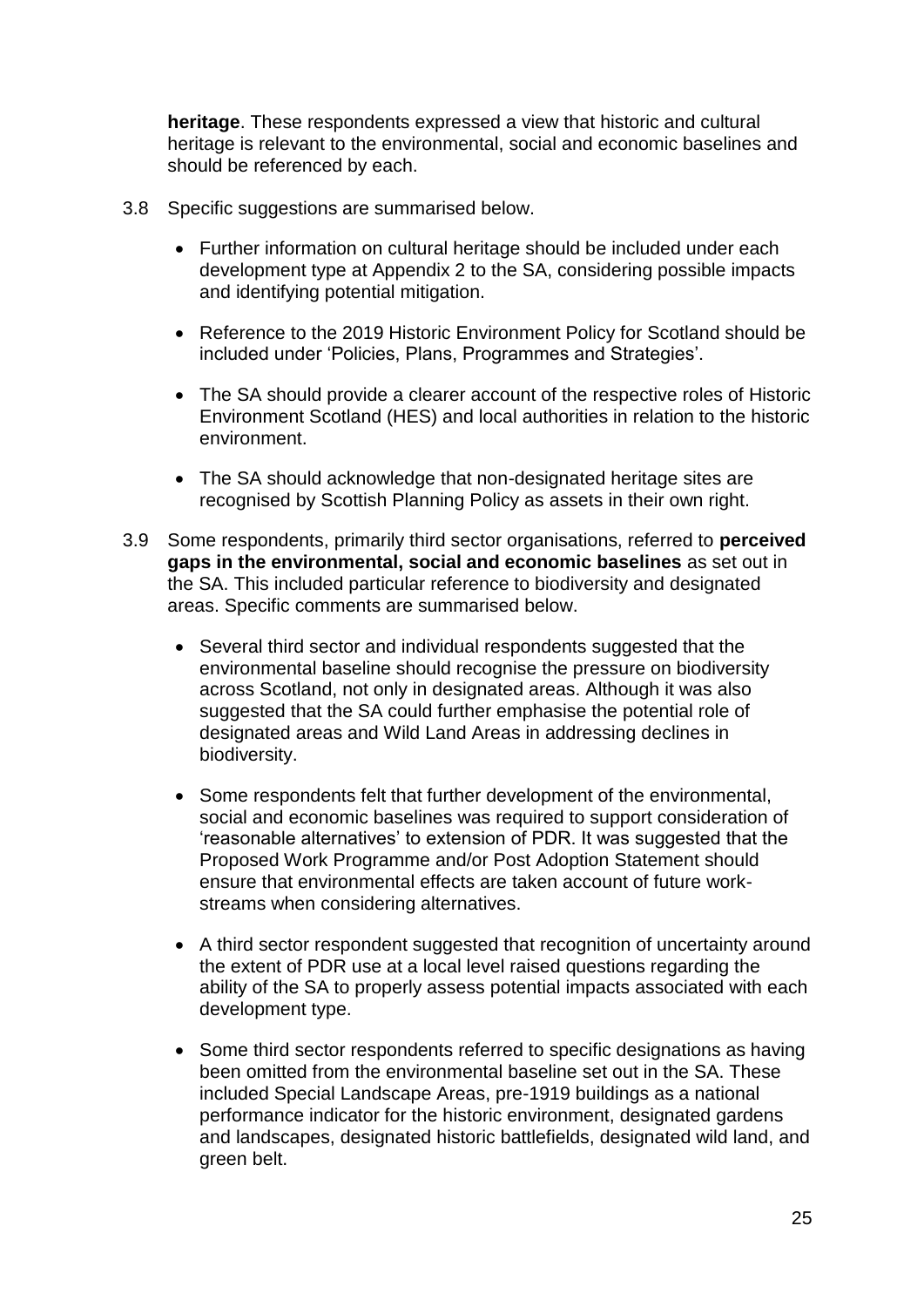- The SA should include reference to the 'purpose of planning' as defined by the 2019 Planning Act, and the United Nations Sustainable Development Goals to be referenced throughout the SA.
- The SA should give more consideration to the potential adverse effects of PDR on the connectivity of habitat networks, and for example the fragmentation of green corridors and wetlands.
- 3.10 Several respondents suggested that the environmental, social and economic baselines do not include sufficient consideration of the potential impact of PDR on **flood risk**. This included respondents citing recent research evidence on the impact of 'urban creep' on flood risk, and suggestions that extending PDR for householder developments could increase the rate of urban creep. Some also suggested that the environmental baseline does not refer to the most up to date flood risk assessment for Scotland (from 2018), and as such underestimates current risk to homes and businesses.

#### **Comments on the environmental baseline**

#### Phase 1 development types

- 3.11 In relation to PDR for **digital communications infrastructure**, some individual respondents suggested that the evidence base on the potential impact of 5G development was incomplete or out of date. These respondents made reference to a small number of alternative evidence sources.
- 3.12 Key points raised in relation to information in the SA relating to PDR for **agricultural developments** are summarised below.
	- A private sector respondent suggested that the SA did not fully explore the environmental, social and economic outcomes associated with extending PDR in agricultural development regarding brownfield sites.
	- A private sector respondent wished to see more detailed evidence on extension of PDR to allow adaptation of existing agricultural buildings to create larger and more modern buildings.
	- A private sector respondent would like to see more detail on the environmental, social and economic effects of extending PDR to allow change of use of agricultural development to provide residential housing.
- 3.13 Key points raised in relation to information in the SA relating to PDR for **micro-renewables** are summarised below.
	- A private sector respondent suggested that the information provided on the predicted impact of extending PDR for solar PV is out of date, and does not take account of recent developments in solar technology. This included specific reference to the impact of installations to historic buildings and impacts on aviation and airports. It was also suggested that the social and economic baselines under-estimate the potential positive impacts of small scale solar development.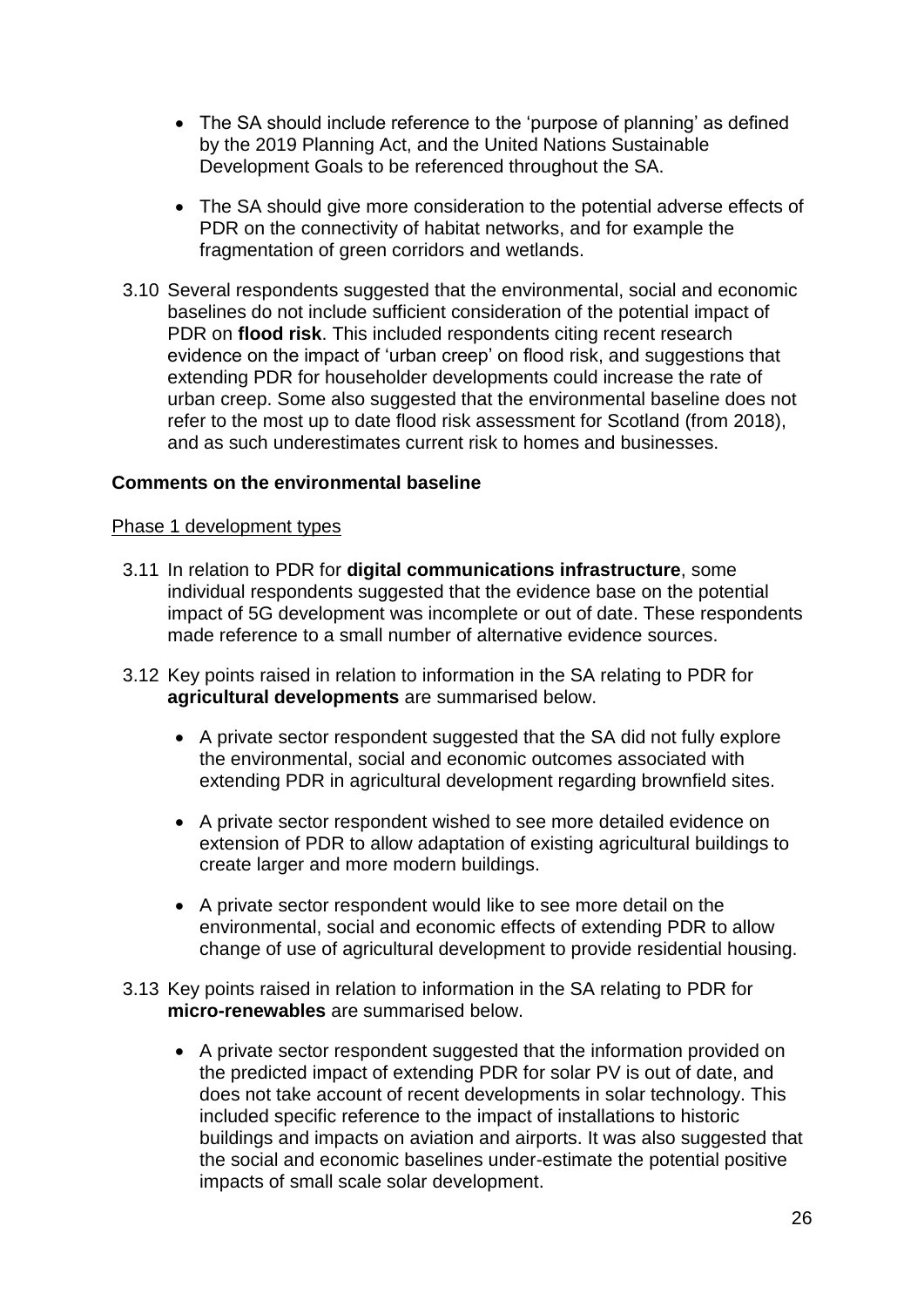- A planning authority wished to see more detail on energy generation from micro-renewables in Scotland.
- An other public body suggested that the information set out in the SA should include consideration of broader interventions as 'reasonable alternatives' to extension of PDR, such as alternative incentives to encourage use of micro-renewables.
- 3.14 In relation to PDR for **peatland restoration**, a planning authority suggested that the evidence base should recognise that some peatland occurs outwith designated sites or rural areas.
- 3.15 In relation to PDR for **hill tracks (private ways)** some respondents wished to see further analysis of the implications of changes to PDR for hill tracks.

#### Phase 2 development types

- 3.16 Key points raised in relation to information in the SA relating to PDR for **electric vehicle charging infrastructure** are summarised below.
	- A private sector respondent suggested that the baselines could do more to recognise scope for solar energy to contribute to reduction in emissions when deployed alongside EV charging infrastructure.
	- A private sector respondent suggested that the SA over-states the potential negative impacts of EV charging infrastructure on cultural heritage, and does not provide sufficient justification for the proposed restriction on EV charging points within 2m of a road.
- 3.17 In relation to PDR for **active travel** a number of individual respondents wished to see the evidence base include reference to the position of households who need bike storage but do not have access to a rear garden.

#### Phase 3 development types

- 3.18 Key points raised in relation to information in the SA relating to PDR for **householder developments** are summarised below.
	- An other public body suggested that the SA evidence base fails to acknowledge the potential for extension of PDR for householder developments to increase the rate of urban creep (increasing flood risk), and to negatively impact landscape and biodiversity through loss of householder garden space.

#### Phase 4 development types

3.19 In relation to PDR for **domestic and non-domestic energy storage** a private sector respondent suggested that more detail is required on who will be able to deploy battery storage under PDR, and recognition of the potential for extension of PDR to encourage more investment in battery storage schemes and lead to an increase in deployment.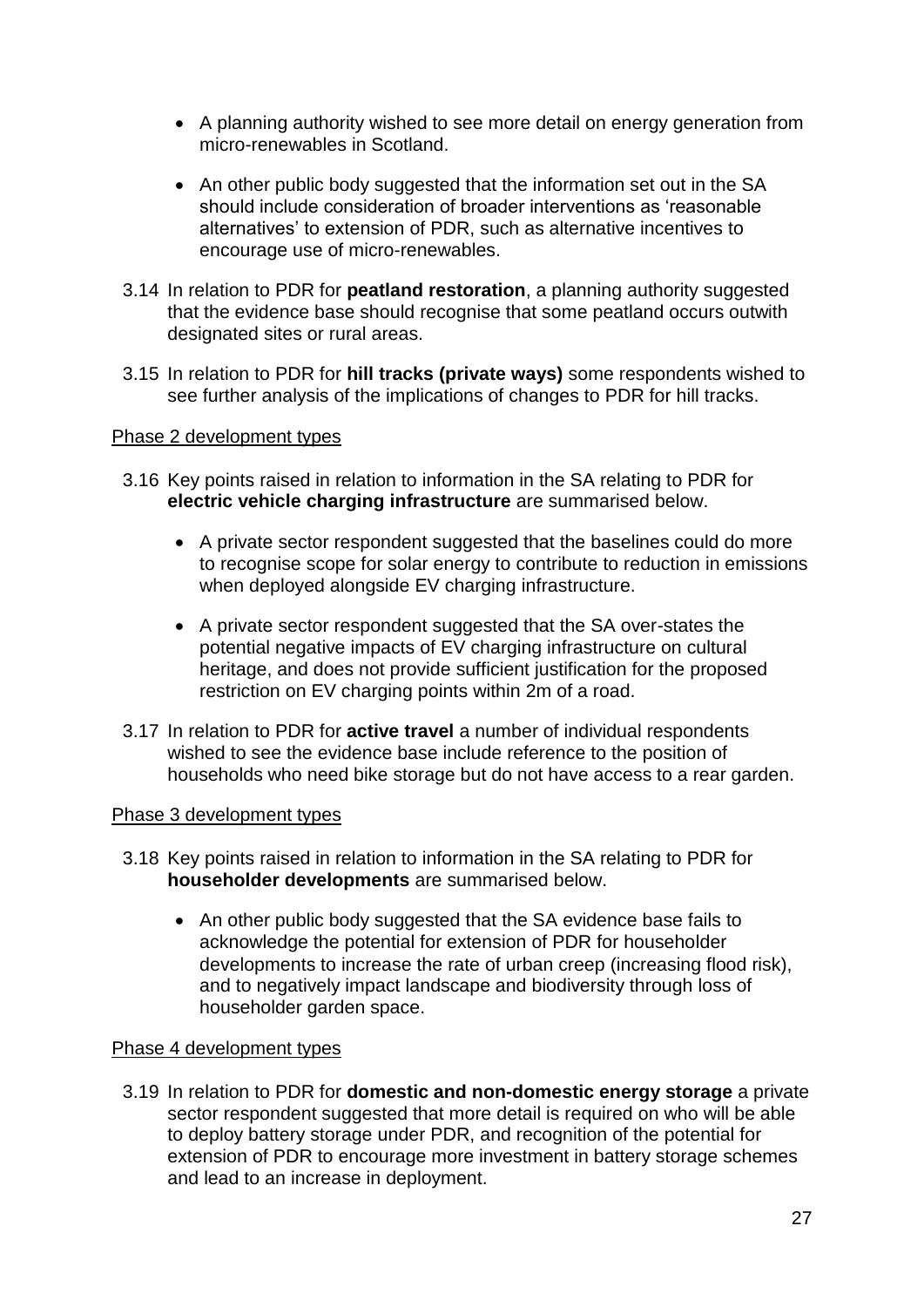#### Phase 5 development types

- 3.20 In relation to PDR for **habitat pond creation** a third sector respondent suggested that the SA should note the benefits of habitat pond creation for climate policy objectives.
- 3.21 Key points raised in relation to information in the SA relating to PDR for **allotments and community growing schemes** are summarised below.
	- A third sector respondent highlighted several aspects of the SA baseline which were regarded as incorrect. This included suggestions that perimeter fencing does not need to be 2m high, that sheds are not permanent structures, that a site hut or communal hut is essential, that greenhouses are preferred to polytunnels, that composting toilets and car parking are not essential, and that water and drainage will always require SEPA approval.

#### Phase 6 development types

3.22 In relation to PDR for **snow sports** a third sector respondent suggested that the SA could include information on other forms of recreation.

#### **Comments on the social and economic baselines**

- 3.1 Specific points raised at Question 2 in relation to the **social baseline** are summarised below.
	- Some referred to out of date evidence sources in relation to social impacts.
	- It was noted that discussion of recreational and cultural provision is limited to snow sports, and that cultural provision is referenced in the 2019 Planning Act under the 'agent of change'
	- It was suggested that the social baseline does not reference the impact of flooding on mental health.
	- Some expressed concern that the SA does not refer to potential adverse impacts for outdoor access rights and the paths network.
	- In relation to digital communications infrastructure, some individual respondents suggested that the evidence base is incomplete or out of date on the potential health impacts of 5G development.
	- In relation to householder developments, a planning authority respondent wished to see the section on householder developments expanded to include information on householder micro-renewables.
	- In relation to allotments and community growing schemes, it was suggested that reference to 'cluttered appearance' is a subjective judgement.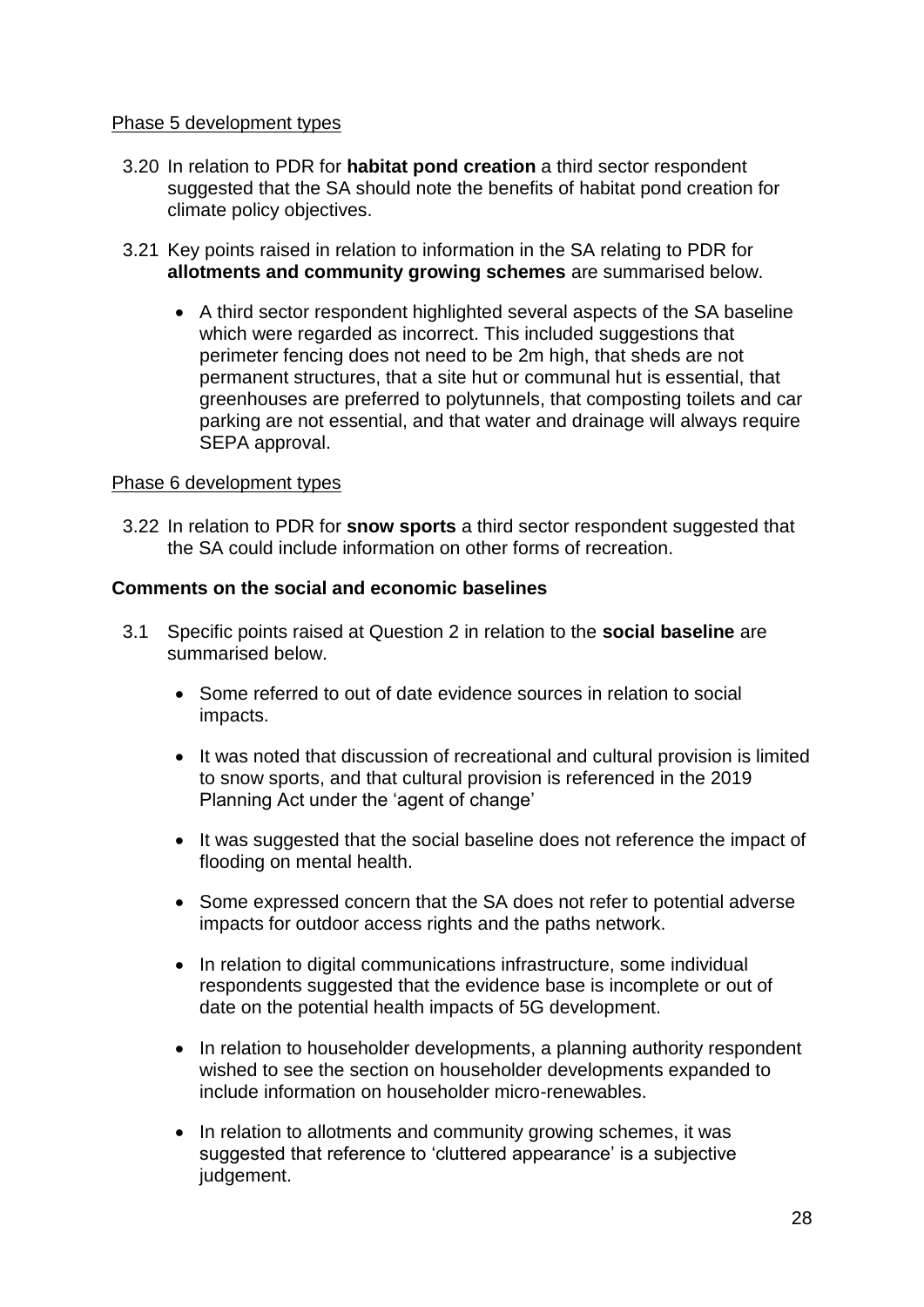- 3.2 Specific points raised at Question 2 in relation to the **economic baseline** are summarised below.
	- Some referred to out of date evidence sources in relation to economic impacts.
	- A third sector respondent noted that the economic baseline did not make reference to quality of place, and suggested that this can be an important factor in attracting and retaining people and businesses.
	- It was suggested that the economic baseline does not consider the economic impact of flooding for properties, businesses and infrastructure.
	- In relation to digital communications infrastructure, some individual respondents suggested that the evidence base was incomplete or out of date on the potential financial costs associated with the health impacts of 5G development.
	- In relation to agricultural development, a private sector respondents wished to see more detail on outcomes around agricultural development to facilitate agricultural adaptation and innovation. A planning authority suggested that the SA could refer to examples of farms diversifying into renewables.
	- In relation to allotments and community growing schemes, a third sector respondent wished to see reference to the contribution to Scottish Government targets on health, food security and climate change.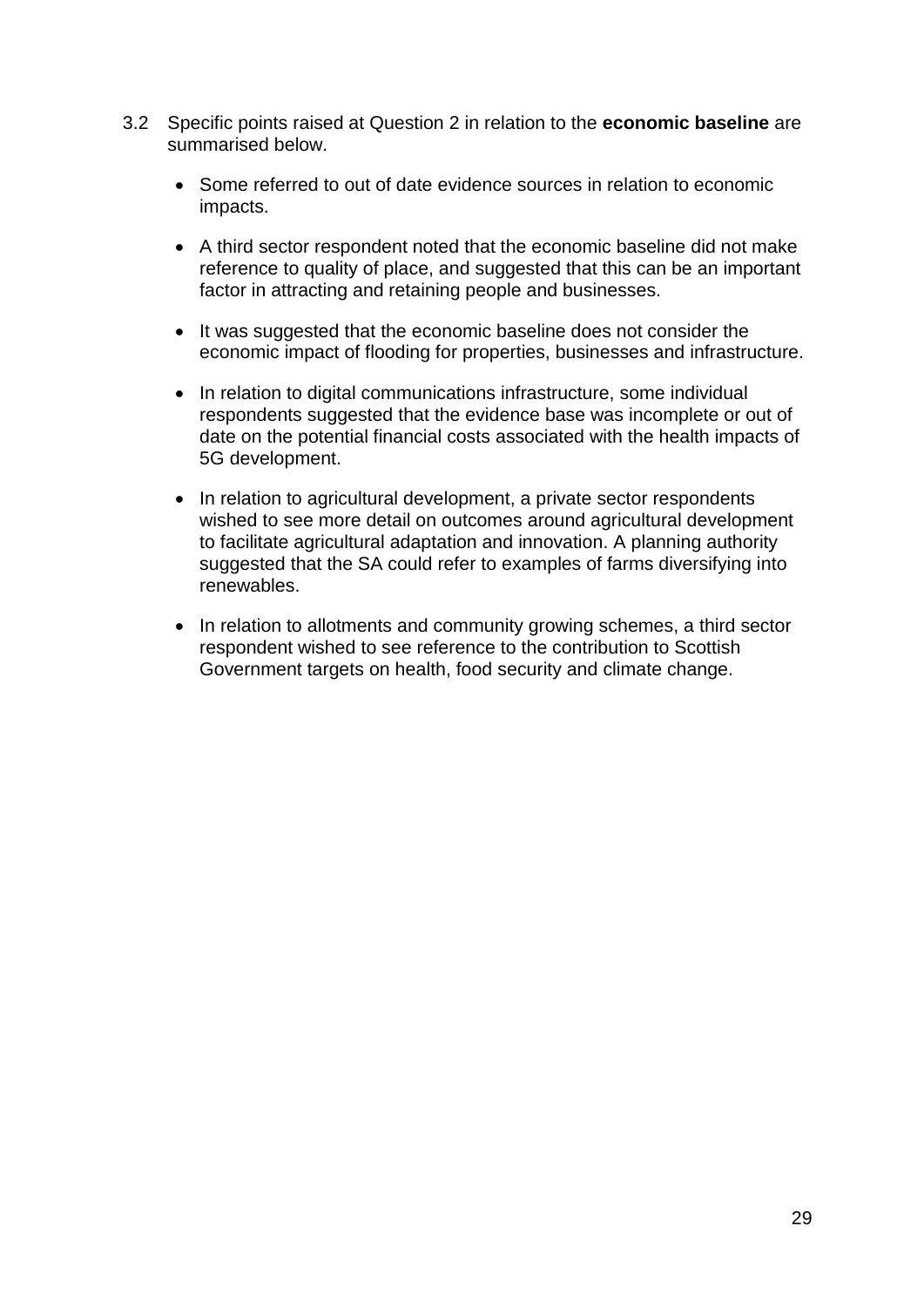#### 4. Predicted effects

4.1 The third consultation question sought views on the predicted effects of extending PDR as set out in the SA report. The question was split into three parts, asking for views on predicted (a) environmental, (b) social and (C) economic effects.

#### **Q3. What are your views on the predicted effects set out in the Sustainability Appraisal report as regards:**

- **a. environmental effects?**
- **b. social effects?**
- **c. economic effects?**
- 4.2 A total of 81 respondents provided an answer at Question 3, including 45 organisation respondents and 36 individuals. Of these 81 respondents, 13 expressed broad support for the predicted effects set out in the SA, 44 provided comments which criticised aspects of the predicted effects (the majority being individuals, including 16 campaign plus responses), and 24 did not express a clear overall view.
- 4.3 Most of those expressing broad support for the predicted effects set out in the SA raised some issues or concerns; overall, 66 respondents (34 organisations and 32 individuals) raised issues or concerns regarding the predicted effects described in the SA. Table 4 summarises these responses by respondent type.

|                                   | <b>Answered</b><br><b>Question 3</b> | <b>Raised issues or</b><br>amendments |
|-----------------------------------|--------------------------------------|---------------------------------------|
| <b>ALL RESPONDENTS</b>            | 81                                   | 66                                    |
| <b>Organisations</b>              | 45                                   | 34                                    |
| <b>Public sector</b>              | 12                                   | 9                                     |
| Planning authorities              | 8                                    | 5                                     |
| Other public bodies               | 4                                    | 4                                     |
| Planning and other professionals  | 5                                    | 3                                     |
| <b>Private sector</b>             | 12                                   | 10                                    |
| Energy supply and/or distribution | 5                                    | 3                                     |
| Telecoms                          | $\mathbf{2}$                         | $\mathbf{2}$                          |
| Rural economy                     | 3                                    | 3                                     |
| <b>Other</b>                      | $\mathbf{2}$                         | $\mathbf{2}$                          |
| <b>Third sector</b>               | 16                                   | 12                                    |
| Environment                       | 6                                    | 4                                     |
| Representative bodies/groups      | $\mathbf{z}$                         | 1                                     |
| Campaign groups                   | $\mathbf{z}$                         | $\mathbf{2}$                          |
| Other                             | 6                                    | 5                                     |
| <b>Individuals</b>                | 36                                   | 32                                    |

#### **Table 4: Respondents to Question 3 by type**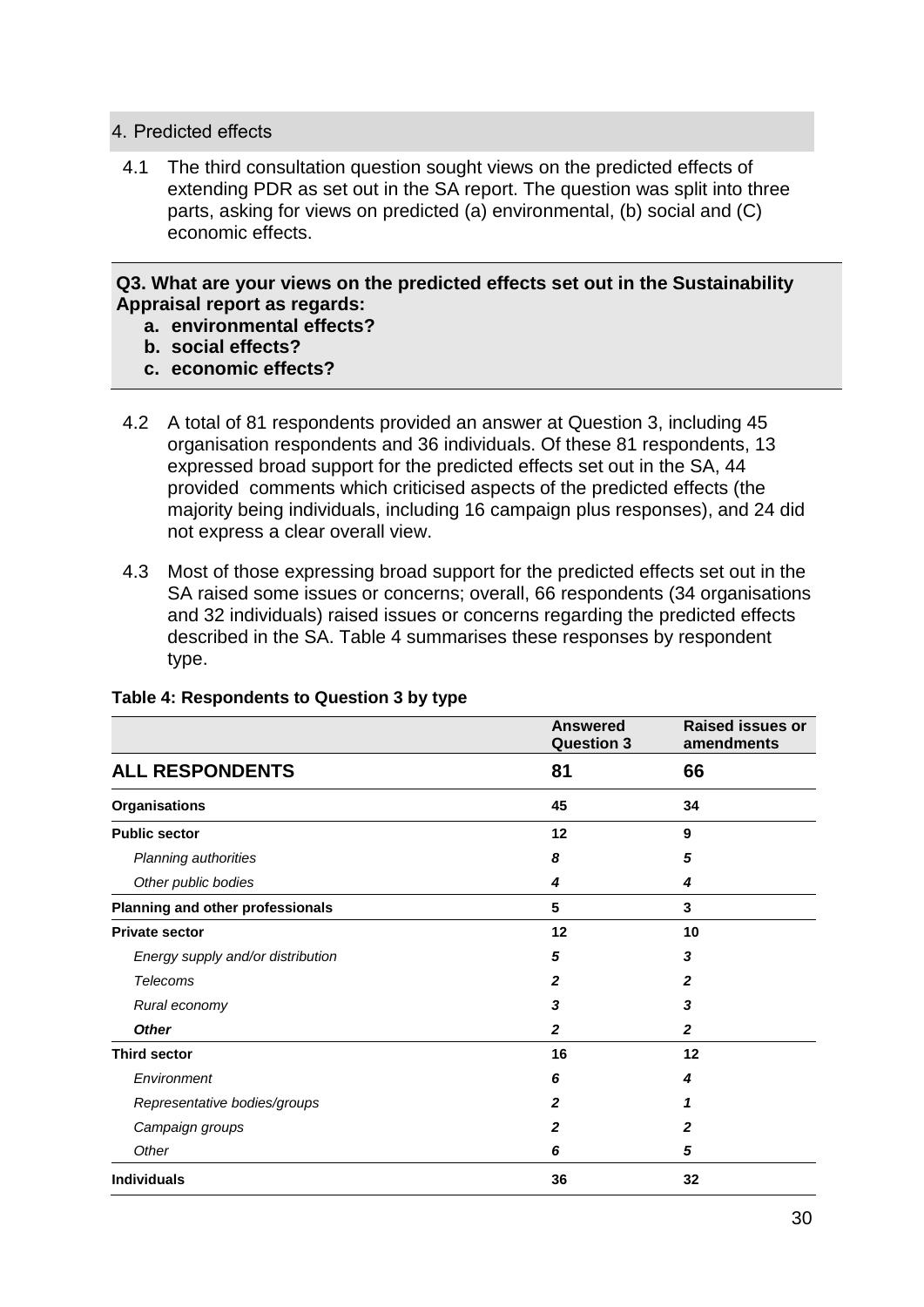- 4.4 A range of respondents express their general agreement with the predicted effects described in the SA. This included planning authorities, planning/other professional and third sector respondents.
- 4.5 As Table 4 shows, most of those providing comment at Question 3 raised issues or concerns. The great majority of points raised by these respondents related to the predicted effects of specific development types, and we summarise these over the following pages. However, several common themes were also evident across these responses.
- 4.6 As was the case at Question 2, these common themes and most of the comments on specific development types were raised in relation to environmental effects. Relatively few respondents raised issues related exclusively to social or economic effects. The points considered below therefore relate to environmental effects; we highlight where points were also raised in relation to social and/or economic effects. Points raised exclusively in relation to social and/or economic effects are summarised at the end of this section of the report.

#### **Common themes**

- 4.7 These themes were similar to those raised at Question 2, and considered in the previous section of this report. For example, respondents raised concerns regarding what were seen as out of date sources, and to effects on historic and cultural heritage.
- 4.8 A number of respondents raised concerns regarding potential cumulative effects of extending PDR, and felt that further consideration of these effects, and how they can be assessed, is required. Concerns regarding cumulative effects were primarily related to landscape and biodiversity, particularly in designated areas. However, some respondents also referred to potential cumulative effects in relation to flood risk. This was a particular concern in relation to householder developments but is also noted below in relation to other specific development types.
- 4.9 In addition to these issues, some respondents raised concerns regarding how predicted effects are described throughout the SA and associated appendices. This included some suggesting that, where predicted effects are significantly negative, or are uncertain, consideration should be given to whether these development types are suitable for PDR.
- 4.10 Others suggested that greater consistency is required in the language used to ascribe value to predicted effects, and that use of 'reversible' should be better qualified. Some also had difficulty reading between the main SA report and appendices to assess the significance of predicted effects. An other public sector respondent suggested that any such inconsistencies should be addressed in the Post Adoption Statement.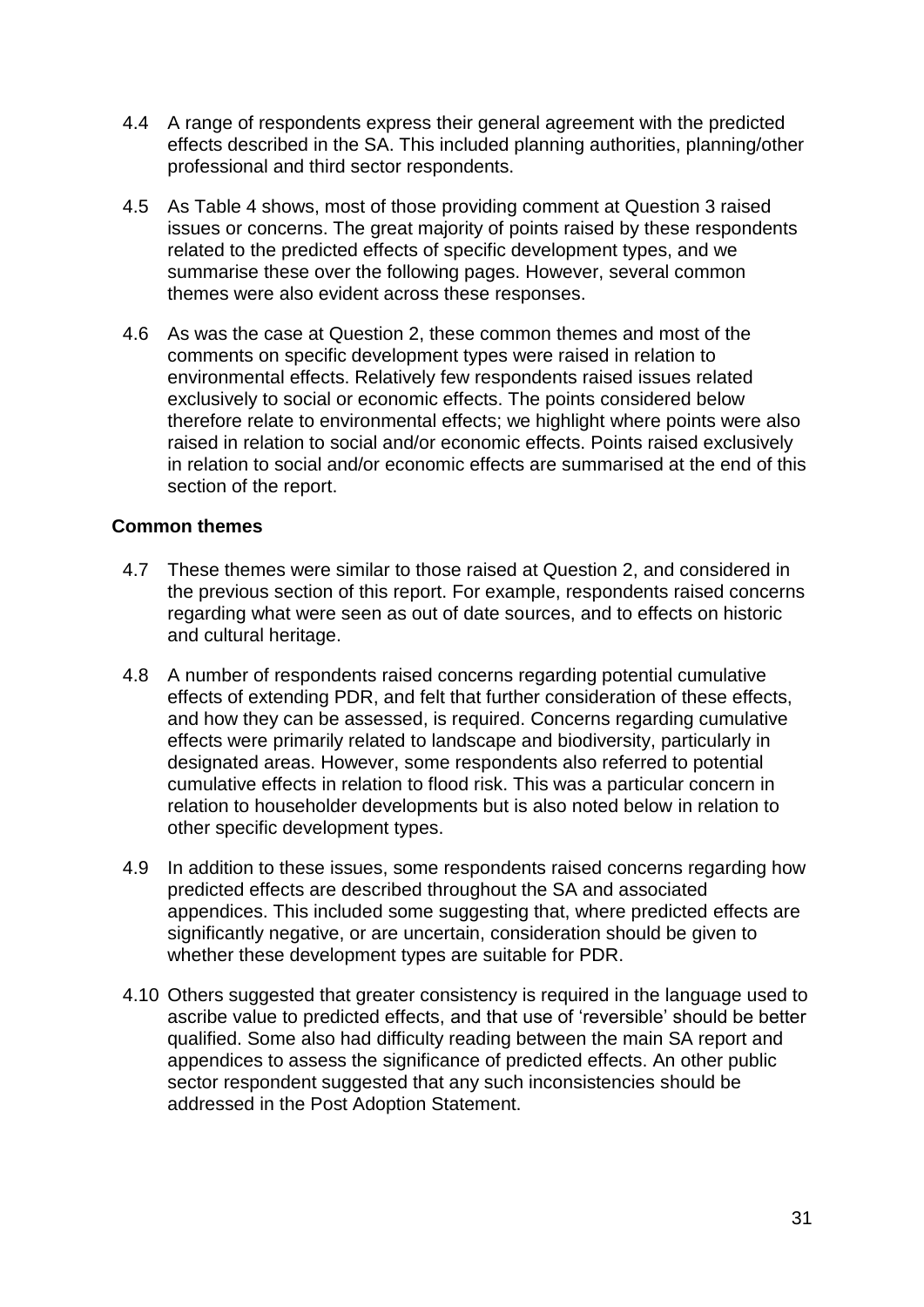#### **Comments on environmental effects**

#### Phase 1 development types

- 4.11 Key points raised in relation to PDR for **digital communications infrastructure** are summarised below.
	- Some respondents suggested that the negative impacts on natural and cultural heritage could be more significant than is suggested by the SA, if PDR is extended to designated areas without limitations. This included reference to potential for significant effects on undesignated heritage assets, including those within designated areas, and a suggestion that mitigation o these effects should be explored. Reference was also made to the reliance on guidance in ensuring that PDR for digital communications infrastructure does not have significant negative impacts, and noted the need for 'buy in' from stakeholders if this to be effective.
	- An other public body suggested that the SA should consider the effects of PDR on the setting of listed buildings and scheduled monuments, including archaeology within these settings.
	- Some other public bodies questioned the SA description of negative effects associated with permitting new masts as 'reversible'. This included a suggestion that direct effects, such as on archaeology, are likely to be permanent.
	- An other public body noted an inconsistency between Section 5.4 of the SA and Annex 2, in relation to the assessment of negative impacts for soils.
	- A planning authority suggested that the SA under-estimates the negative impact of dish antenna in undesignated areas, and noted the cumulative impact of proliferation of dishes.
	- A third sector respondent noted that the SA identifies potentially significant biodiversity effects associated with equipment housing cabinets, but does not discuss these effects further.
	- A private sector respondent suggested that the SA should consider the wider implications of the Shared Rural Network programme, including the potential to reduce the overall number of sites (while increasing the height of masts).
	- Some third sector and individual respondents suggested that the SA does not take sufficient account of environmental associated with development of 5G infrastructure. These respondents referred to environmental impact (including suggested negative impacts on biodiversity) and aesthetic impact.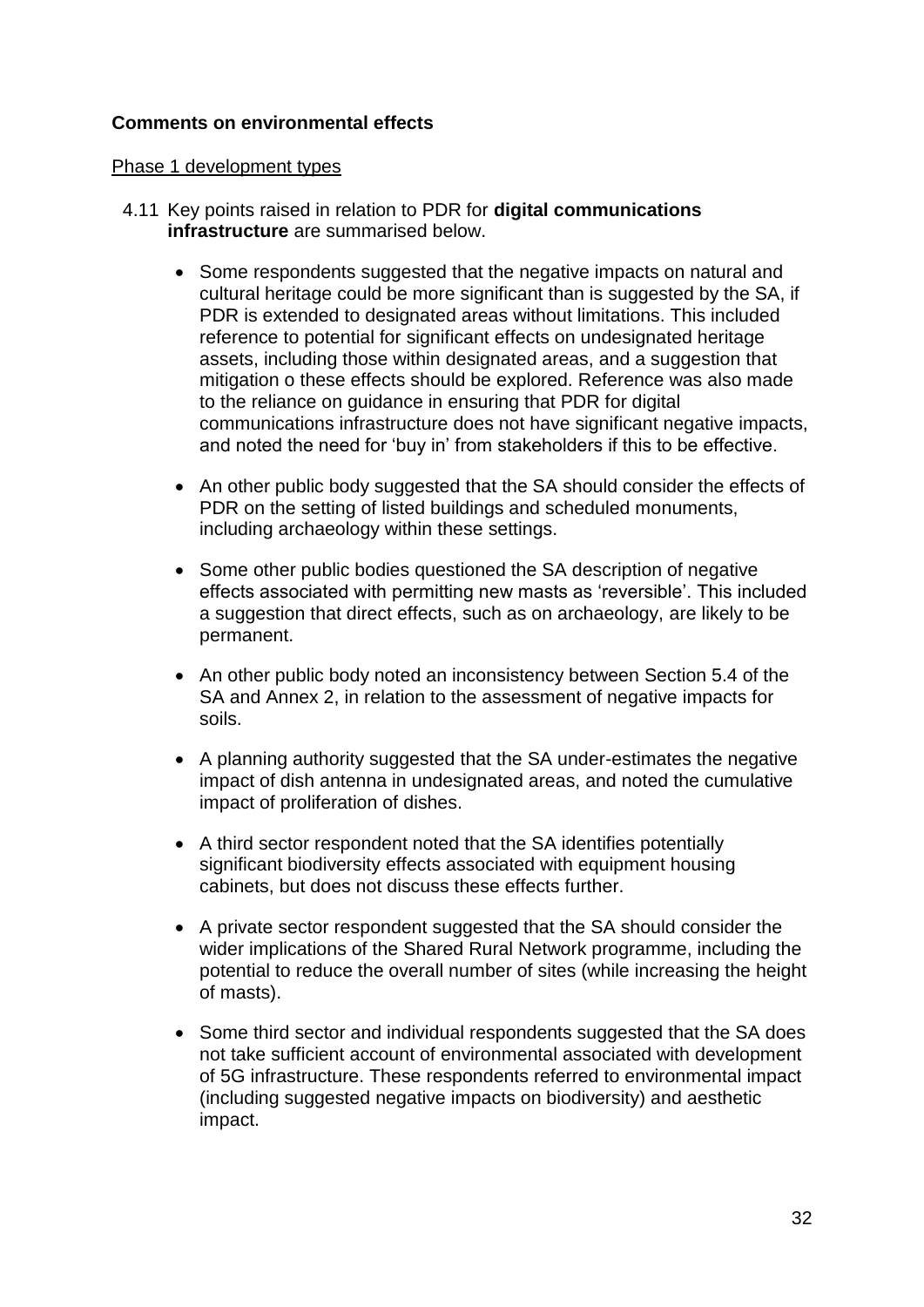- A private sector respondent raised concerns around the potential for extension of PDR for digital communications infrastructure to have a negative impact on aviation safety.
- 4.12 Key points raised in relation to PDR for **agricultural developments** are summarised below.
	- A number of public sector and third sector respondents raised concerns regarding the potential for extension of PDR to have significant social and environmental impacts. This included specific reference to the potential impacts of conversion of buildings for residential housing. In contrast, a private sector respondent suggested that the SA had not given sufficient consideration to the potential positive economic impacts of extending PDR to include change of use to residential housing. This included reference to specific evidence on positive economic benefits associated with the home building industry in Scotland.
	- Public and third sector respondents suggested that further consideration of the current 400m distance to the curtilage before any relaxation in this requirement is introduced, and raised concerns regarding the impact of polytunnels being more significant and less temporary than is suggested in the SA. This included impacts landscapes, flood risk areas, biodiversity and climate change, and historic heritage. Some planning authorities and other public bodies suggested that the SA was incorrect in describing flood risk as a 'minor negative' effect, and that extension of PDR should exclude flood risk areas. However, some private sector respondents felt that the SA may over-estimate impacts on flood risk. This included a suggestion that this assessment did not take account of mitigation from introducing additional housing stock into the housing system, and questions around whether the SA had considered the application of existing flood management techniques.
	- Some third sector respondents saw a need for guidance to support planning authorities in assessing impacts on designated areas, and to ensure natural heritage is protected. These respondents considered that prior notification should be retained for agricultural developments.
	- An other public body raised concerns that extending PDR for increase in size of agricultural buildings could have significant negative impacts on biodiversity and climate change, if the increase in size is to intensify livestock production.
	- A private sector respondent suggested that the SA had not sufficiently explored the impact of extending PDR in agricultural development regarding brownfield sites.
	- A private sector respondent raised concerns about the potential for extension of PDR for agricultural developments to have a negative impact on aviation safety.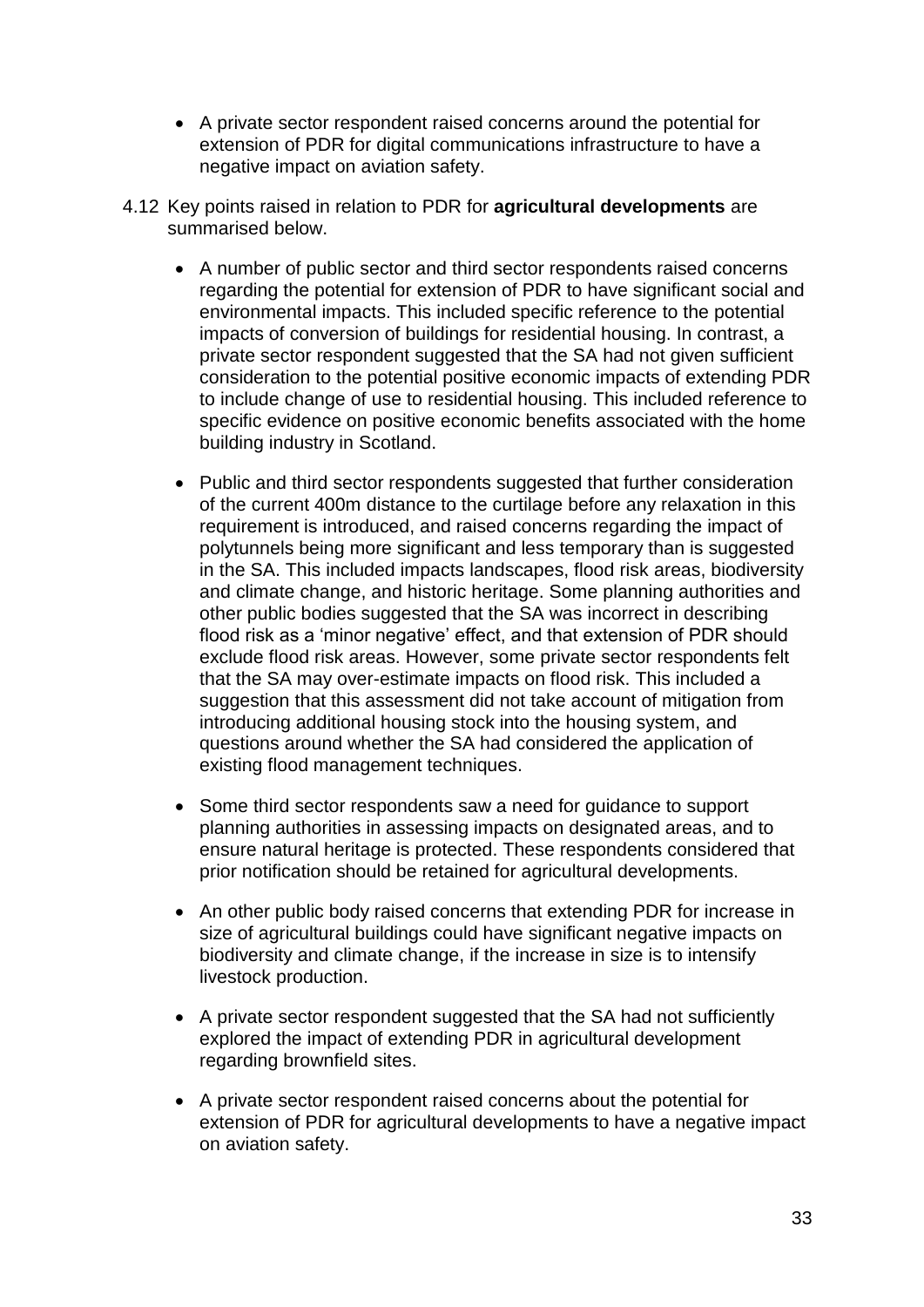- 4.13 Key points raised in relation to PDR for **micro-renewables** are summarised below.
	- Some respondents expressed concerns that care will be required to ensure any further changes to existing PDR for micro-renewables do not have a negative impact on the built or natural heritage. This included suggestions that the SA does not consider potential landscape impacts of free standing domestic turbines, that potential cumulative effects (including in more densely populated areas) were not addressed sufficiently, and that the SA does not recognise potential for new tracks and non-domestic micro-renewables to raise case-specific issues due to the location and sensitivity of surrounding landscapes. Specific suggestions here included updating guidance relating to landscape impact alongside any change in PDR, and for listed buildings and designated areas to be excluded from extension of PDR.
	- Some respondents suggested that the SA may over-state the potential adverse impacts of micro-renewables. This included a public sector respondent suggesting that too much emphasis was placed on visual impact, and a private sector respondent suggested that the SA fails to recognise the versatility in design of solar PV panels, and that solar deployment can be less intrusive than some other micro-renewables.
	- An other public sector respondent felt that evidence was required to support the assessment of predicted effects to water, social, population and human health as 'negligible'.
	- An other public body suggested that the SA should consider the effects of PDR on the setting of listed buildings and scheduled monuments. This included reference to the importance of a clear understanding of the difference between the curtilage and setting of a listed building.
	- An other public body suggested that the SA narrative should mention the minor positive effect for WHS as set out in the assessment matrix.
	- A private sector respondent raised concerns about the potential for extension of PDR for micro-renewables to have a negative impact on aviation safety, although a private sector respondent suggested that this was based on outdated evidence.
	- Some public sector and individual respondents raised concerns regarding extension of PDR for biomass development. This included suggestions that extending PDR for agricultural biomass could have amenity issues, concerns regarding the impact of biomass flues on heritage assets, and reference to potential negative impacts on air quality.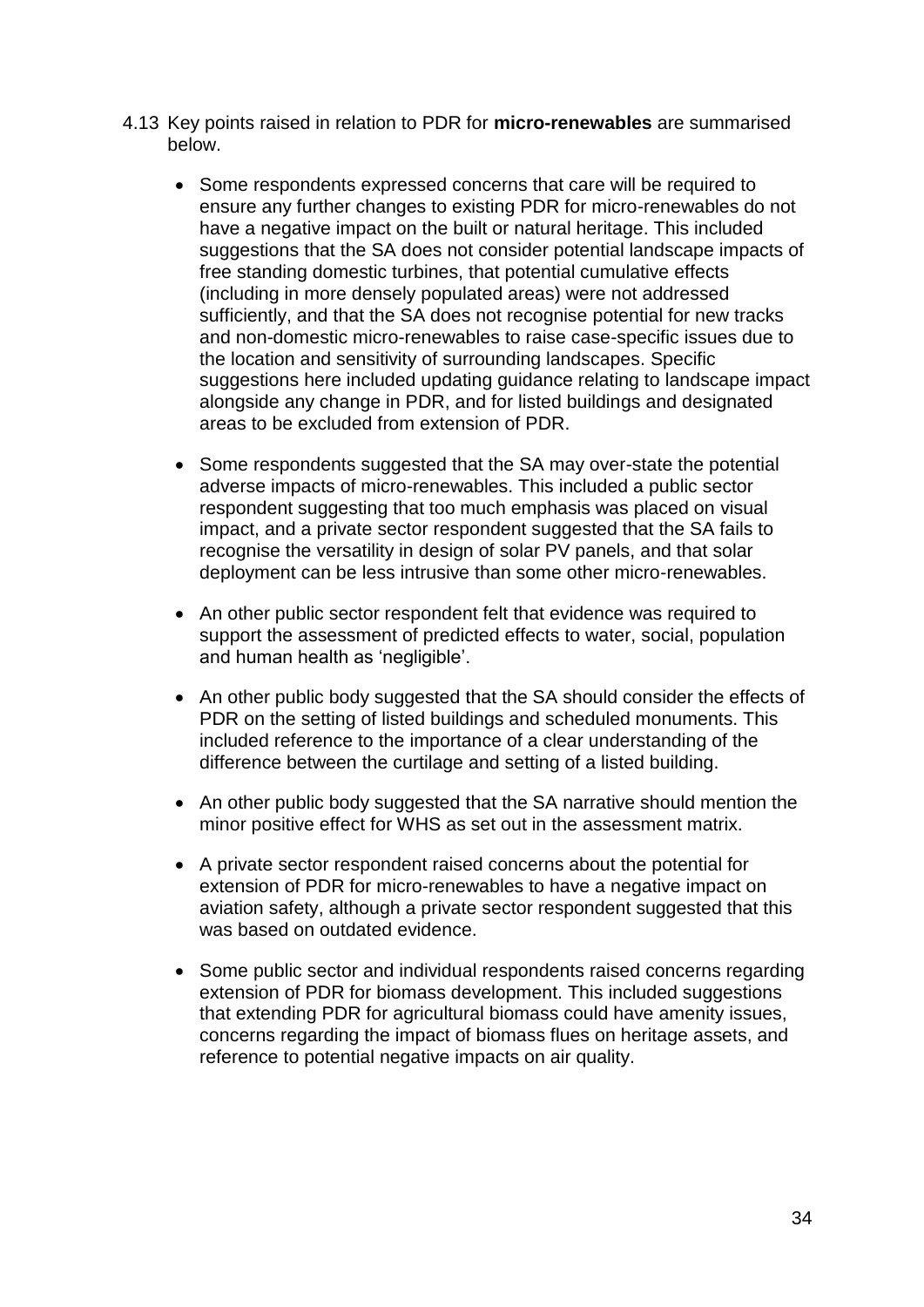- 4.14 Key points raised in relation to PDR for **peatland restoration** are summarised below.
	- A planning authority noted a small risk that permitted development in the wider area around peatland could cause issues for a holistic planning approach.
	- Further detail was requested on how the effects on the historic environment had been found to be minor rather than significant, with an other public body considering these effects to be uncertain.
	- An other public body suggested that the peatland restoration technique 'pulling over grass' is not recognised and should be not be included in future advice regarding peatland restoration.
	- A third sector respondent suggested that further consideration is required around the need for restrictions on PDR relating to archaeological features and in areas designated for nature conservation.
- 4.15 In relation to PDR for **hill tracks (private ways)** some third sector respondents suggested that the unpredictability of any adverse landscape and natural heritage effects associated with hill tracks raises questions for their suitability for PDR. It was suggested that, as a minimum, limits should be placed on the location and design of developments and a prior approval mechanism used to ensure some overview of developments in sensitive areas.

#### Phase 2 development types

- 4.16 Key points raised in relation to PDR for **electric vehicle charging infrastructure** are summarised below.
	- A number of respondents, including planning authorities, raised concerns around the potential effects of installations close to roads and footpaths, including installations outside flatted developments.
	- A private sector respondent suggested that the SA overstates the negative environmental effects of EV charging points for non-listed buildings designated areas. It was also suggested that positive environmental impacts associated with EV charging infrastructure is not adequately captured by the SA.
	- Clarification was requested on whether effects on undesignated or unknown archaeology had been considered.
- 4.17 Key points raised in relation to PDR for **active travel** are summarised below.
	- Some third sector respondents raised concerns regarding negative environmental and social impacts of extending PDR for active travel. It was suggested that additional local guidance or conditions on PDR would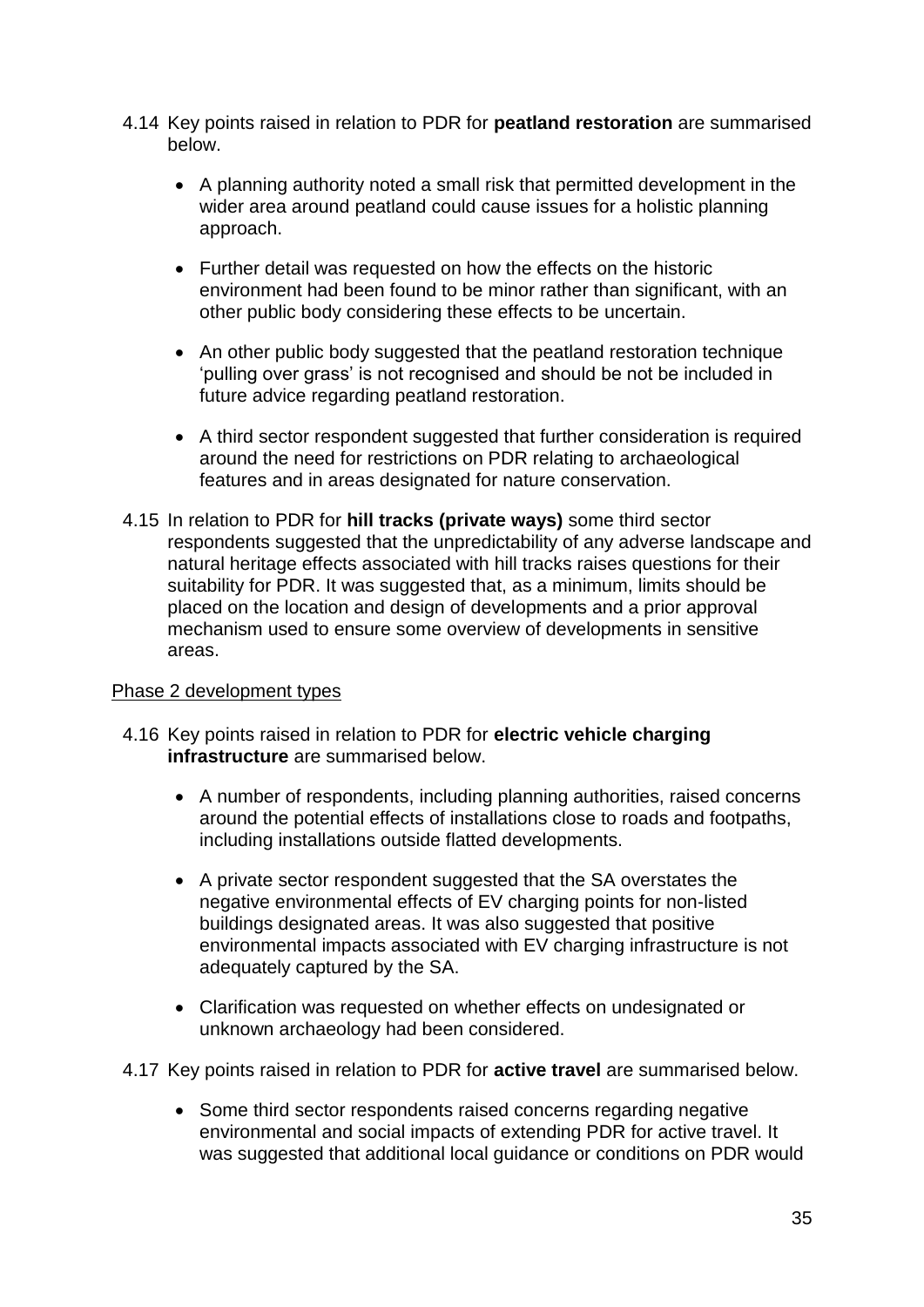be required to minimise negative impacts, which would undermine any simplification of the current system associated with PDR.

- An other public body suggested that the detailed SA for active travel (at Appendix 6) is contradictory in places, is inconsistent with the main SA text, and includes impacts which are not substantiated with evidence.
- Further detail was requested on how the effects on the historic environment had been found to be minor rather than significant, particularly in relation to creation of new routes.
- A number of individual respondents suggested that the SA has not fully considered the predicted effects of small cycle sheds and containers, including climate, transport or public health effects.

#### Phase 3 development types

- 4.18 Key points raised in relation to PDR for **town centre changes of use** are summarised below.
	- Some planning authorities suggested that extending PDR for town centres may have negative impacts on residential amenity associated with noise, air quality, etc. It was also suggested that the SA should consider potential effects on human health as a result of changing vulnerability to flooding associated with change of use.
- 4.19 Key points raised in relation to PDR for **householder developments** are summarised below.
	- Some planning authorities and private sector respondents raised concerns around potential for significant negative impacts on cultural heritage and visual amenity if PDR is extended to Conservation Areas or listed buildings.
	- A number of respondents suggested that the SA should consider potential cumulative environmental effects in more detail. This included reference to impacts on drainage and water run-off, flood risk, soils and biodiversity.
	- Respondents also raised a range of other concerns regarding the potential impacts of extending PDR, including PDR for small scale porches being misused as a means of building extensions, allowing works higher than the existing roof having significant impacts on visual amenity, that any increase in the area of curtilage buildings permitted should take account of flood risks, and that any removal of the requirement to use porous materials will increase surface water run-off.
	- Further detail was requested on how the effects on undesignated buildings were found to be minor rather than significant, with an other public body considering these effects to be uncertain. Clarification was also requested on whether effects on undesignated or unknown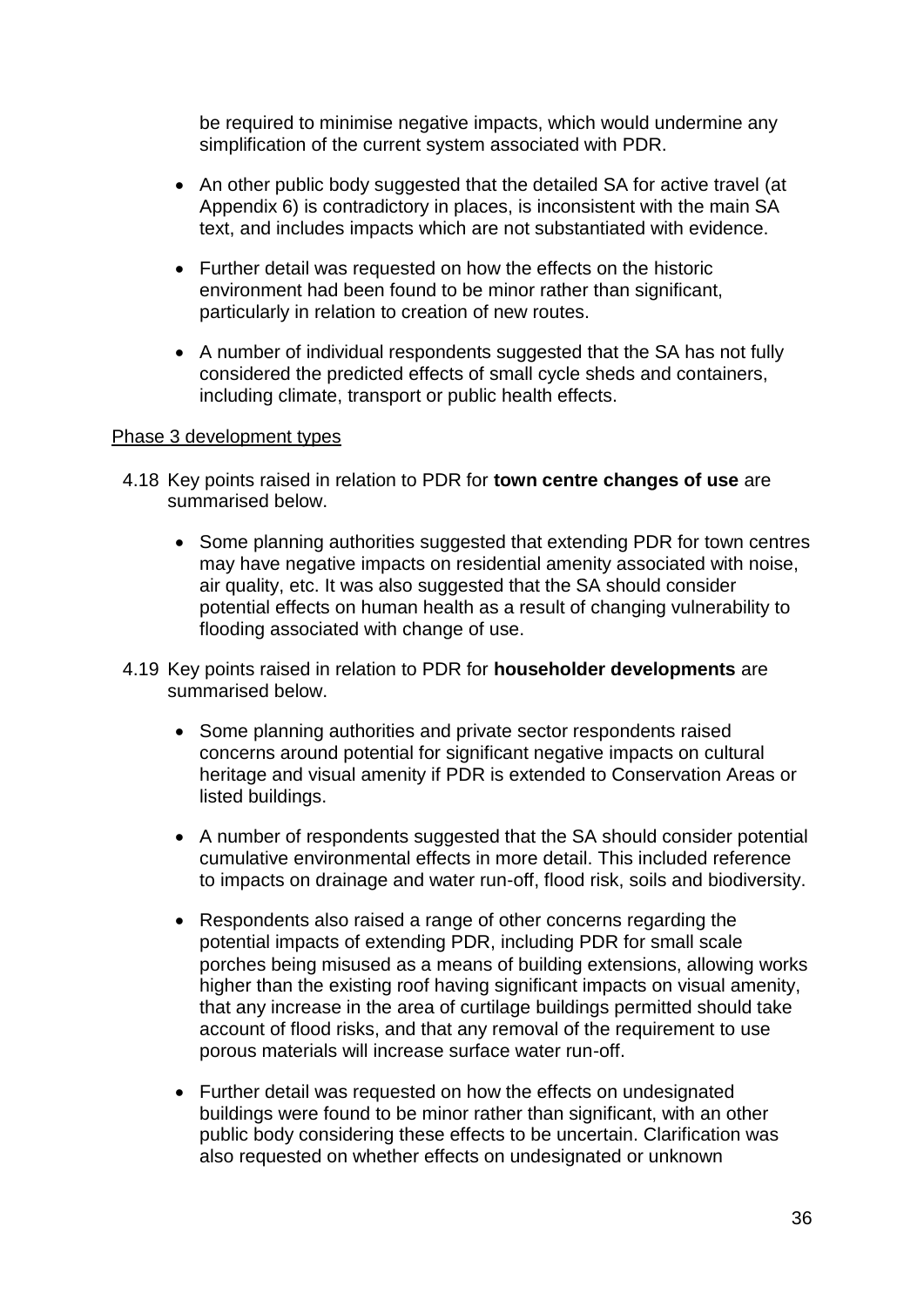archaeology, and on designated historic assets (and their settings) had been considered.

- An other public body suggested that the SA should consider the effects of PDR on the setting of listed buildings and scheduled monuments. This included reference to the importance of a clear understanding of the difference between the curtilage and setting of a listed building.
- A third sector respondent called for further research with communities on potential impacts before any change to PDR for householder developments.

#### Phase 4 development types

- 4.20 Key points raised in relation to PDR for **district heating and supporting infrastructure** are summarised below.
	- An other public sector respondent suggested that, as PDR apply only to pipework (and not energy generation or storage centres), effects on air quality are likely to be limited.
	- An other public body questioned the SA description of negative effects associated with extending PDR as 'reversible. This included a suggestion that direct effects, such as on archaeology, are likely to be permanent.
- 4.21 Key points raised in relation to PDR for **domestic and non-domestic energy storage** are summarised below.
	- Some private sector respondents identified additional effects associated with extending PDR for non-domestic storage. These included improving flexibility of the grid (and thus increasing opportunities for carbon reduction).
	- A private sector respondent suggested that extension of PDR for domestic storage will encourage more customers to participate in domestic flexibility, and thus contribute to grid decarbonisation.

#### Phase 5 development types

- 4.22 Key points raised in relation to PDR for **habitat pond creation** are summarised below.
	- A third sector respondent suggested that design guidance would be required to ensure habitat ponds deliver the anticipated positive effects, in particular minimising environmental impacts while maximising biodiversity. The potential positive impacts of habitat ponds were contrasted with agricultural ponds, and respondents suggested that PDR for habitat ponds should not be more restrictive than for agricultural.
	- An other public sector respondent suggested that the SA should consider effects on soil as a material asset.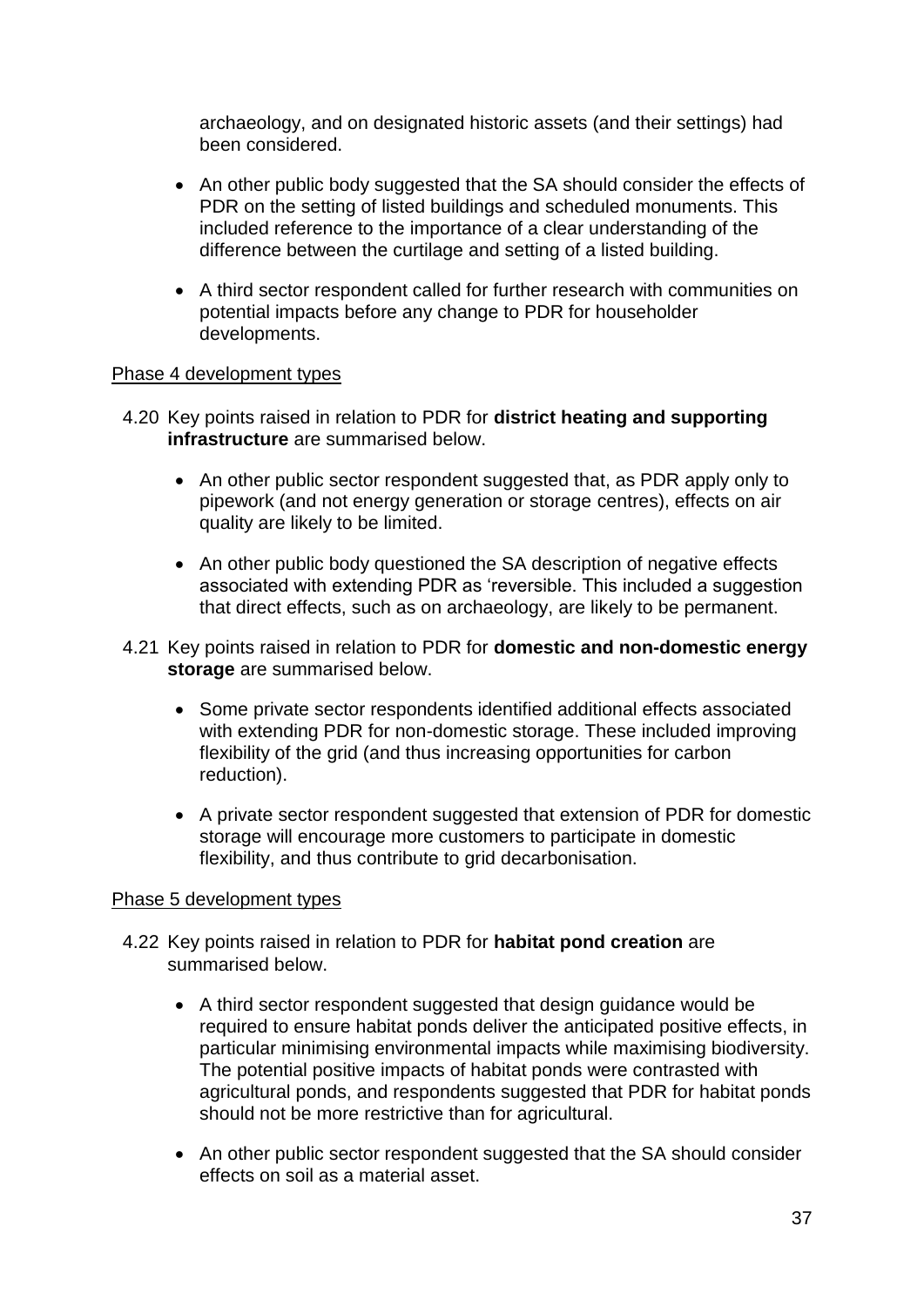- Further detail was requested on how the effects on the historic environment had been found to be minor rather than significant, with an other public body considering these effects to be uncertain.
- It was suggested that PDR for habitat ponds could have negative effects in relation to flood risk (in addition to the positive effects identified by the SA), for example by embankments or location of ponds in a flood plain increasing flood risks elsewhere.
- 4.23 Key points raised in relation to PDR for **allotments and community growing schemes** are summarised below.
	- An other public sector respondent wished to see consideration of potential effects on human health in relation to flooding, including in relation to secondary, cumulative and synergistic effects.
	- A planning authority suggested that development of allotments and community growing spaces can have negative impacts on existing pathways and land used for recreation.
	- An other public body requested clarification on whether effects on undesignated or unknown archaeology had been considered.

#### Phase 6 development types

4.24 Key points raised in relation to PDR for **snow sports** are summarised below.

- A planning authority suggested that extending PDR for snow sports could lead to significant environmental impacts in relation to biodiversity, landscape, pollution and water quality. It was suggested that these should be considered as part of a formal planning application.
- An other public body noted that the SA reference to PDR for access tracks that do not exceed 50m in length is not outlined in Planning Circular 2/2015.

#### **Comments on social and economic effects**

- 4.1 Specific points raised at Question 3 in relation to **social effects** are summarised below.
	- Respondents questioned on the extent to which the SA had considered mental health impacts associated with increased flooding risk.
	- Some third sector and individual respondents raised concerns regarding the potential for PDR to undermine local community and authority influence on planning. This included reference to PDR contradicting the principle of a 'plan-led' approach to development, to removing the ability of local communities to influence decisions affecting their local area, and reducing planning authority income.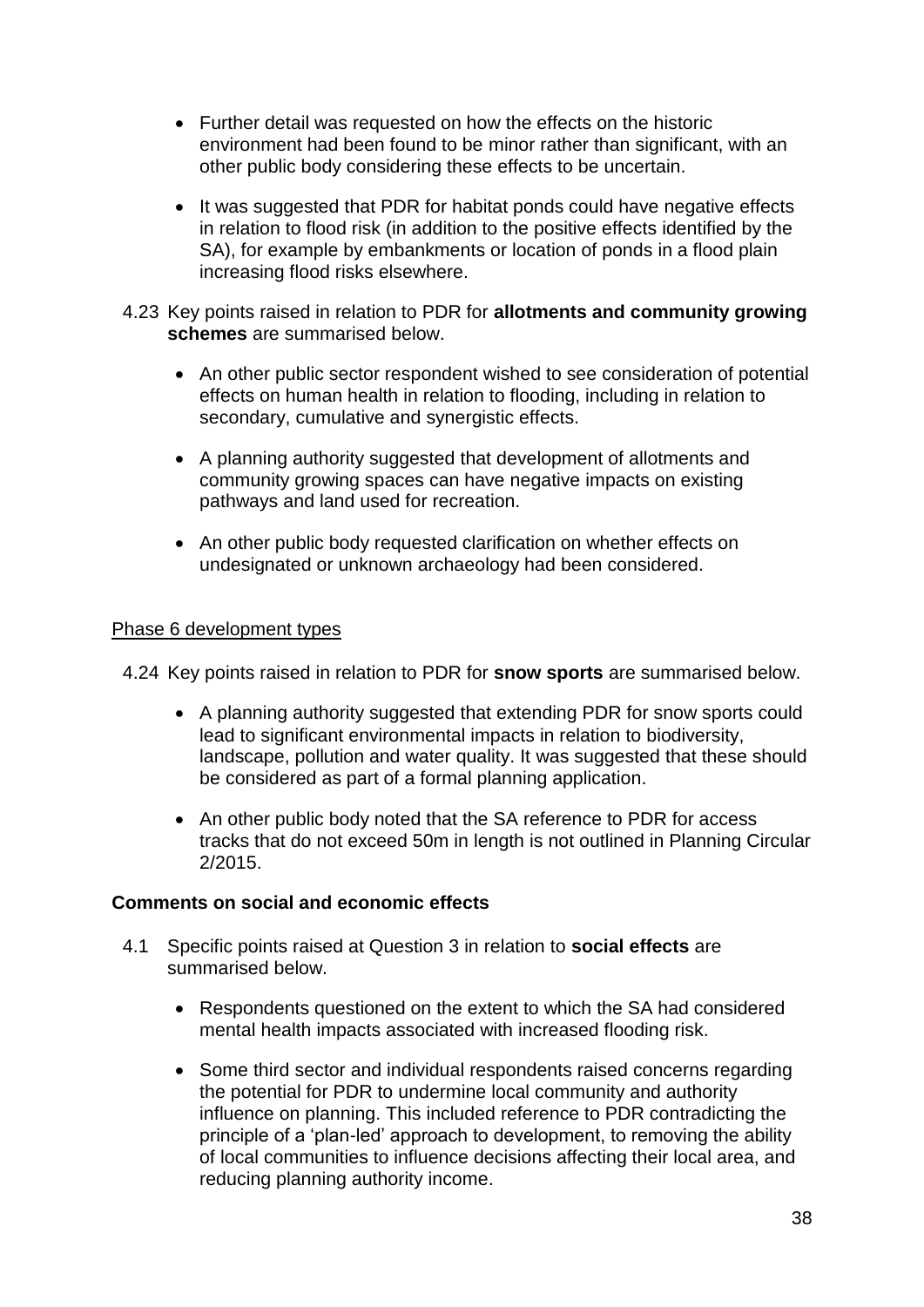- In relation to digital communications infrastructure, a private sector respondent suggested that the SA understates potential social benefits. This included reference to connectivity with emergency and rescue services, social inclusion, supporting delivery of public services, and the sustainability of rural communities. Some third sector and individual respondents suggested that the SA does not take sufficient account of health concerns associated with development of 5G infrastructure.
- in relation to agricultural developments, a third sector respondent suggested that extending PDR for change of use of agricultural buildings to residential housing is not consistent with a plan-led approach to delivery of new housing, and could place greater pressure on rural services and infrastructure. A public sector respondent suggested that conversion to housing should be excluded from PDR, raising concerns around standards of accommodation and impact on privacy and amenity. In contrast, some private sector respondents suggested that the SA did not give sufficient consideration to the positive social effects of extending PDR for agricultural developments in terms of improving existing housing for farming families and local communities and supporting farm succession.
- In relation to active travel, some were concerned that extending PDR could lead to delivery of lower quality active travel developments that may not work for all users, and will not deliver increased use of active travel. A planning authority suggested that any extension of PDR for active travel should ensure development is inclusive of all potential users, regardless of access to other transport modes.
- In relation to town centre changes of use, a planning authority expressed concern that unregulated conversion to residential use could lead to substandard accommodation.
- In relation to householder developments, a private sector respondent raised concerns that extending PDR for householder development could reduce opportunities for local planning authorities to require heat decarbonisation and energy efficiency upgrades.
- In relation to allotments and community growing schemes, It was suggested that controls may be required to ensure PDR does not lead to proliferation of buildings on allotments, negatively impacting on amenity.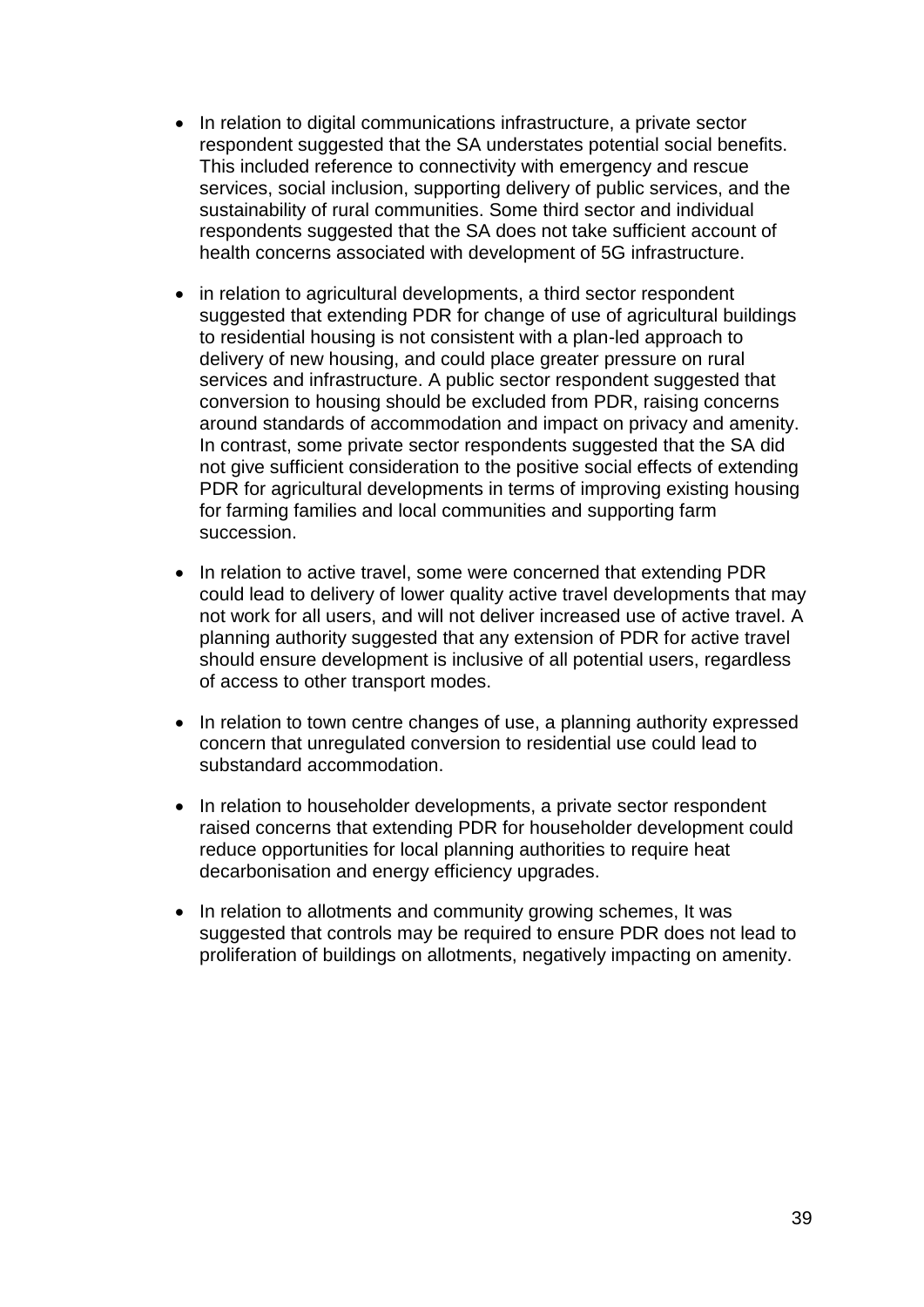- 4.2 Specific points raised at Question 3 in relation to **economic effects** are summarised below.
	- Respondents questioned on the extent to which the SA had considered potential financial and mental health impacts of increased flooding risk.
	- In relation to agricultural developments, some private sector respondents suggested that the SA did not give sufficient consideration to positive economic effects in terms of delivery of housing and supporting farm succession
	- In relation to town centre changes of use, several respondents raised concerns that extending PDR for town centres may undermine plan-led approaches to town centre regeneration, suggesting that a coordinated and collaborative approach has been shown to be more effective in improving the economic and social viability of town centres.
	- In relation to domestic and non-domestic energy storage, some private sector respondents referred to positive economic effects in terms of encouraging investment in battery storage.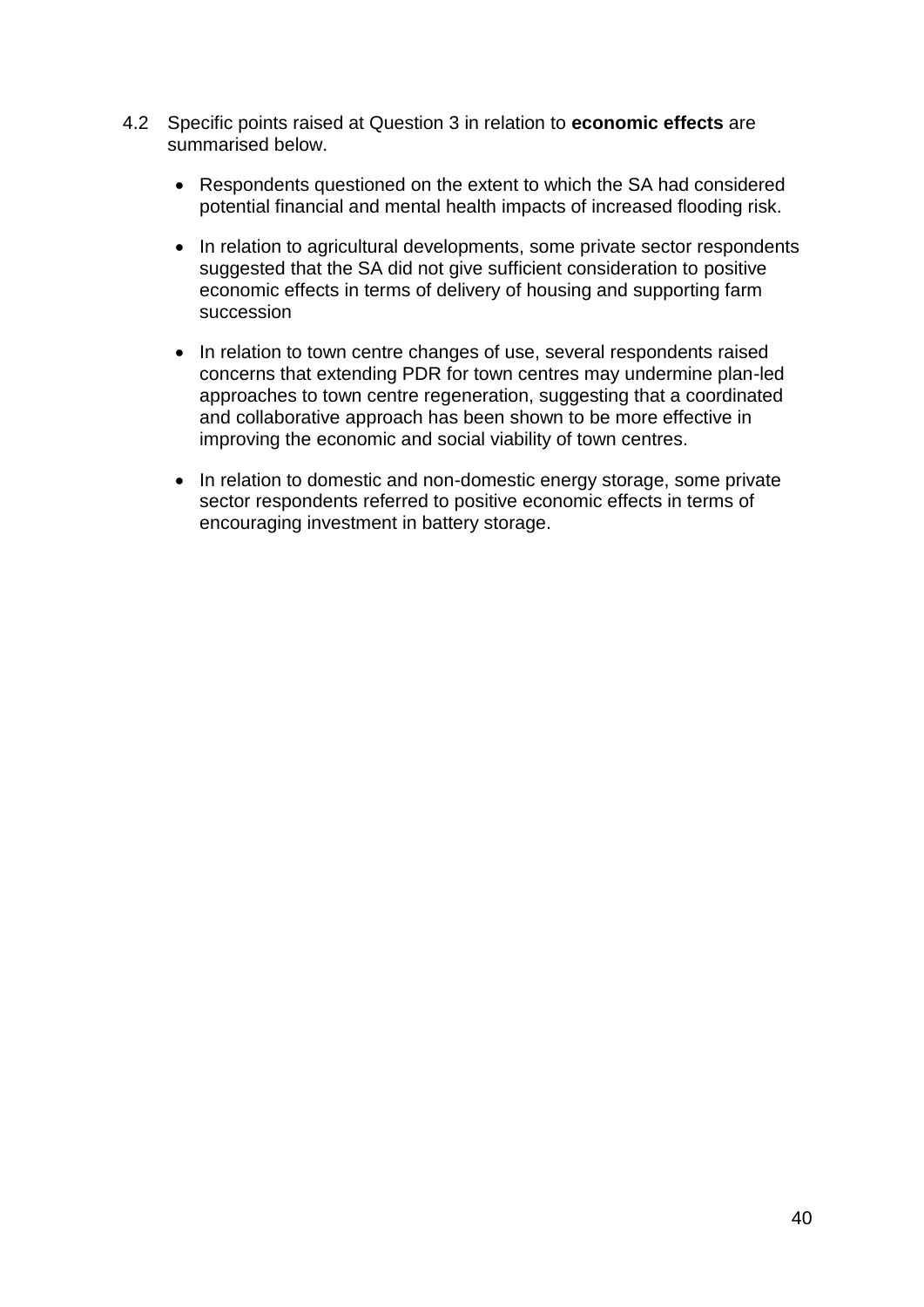#### 5. Mitigation and monitoring

5.1 The fourth consultation question sought views on the proposals for mitigating and monitoring the predicted effects of extending PDR, as set out in the SA report. The question was split into three parts, asking for views on mitigation and monitoring with regard to (a) environmental matters, (b) social matters and (C) economic matters.

#### **Q4. What are your views on the findings and the proposals for mitigation and monitoring of effects set out in the Sustainability Appraisal report with regard to: a. environmental matters?**

- **b. social matters?**
- **c. economic matters?**
- 5.2 A total of 75 respondents provided an answer at Question 4, including 40 organisation respondents and 35 individuals. Of these 75 respondents, 6 expressed broad support for mitigation and monitoring proposals, 23 provided comments which criticised aspects of mitigation and monitoring, and 46 did not express a clear overall view.
- 5.3 Most of those expressing broad support for the proposals raised some issues or concerns; overall, 32 respondents (25 organisations and 7 individuals) raised issues or concerns regarding the predicted effects described in the SA. Table 5 summarises these responses by respondent type.

|                                   | <b>Answered</b><br><b>Question 4</b> | <b>Raised issues or</b><br>amendments |
|-----------------------------------|--------------------------------------|---------------------------------------|
| <b>ALL RESPONDENTS</b>            | 75                                   | 32 (43%)                              |
| Organisations                     | 40                                   | 25 (63%)                              |
| <b>Public sector</b>              | 12                                   | 11                                    |
| Planning authorities              | 8                                    | 7                                     |
| Other public bodies               | 4                                    | 4                                     |
| Planning and other professionals  | 4                                    | 1                                     |
| <b>Private sector</b>             | 11                                   | 6                                     |
| Energy supply and/or distribution | 4                                    | 3                                     |
| Telecoms                          | 2                                    | 2                                     |
| Rural economy                     | 3                                    | 0                                     |
| <b>Other</b>                      | $\mathbf{2}$                         | 1                                     |
| <b>Third sector</b>               | 13                                   | 7                                     |
| Environment                       | 7                                    | 3                                     |
| Representative bodies/groups      | $\mathbf{z}$                         | 1                                     |
| Campaign groups                   | 1                                    | 1                                     |
| Other                             | 3                                    | $\mathbf{z}$                          |
| <b>Individuals</b>                | 35                                   | 7 (20%)                               |

#### **Table 5: Respondents to Question 4 by type**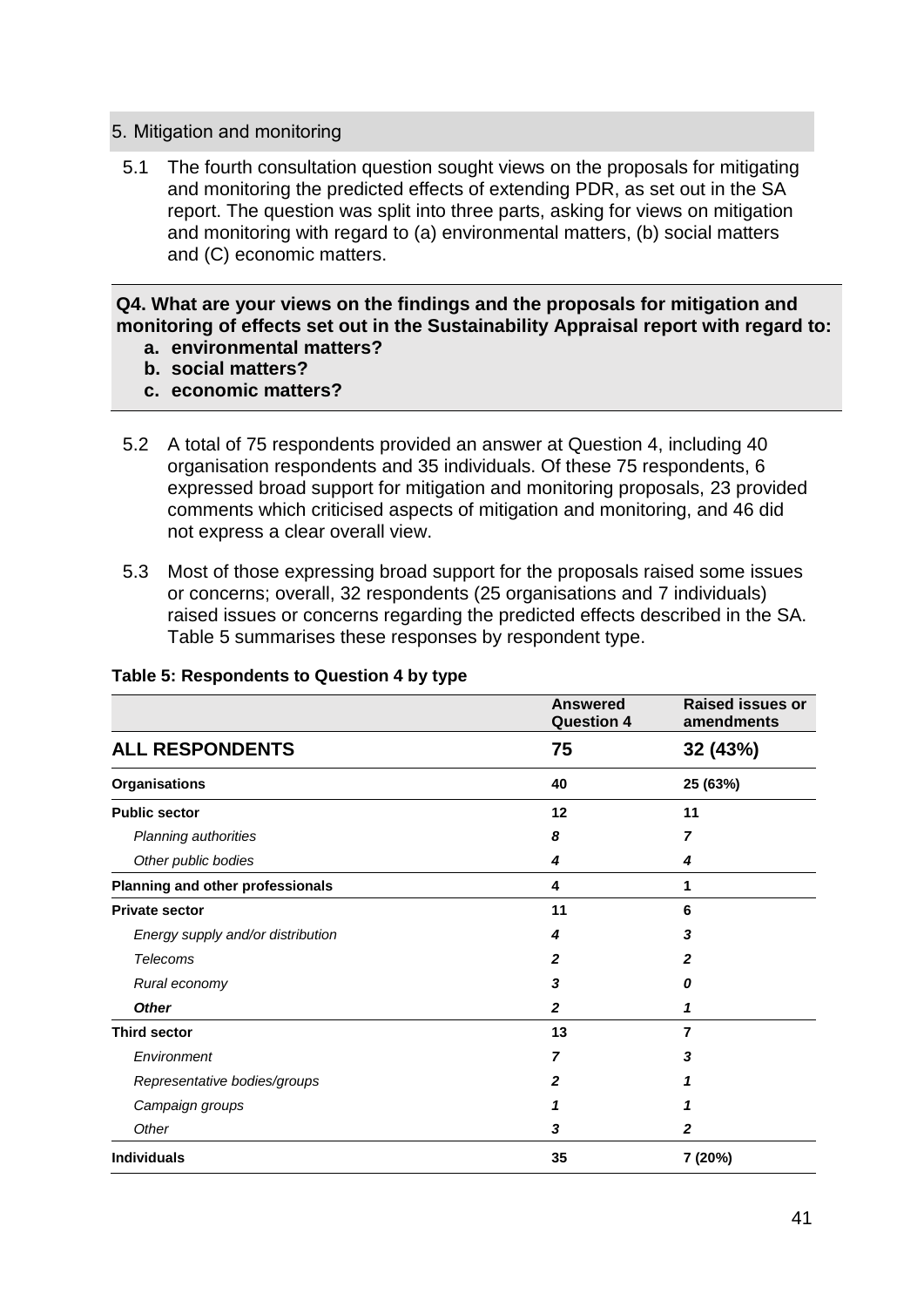- 5.1 Some respondents, including planning/other professionals and private sector respondents, expressed their general agreement with proposals for mitigation and monitoring. However, as Table 4 shows, a substantial proportion of those providing comment at Question 4 raised issues or suggested amendments to proposals. These issues were typically related to mitigation and monitoring for specific development types, and we summarise these over the following pages.
- 5.2 As is noted in relation to Questions 2 and 3, comments on specific development types and other common issues were raised primarily in relation to mitigation of environmental effects. The points considered below therefore relate to mitigation of environmental effects; we highlight where points were also raised in relation to social and/or economic effects. Points raised exclusively in relation to mitigation of social and/or economic effects are summarised at the end of this section of the report.

#### **Common themes**

- 5.3 Some common themes were evident. This included a number of the themes discussed earlier at Questions 2 and 3 such as monitoring cumulative impact, mitigating effects on cultural heritage and mitigation proposals for environmental impact. This included concerns regarding the lack of mitigation proposals to address increased flood risk. However, respondents also raised general issues and concerns regarding proposals for mitigation and monitoring which did not relate to specific development types.
- 5.4 Some respondents, including other public bodies, felt that information provided on mitigation proposals was very limited and incomplete. Some also noted that proposals did not include detail on implementation mechanisms, which were seen as a key factor in the effectiveness of proposals. It was suggested that mitigation mechanisms should be outlined more comprehensively in the Post Adoption Statement, and should remain a key aspect of discussions for individual work streams.
- 5.5 Similar concerns were raised in relation to proposals for monitoring, which were also described as limited and incomplete. This included comments from planning authorities, other public bodies and third sector respondents. It was suggested that the SA as a minimum should indicate how existing monitoring regimes could contribute to monitoring the effects of PDR. Some respondents again suggested that further detail should be included in the Post Adoption **Statement**
- 5.6 Respondents also expressed some concerns regarding what was seen as over-reliance on good practice guidance to mitigate the effects of PDR. Some planning authorities suggested that good practice could have limited mitigation benefits if it cannot be implemented or enforced, although other respondents suggested specific aspects of good practice guidance as having a potential role in the approach to mitigation.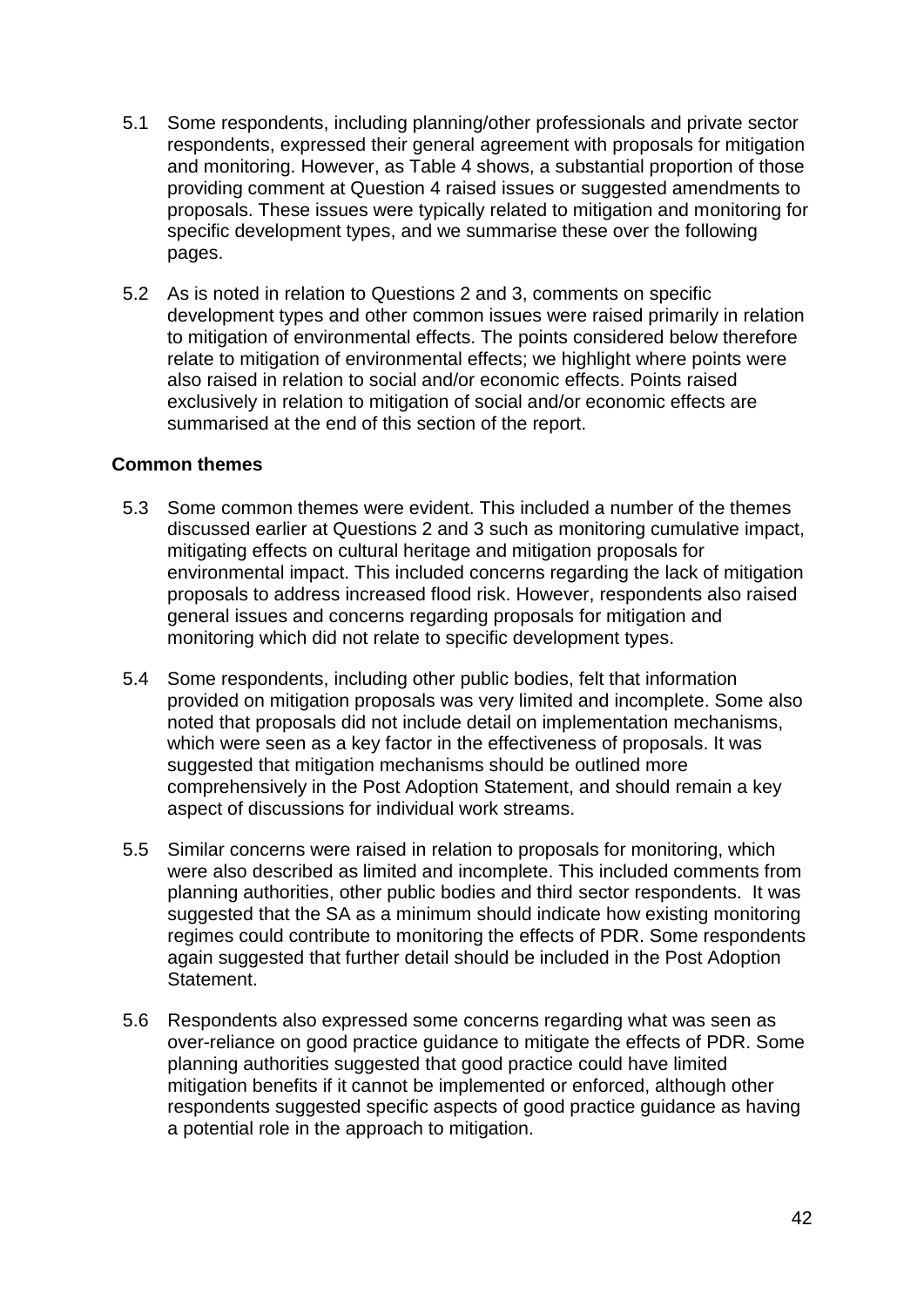5.7 Concerns were also raised regarding the potential benefits of prior notification/approval as a means of mitigating the effects of extending PDR. This included suggestions that this 'intermediate' approach may cause confusion for applicants, and can undermine the benefits of extending PDR in relation to streamlining the planning process and reducing burden on planning authorities. Some third sector respondents referred evidence from monitoring use of the new prior notification process as having highlighted issues with this approach.

#### **Comments on mitigation of environmental effects**

#### Phase 1 development types

- 5.8 Key points raised in relation to PDR for **digital communications infrastructure** are summarised below.
	- Some planning authorities raised concerns regarding extending prior notification/approval schemes, and suggested that these would not streamline the process nor reduce the time spent on applications.
	- A planning authority expressed concern that good practice guidance is not sufficient to mitigate negative effects.
	- An other public sector respondent suggested that a requirement for assessment of visual impacts, as a condition of prior notification/approval, would be of limited use as direct physical impacts are unlikely to be captured.
	- A third sector respondent suggested that consultation with operators is required to assess whether higher masts outside designated areas would lead to fewer masts in designated areas, and to develop guidance on potential reductions.
	- An individual respondent raised concerns that mitigation proposals give the telecommunication industry too much scope regarding antenna height.
	- Some third sector and individual respondents suggested that concerns regarding 5G digital communications infrastructure cannot be mitigated, and that alternative wired and fibre optic technology should be preferred.
- 5.9 Key points raised in relation to PDR for **agricultural developments** are summarised below.
	- A number of planning authorities raised concerns in relation to proposals for mitigation of effects associated with extension of PDR to allow conversion of agricultural buildings for residential use. This included suggestions that planning authorities often add considerable value to these planning applications, and concerns that design guidance is unlikely to be sufficient to mitigate adverse impacts due to inappropriate development. Some stated their objection to extension of PDR for this type of development.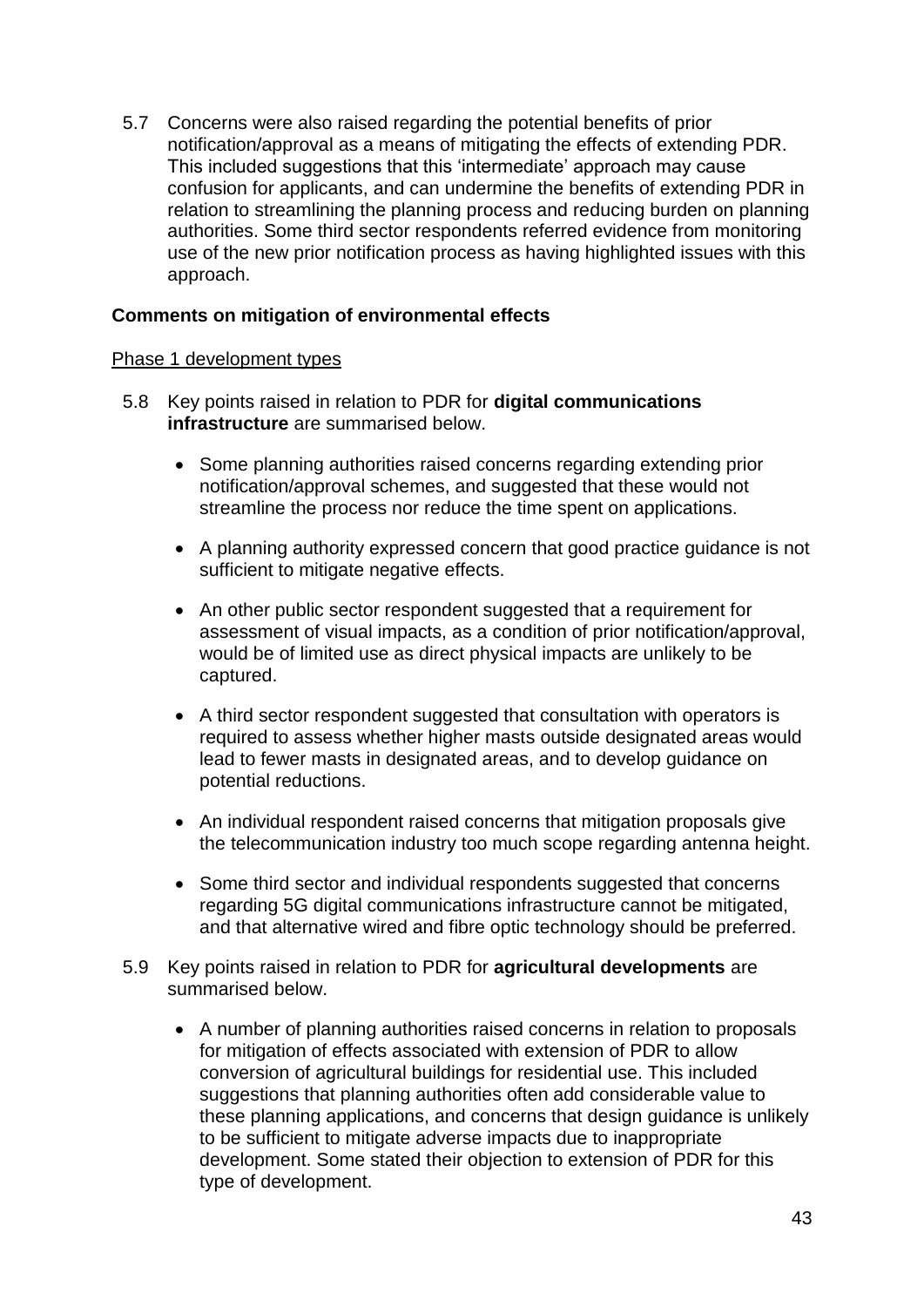- An other public sector respondent recommended that mitigation measures are identified to address potential effects on the historic environment.
- A third sector respondent expressed concern that no mitigation is proposed for uncontrolled development, which was described as having potential to have significant impacts on valued landscape areas.
- A planning/other professional suggested that assessment for bats should be required for conversion of steadings to mitigate environmental effects.
- 5.10 Key points raised in relation to PDR for **micro-renewables** are summarised below.
	- Concerns raised by respondents included a perceived need for guidance regarding orientation of buildings and impact on roofscape, a potential need for PDR to be more limited in some rural areas to avoid negative environmental impact, and concerns regarding potential for increased deployment of micro-renewables to have a cumulative impact (e.g. on residential amenity or biodiversity). An other public sector respondent noted that mitigation measures have not been identified for negative effects on cultural heritage. It was also suggested that the SA could include a greater focus on potential mitigation of cumulative impact beyond 'heritage' sites, for example through requirement for a specific assessment to support a prior notification submission.
	- Some raised concerns regarding proposals for a prior notification/approval scheme to mitigate the effects of PDR for designated areas, and suggested that this approach could limit the benefits of extending PDR in terms of streamlining the planning process. A planning authority suggested there should be scope for limited relaxation of planning controls within designated areas without the need for a prior notification/approval scheme.
	- A public body respondent suggested that 'reasonable alternatives' presented should include other incentives to increase deployment of micro-renewables that do not involve extension of PDR.
	- A public body objected to extending PDR for biomass due to impacts on amenity.
	- A third sector respondent saw a need for greater clarity on size limits for PDR for non-domestic solar, and that there is no relaxation of controls in designated areas and wild land areas.
- 5.11 Key points raised in relation to PDR for **peatland restoration** are summarised below.
	- A planning authority suggested that a precautionary principle should still be applied, and some control retained via a requirement for assessment of impact for the wider ecosystem. It was also suggested that restrictions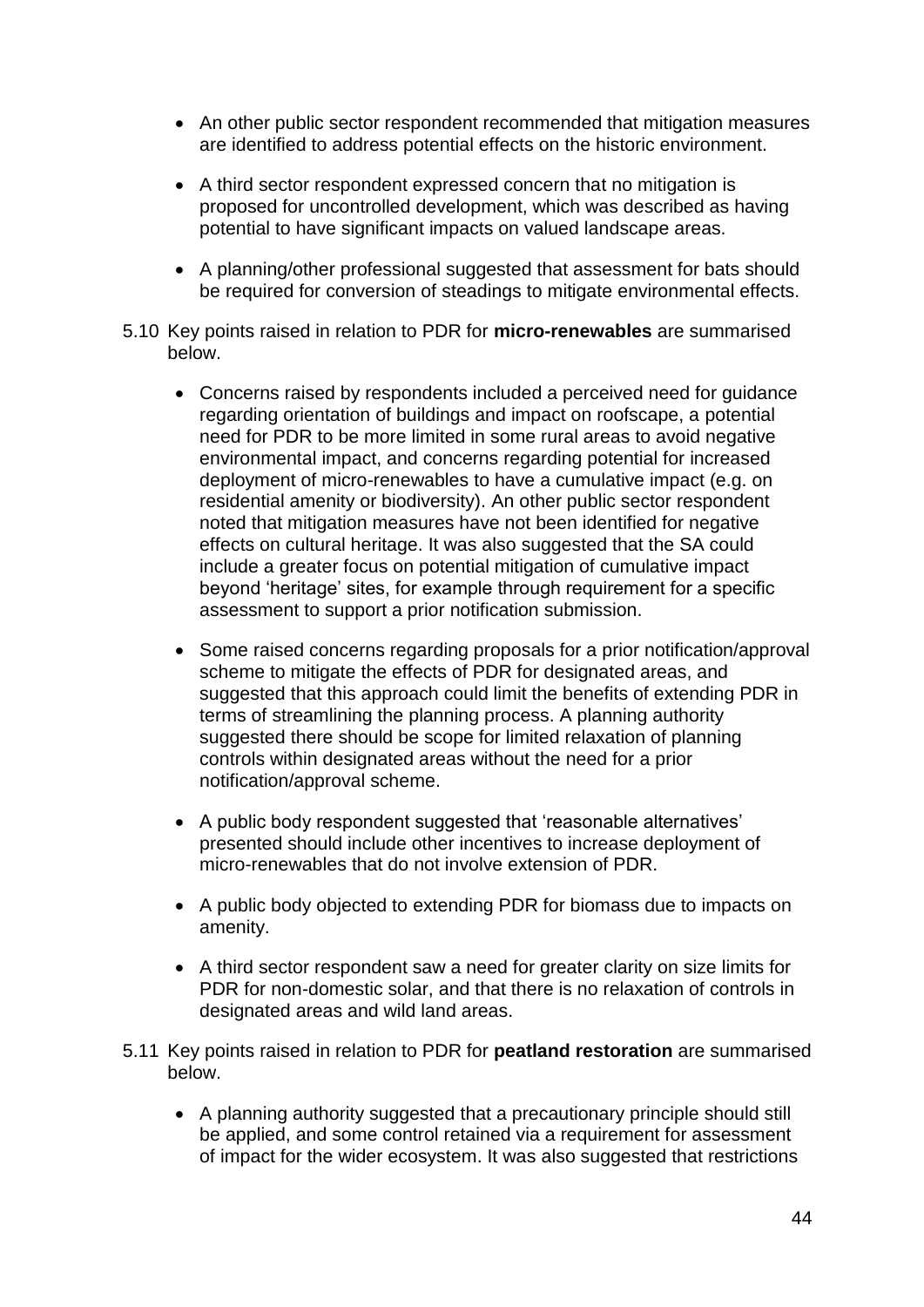should apply to all developments (including those outwith designated areas) with a potential negative impact on important habitat or species.

- An other public sector respondent noted that proposals for mitigation are focused on designated historic environment assets, and wished to see proposals extended to address effects on undesignated or unknown assets, including archaeology.
- 5.12 In relation to PDR for **hill tracks (private ways)**, improvements to the current prior notification and approval system for hill tracks were suggested. This included clearer guidance on the distinction between 'maintenance' and 'alteration' to hill tracks, the potential value of local or national guidance on construction of hill tracks, and changes to ensure the 28-day target for handling applications is met. Some third sector respondents suggested that the approach to PDR for hill tracks, and associated mitigation, should use learning from monitoring of current PDR for hill tracks.

#### Phase 2 development types

- 5.13 Key points raised in relation to PDR for **electric vehicle charging infrastructure** are summarised below.
	- A private sector respondent suggested that additional strain on the grid associated with extending PDR for EV charging points could be mitigated through co-location of solar PV energy generation, and use of energy storage.
	- A planning authority and a private sector respondent suggested that PDR for EV charging infrastructure should be extended to unlisted buildings in heritage, cultural and landscape designations. This included a suggestion for mitigation by a prior approval scheme.
	- An other public sector respondent suggested that mitigation proposals would not address effects on the setting of listed buildings.
- 5.14 In relation to PDR for **active travel** an other public sector respondent noted that mitigation measures were not proposed to address negative effects the historic environment.

#### Phase 3 development types

- 5.15 Key points raised in relation to PDR for **town centre changes of use** are summarised below.
	- A planning authority questioned extending PDR to include general industrial and storage and distribution use classes for town centres, and suggested that PDR should be extended to enable change from Class 1 or 2 to other appropriate classes.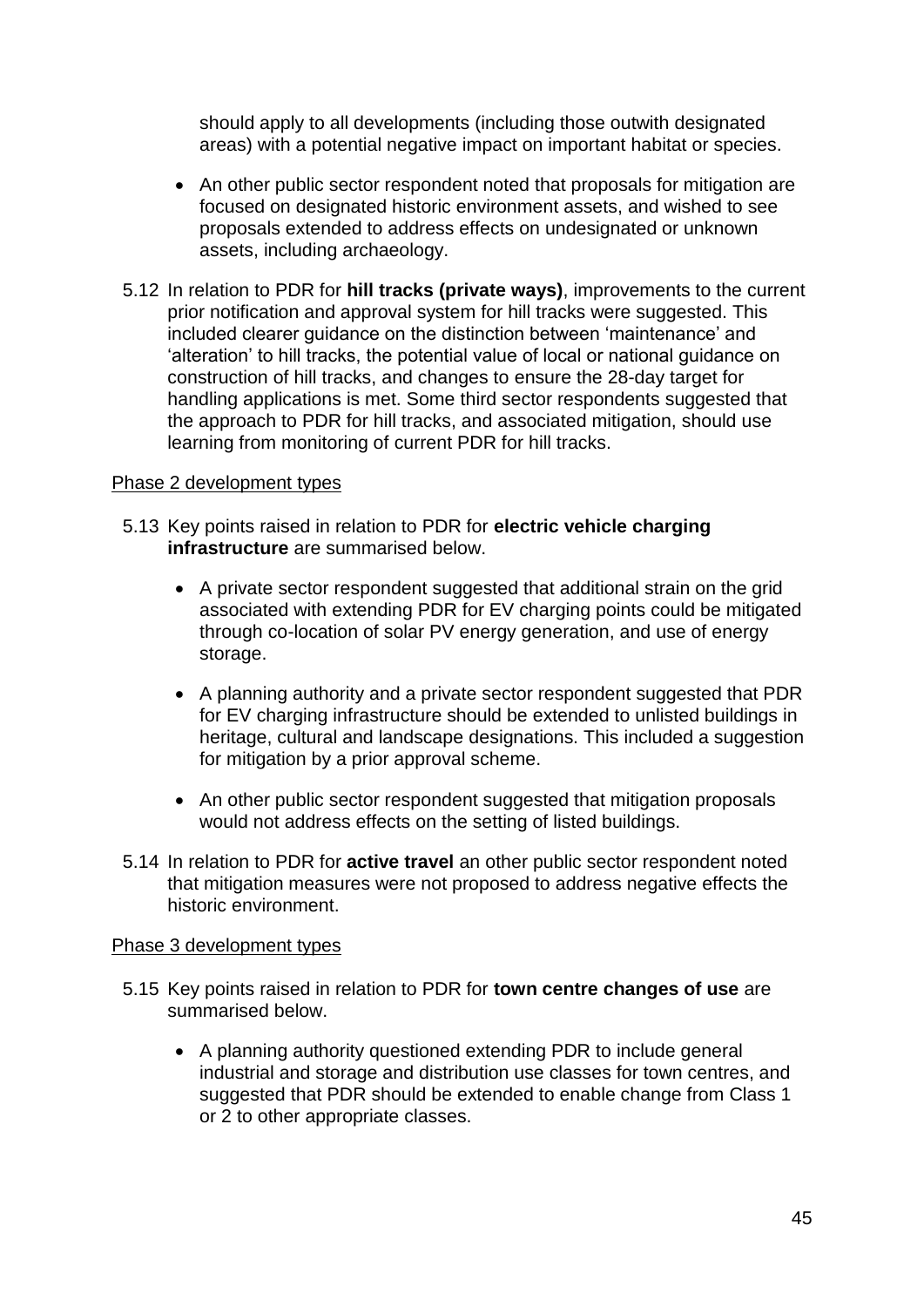- An other public sector respondent noted that mitigation measures have not been identified in relation to effects as a result of town centres change of use.
- 5.16 Key points raised in relation to PDR for **householder developments** are summarised below.
	- Some planning authorities suggested that prior notification and neighbour consultation is unlikely to streamline current processes, and may not necessarily ensure a good standard of development. It was also suggested that a prior notification scheme for fences over 2m may encourage development of a kind that is rarely acceptable.
	- A private sector respondent raised concerns that the SA does not include mitigation proposals to address potential increase in flood risk, and wished to see robust conditions and adequate monitoring and enforcement powers as part of the PDR review. This included reference to conditions to take into account the cumulative and synergistic effect of extending PDR.
	- An other public sector respondent felt that it was unclear how mitigation proposals would address effects on the setting of designated heritage assets.

#### Phase 4 development types

- 5.17 In relation to PDR for **district heating and supporting infrastructure** an other public sector respondent noted that proposals for mitigation are focused on designated historic environment assets, and wished to see proposals extended to address effects on undesignated or unknown assets, including archaeology.
- 5.18 In relation to PDR for **domestic and non-domestic energy storage** an other public sector respondent wished to see proposals extended to address effects on undesignated or unknown assets, including archaeology.
- 5.19 In relation to PDR for **defibrillator cabinets** a planning authority suggested that in the great majority of cases, installation of defibrillator cabinets is 'de minimis', and did not support a prior notification process for this development type.

#### Phase 5 development types

- 5.20 Key points raised in relation to PDR for **habitat pond creation** are summarised below.
	- An other public sector respondent noted that proposals for mitigation are focused on designated historic environment assets, and wished to see proposals extended to address effects on undesignated or unknown assets, including archaeology.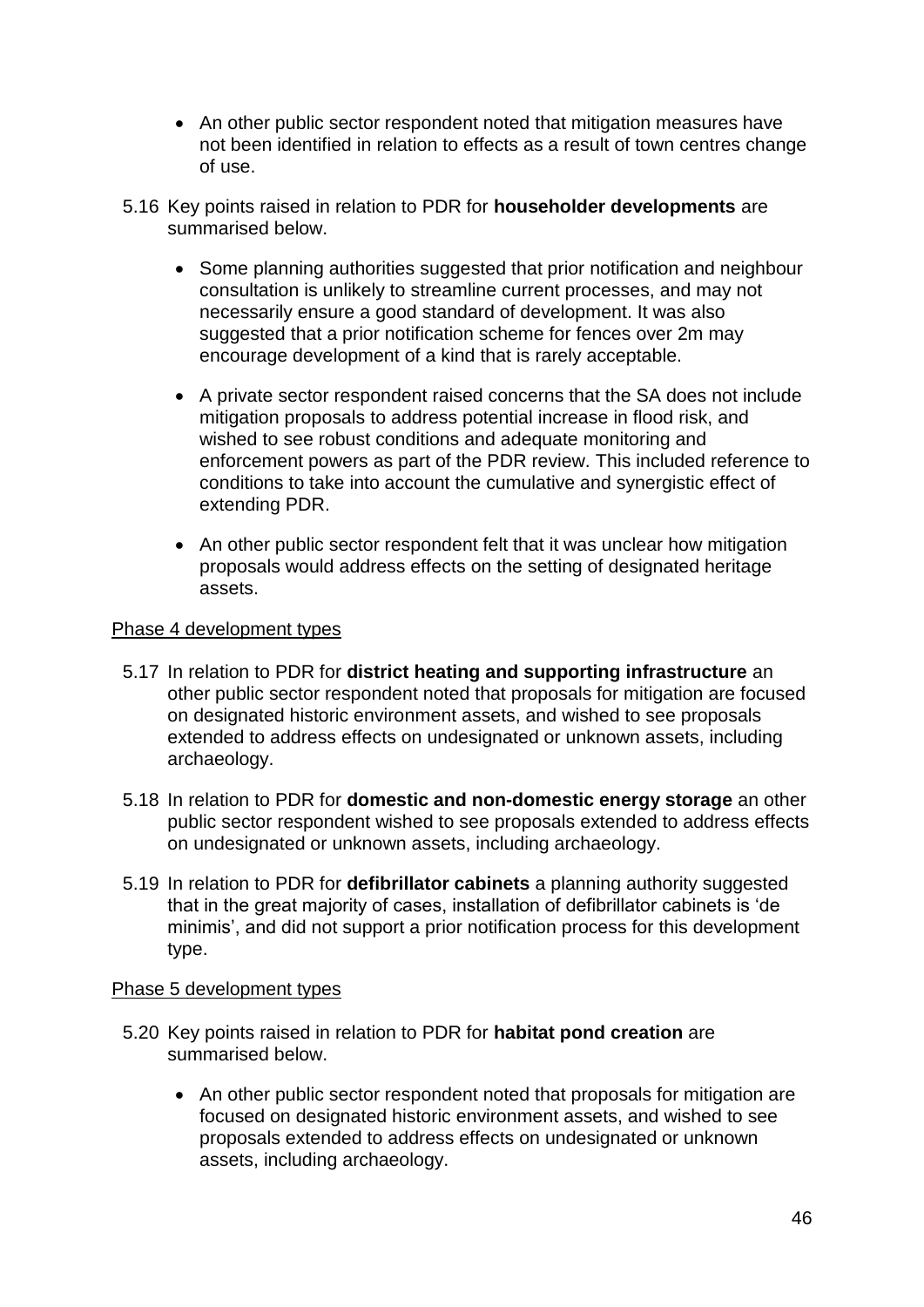- A third sector respondent suggested that guidance on size and design of habitat ponds could also include sensitivity to characteristics of setting.
- 5.21 In relation to PDR for **allotments and community growing schemes** a planning authority disagreed with the suggestion in the SA that existing PDR for portable buildings could apply to allotments, and argued that development on allotments is more comparable with domestic garden sheds, greenhouses, etc.

#### Phase 6 development types

5.22 In relation to PDR for **snow sports** a planning authority expressed concern that reliance on good practice guidance would be insufficient to prevent inappropriate development in sensitive areas.

#### **Comments on the social and economic effects**

- 5.23 Specific points raised at Question 4 in relation to **mitigation of social effects** are summarised below.
	- In relation to agricultural developments, it was noted that the SA includes little reference to mitigation of impact on a plan-led system and provision of public services.
	- In relation to micro-renewables, it was suggested that prior notification submissions may need to include a supporting assessment of impacts on the host community.
- 5.24 Specific points raised at Question 4 in relation to **mitigation of economic effects** are summarised below.
	- Some respondents noted that they did not anticipate significant negative economic impacts that would require mitigation.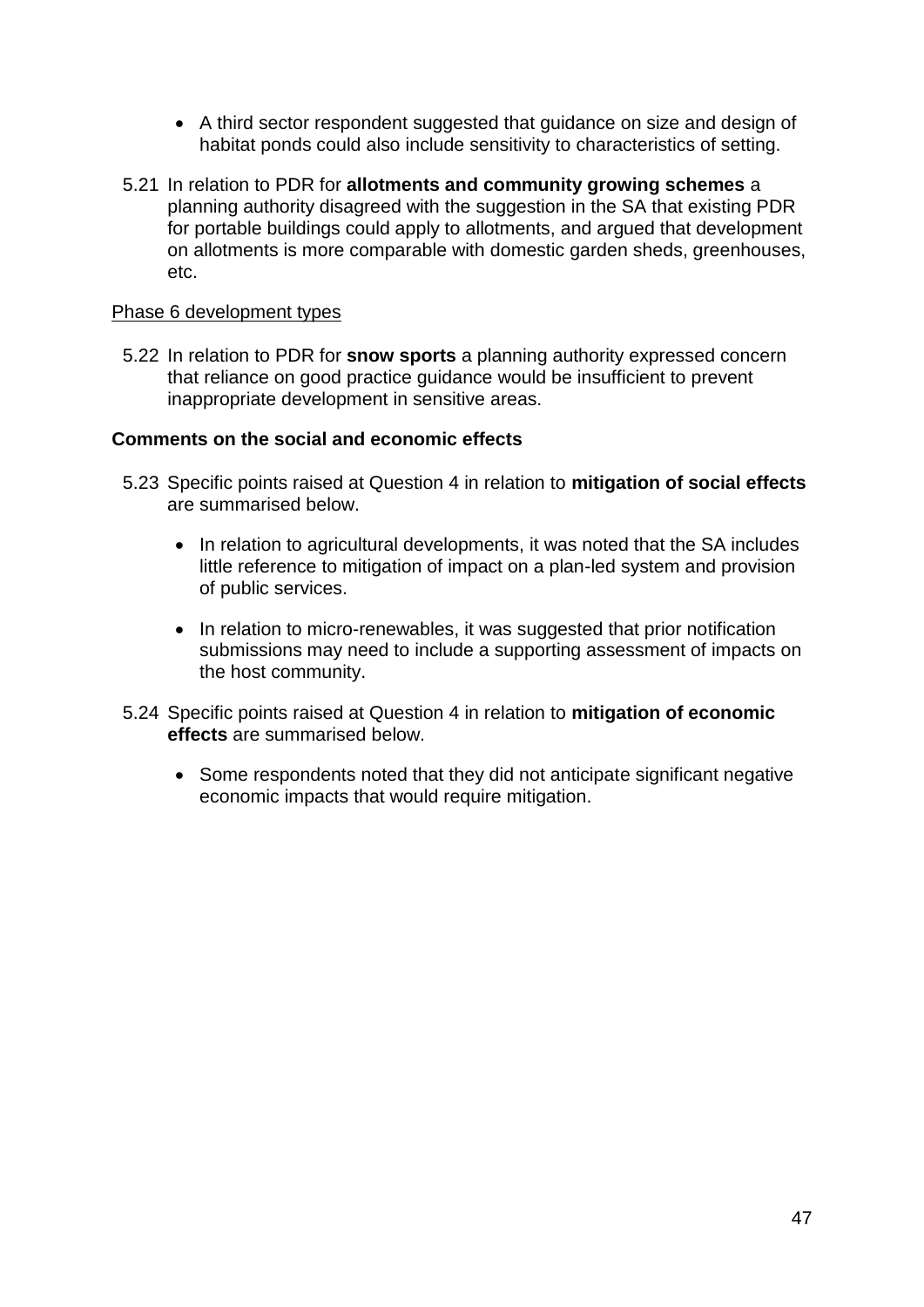#### 6. Other comments

6.1 The final consultation question invited respondents to provide any other comments on the SA report.

#### **Q5. Do you have any other comments on the Sustainability Appraisal report?**

6.2 A total of 58 respondents addressed Question 5. Table 6 summarises these responses by respondent type.

| Table 6: Respondents to Question 5 by type |  |
|--------------------------------------------|--|
|                                            |  |

|                                   | <b>Answered Question 5</b> |
|-----------------------------------|----------------------------|
| <b>ALL RESPONDENTS</b>            | 58                         |
| <b>Organisations</b>              | 31                         |
| <b>Public sector</b>              | $\overline{\mathbf{r}}$    |
| <b>Planning authorities</b>       | 4                          |
| Other public bodies               | 3                          |
| Planning and other professionals  | $\mathbf{2}$               |
| <b>Private sector</b>             | 9                          |
| Energy supply and/or distribution | 3                          |
| Telecoms                          | 0                          |
| Rural economy                     | 3                          |
| <b>Other</b>                      | 3                          |
| <b>Third sector</b>               | 13                         |
| Environment                       | 6                          |
| Representative bodies/groups      | $\mathbf{2}$               |
| Campaign groups                   | $\mathbf{2}$               |
| Other                             | 3                          |
| <b>Individuals</b>                | 27                         |

- 6.3 Most of these respondents used Question 5 as an opportunity to reiterate points discussed earlier in relation to specific development types, or common themes. This included specific reference to consideration of cumulative impact (particularly on flood risk), effects on cultural heritage, and environmental impact for biodiversity and flooding.
- 6.4 Some of those providing comment at Question 5 raised other issues which had not been fully considered in relation to Questions 1 to 4. These are summarised below.
	- Some suggested that if the overall approach to extending PDR is to deliver the expected benefits, it should result in consolidated legislation and guidance. This included specific reference to the opportunity to review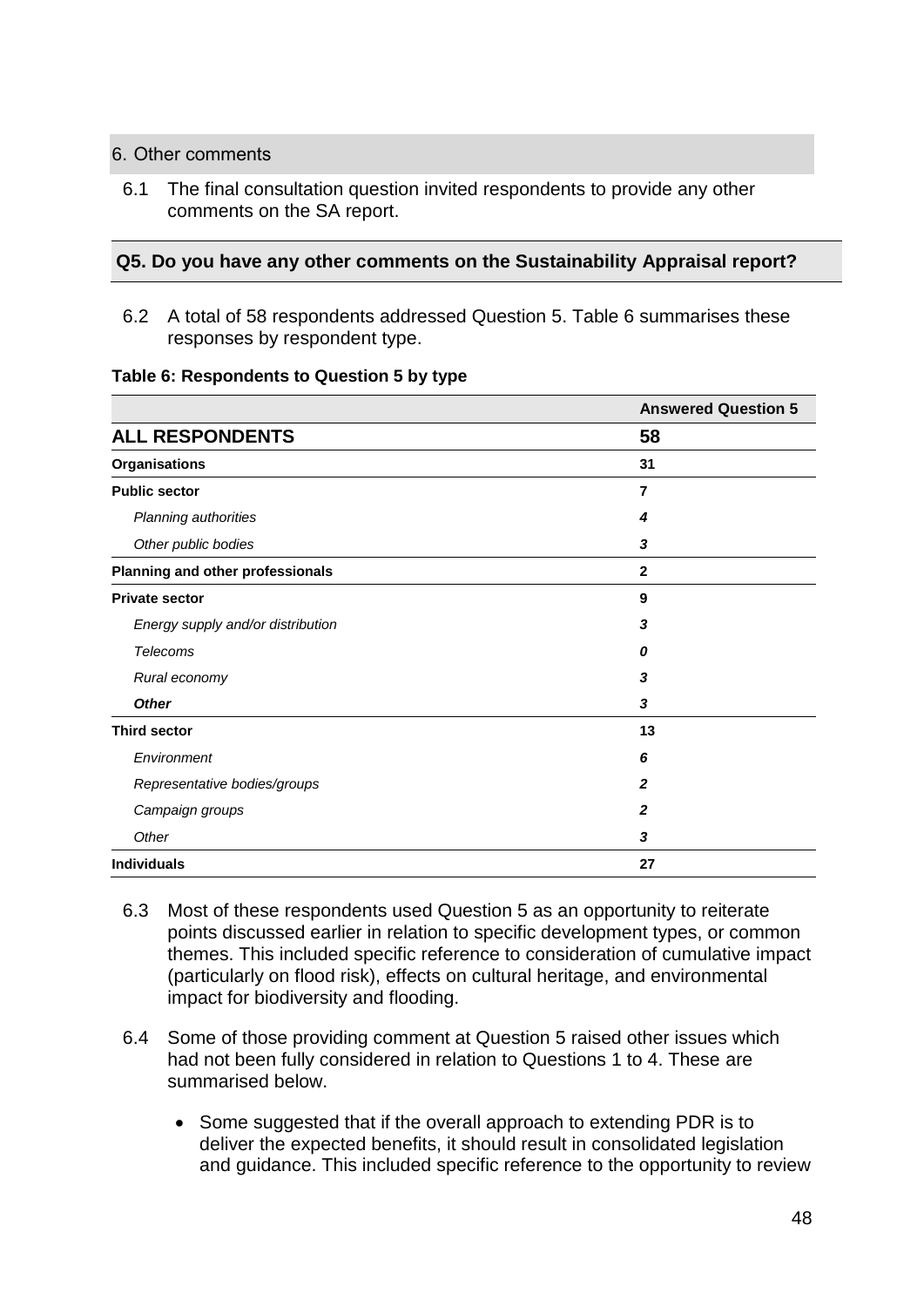the current prior notification/approval scheme to streamline the process, with a planning authority recommending a simplified one-stage prior approval procedure.

- Some referred to general principles that should shape consideration of which development types are suitable for PDR. This included reference to the potential need to limit PDR for development types where predicted effects are expected to be significantly negative, or where effects are unclear. This reflected wider comments regarding the degree of uncertainty in the SA evidence base, and concern that this should not be interpreted as there being no significant effects.
- Several respondents highlighted the importance of ongoing consideration of issues raised by the SA, including more detailed mitigation and monitoring proposals, as part of the proposed work programme. This included a number of respondents specifically expressing interest in ongoing engagement with the Scottish Government as part of this process.
- Reference was made to specific policy priorities or objectives which respondents felt should be acknowledged by the SA. This included sustainable development, the purpose of planning as set out in the 2019 Planning Act, and the National Performance Framework.
- A third sector respondent also suggested that a principle of net biodiversity gain may be appropriate as a condition for developments benefiting from PDR.
- Some respondents questioned the use of a SA as opposed to a standalone Strategic Environmental Assessment (SEA). This included suggestions that integration of SEA findings into the SA report narrative made it difficult for readers to track the full range of complex environmental considerations through the SA.

`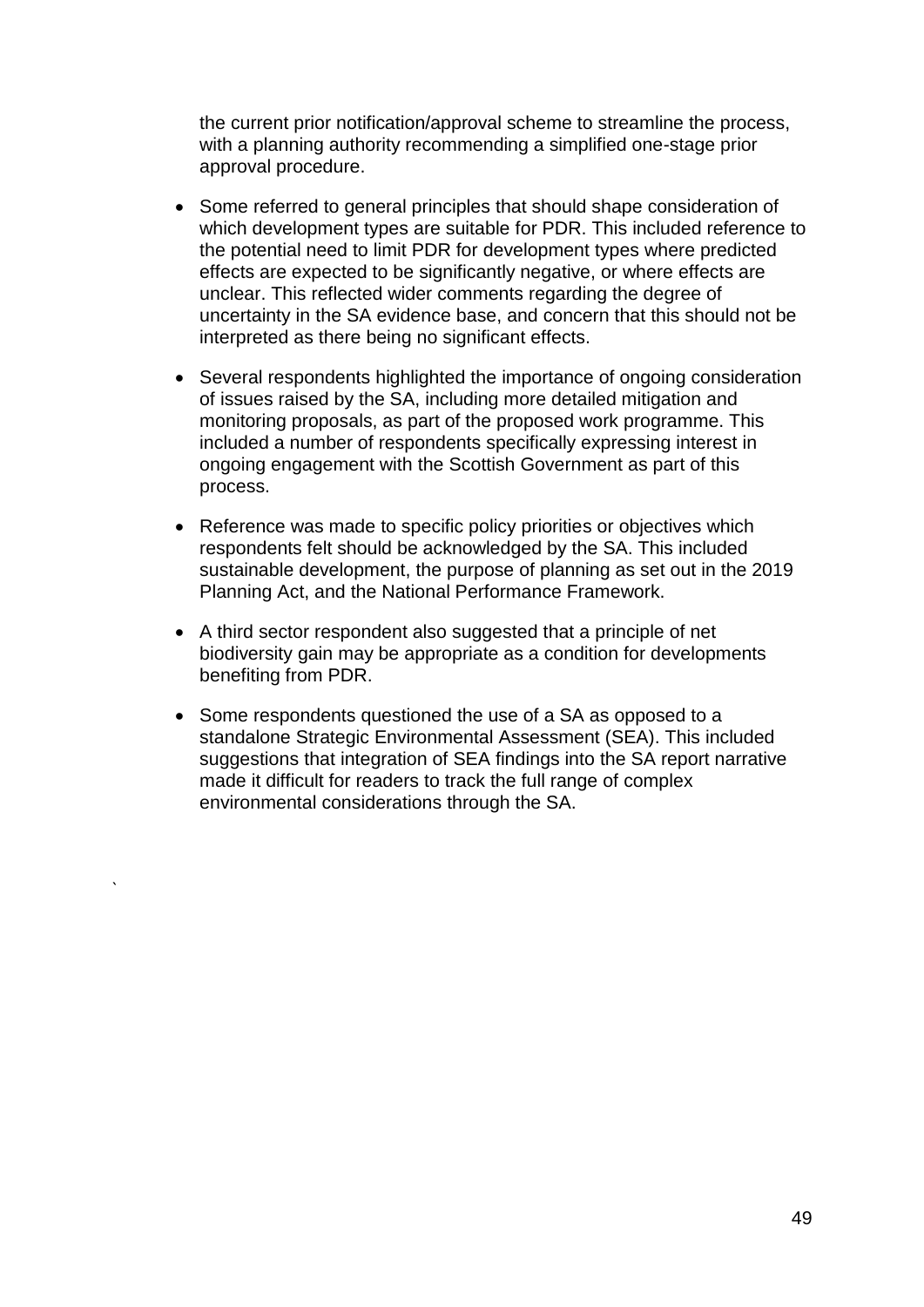#### **Annex A Organisations responding to the consultation**

#### **Planning authority**

Aberdeen City Council

Aberdeenshire Council

Comhairle nan Eilean Siar

East Renfrewshire Council

Glasgow City Council

Loch Lomond and The Trossachs National Park

Moray Council

North Lanarkshire Council

Perth & Kinross Council

The City of Edinburgh Council

The Highland Council

#### **Other public bodies**

Energy Saving Trust

Historic Environment Scotland

Scottish Environment Protection Agency

Scottish Natural Heritage

The Metropolitan Glasgow Strategic Drainage Partnership

#### **Planning and other professionals**

ALGAO Scotland (Association of Local Government Archaeological Officers)

Chartered Institute for Archaeologists

Heads of Planning Scotland

Law Society Of Scotland

RTPI Scotland

#### **Private sector - energy**

Association for Decentralised Energy

European Marine Energy Centre

Renewable energy solutions (RES)

ScottishPower Renewables

Solar Trade Association

Vattenfall

#### **Private sector - telecoms**

Arqiva Ltd BT Group Hutchison 3G Ltd

Mobile UK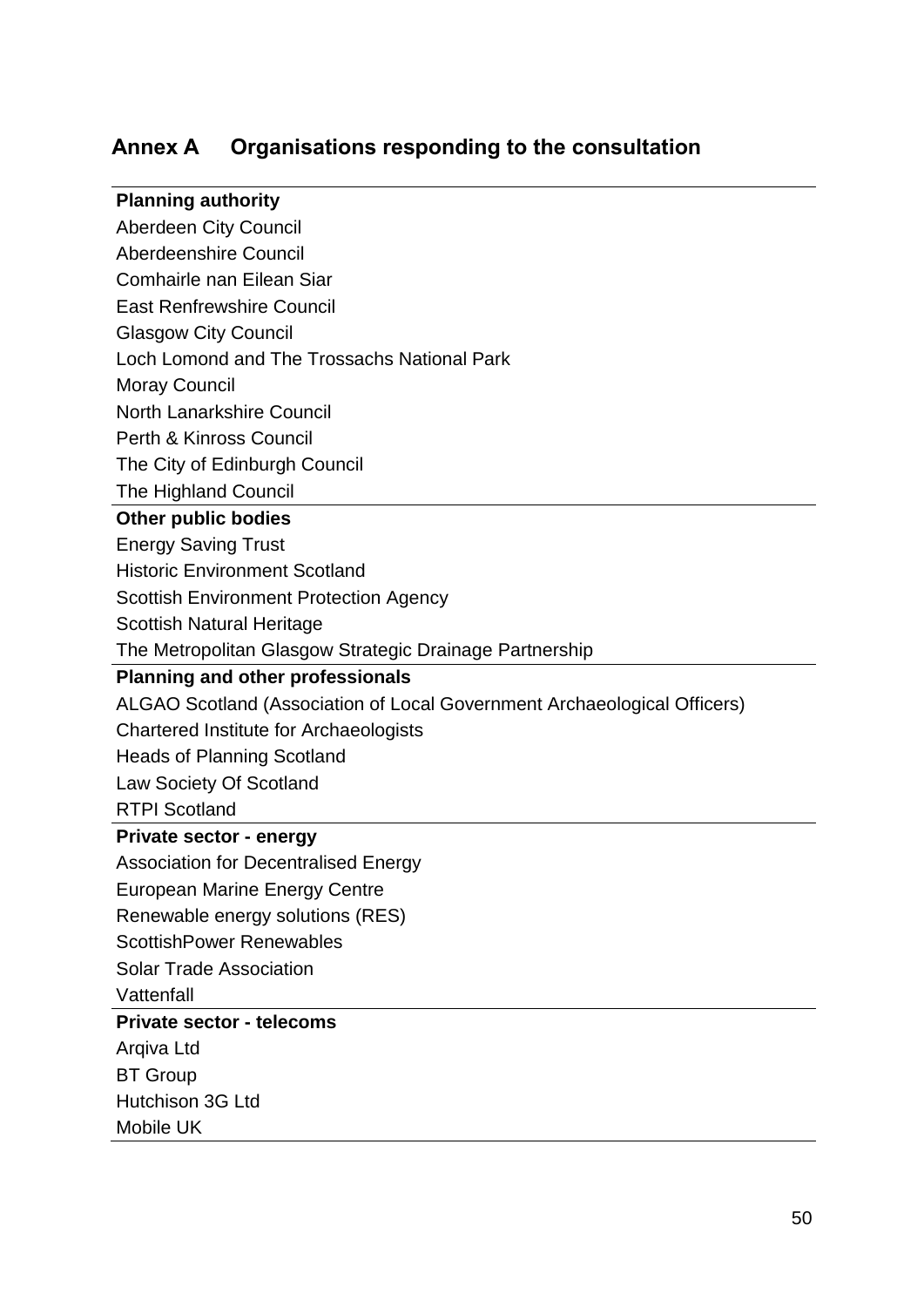#### **Private sector - rural economy** Central Association of Agricultural Valuers, Scottish Agricultural Arbiters and Valuers Association Confor NFU Scotland Scottish Land and Estates Wemyss & March Estate **Private sector - other** AGS Airports Highlands and Islands Airports Limited (HIAL) Homes for Scotland Scottish Water **Third sector - environment** Mountaineering Scotland North East Mountain Trust RSPB Scotland Scottish Allotments and Gardens Society (SAGS) Scottish Environment Link Scottish Environment LINK Hill tracks sub group SOAN (Scottish Outdoor Access Network) The John Muir Trust **Third sector - representative bodies/groups** Meldrum, Bourite and Daviot Community Council Scone and District Community Council **Third sector - campaign groups** Moray Campaign against 5G Paths for All Spokes, the Lothian Cycle Campaign **Third sector - other** BEFS (Built Environment Forum Scotland) Cycling Scotland Planning Democracy Rural Housing Scotland Social Farms and Gardens Sustrans Scotland The National Trust for Scotland Theatres Trust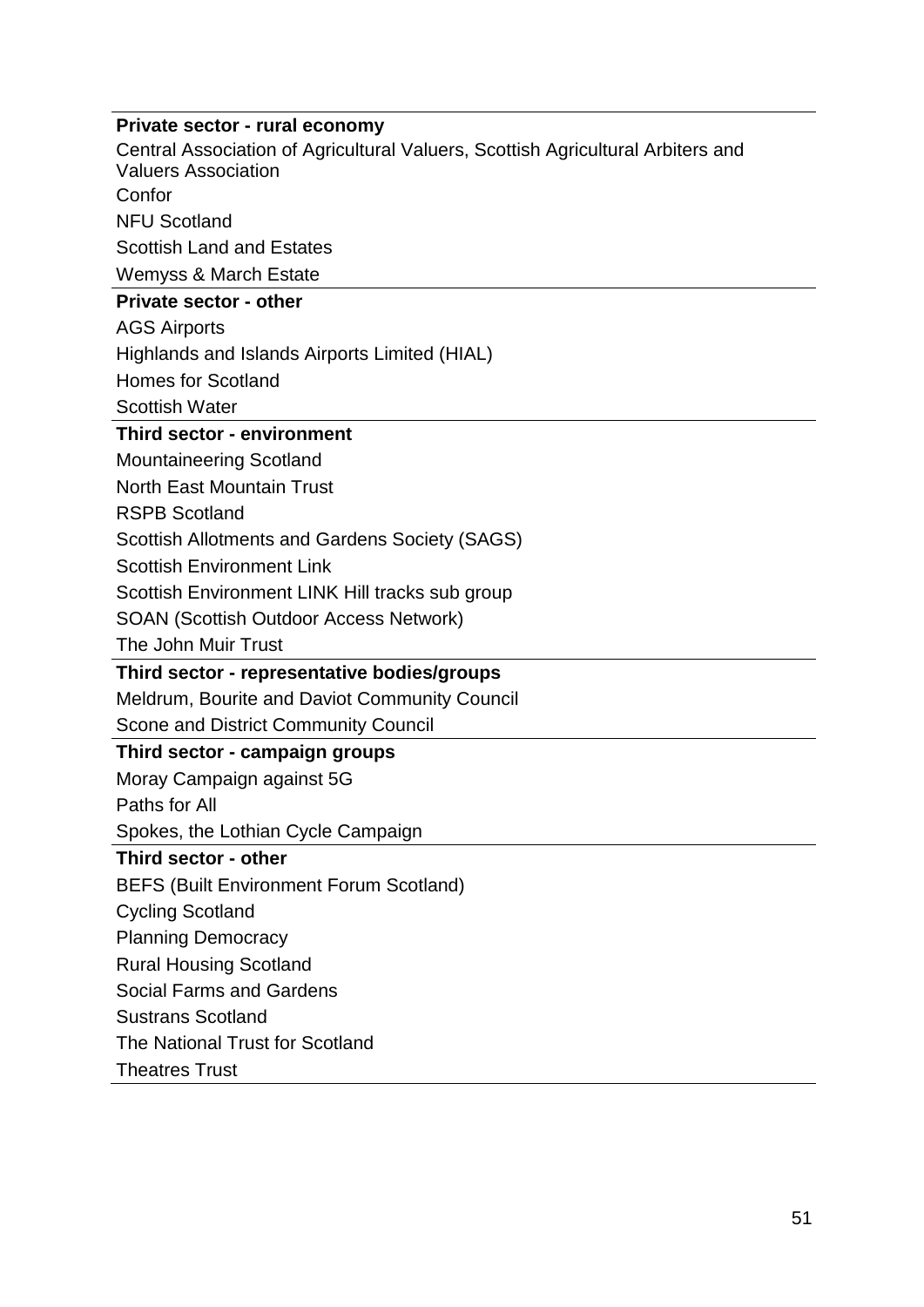### **Annex B Acronyms used**

| EIR          | <b>Environmental Impact Ratings</b>            |
|--------------|------------------------------------------------|
| <b>EPC</b>   | <b>Energy Performance Certificate</b>          |
| EV           | Electric vehicle                               |
| <b>GPDO</b>  | General Permitted Development (Scotland) Order |
| <b>HOPS</b>  | <b>Heads of Planning Scotland</b>              |
| <b>LDP</b>   | Local Development Plan                         |
| <b>LHEES</b> | Local Heat and Energy Efficiency Strategy      |
| <b>NPF</b>   | National Planning Framework                    |
| <b>PAS</b>   | Post Adoption Statement                        |
| <b>PDR</b>   | <b>Permitted Development Rights</b>            |
| <b>PV</b>    | Photovoltaic                                   |
| <b>SA</b>    | Sustainability Appraisal                       |
| <b>SEA</b>   | <b>Strategic Environmental Assessment</b>      |
| <b>WHS</b>   | <b>World Heritage Sites</b>                    |